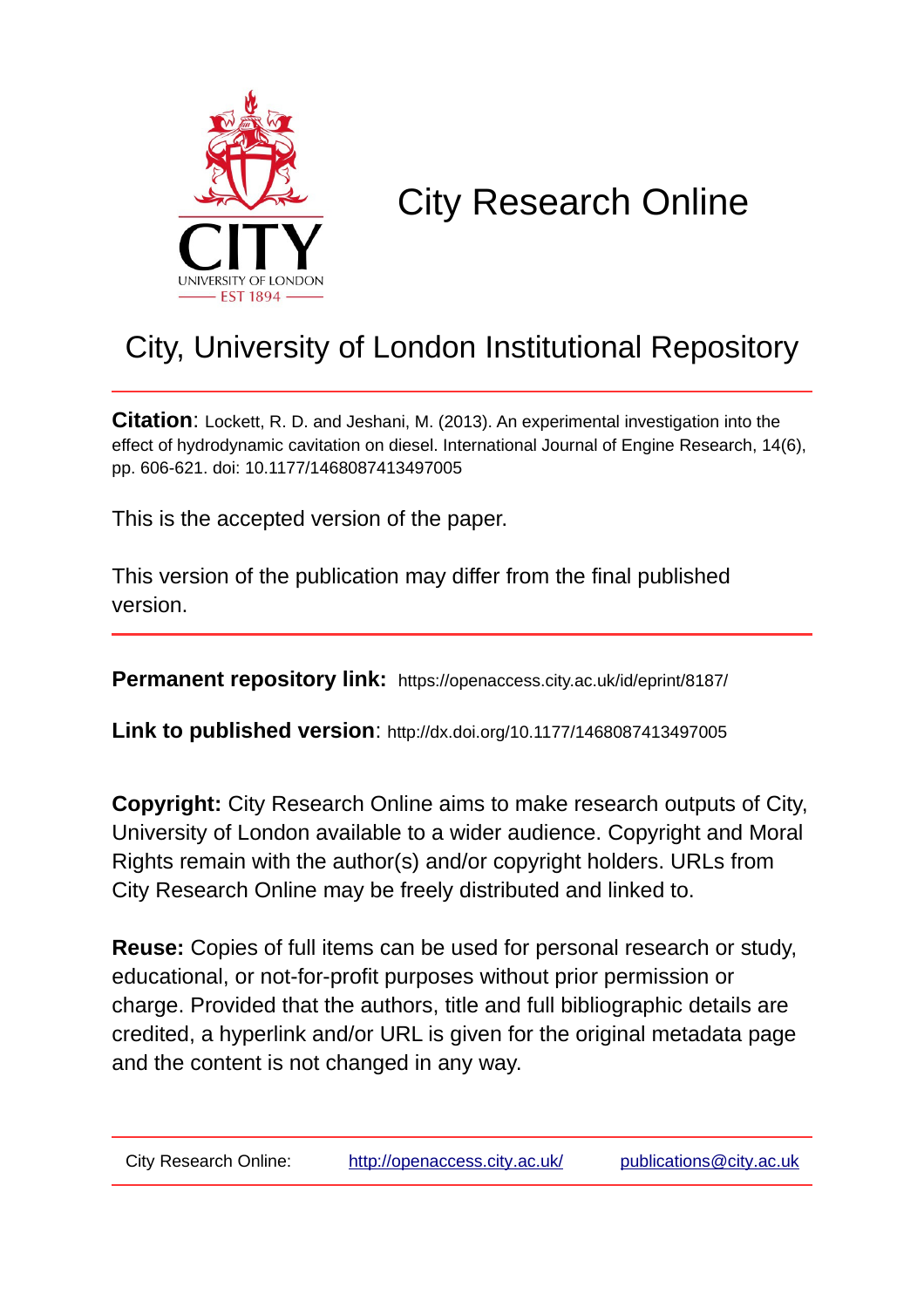#### **An Experimental Investigation into the Effect of Hydrodynamic Cavitation on Diesel**

\*R.D. Lockett, M. Jeshani

Department of Mechanical Engineering & Aeronautics, School of Engineering & Mathematical Sciences, The City University, Northampton Square, London EC1V 0HB, United Kingdom

# **Abstract**

Samples of commercial diesel were subjected to forty hours of intense cavitation flow across a diesel injector in a specially designed high-pressure recirculation flow rig. Changes to the optical absorption and scattering properties of the diesel over time were identified by the continuous measurement of spectral extinction coefficients at 405 nm by means of a simple optical arrangement. Identical diesel samples were maintained at  $70\,^{\circ}\text{C}$  for forty hours in a heated water bath, in order to distinguish the effects of hydrodynamic cavitation and temperature on the cavitated diesel samples.

The commercial diesel samples subjected to high pressure cavitation flow and water bath heating revealed a response to the flow and temperature history that was identified by an increase in the optical extinction coefficients of the cavitated and heated samples. The contribution of cavitation flow and temperature to the variation in spectral extinction coefficient was identified. It was concluded that the increases observed in the spectral extinction coefficients of the cavitated commercial diesels were caused by the cavitation affecting the aromatics in the commercial diesel samples.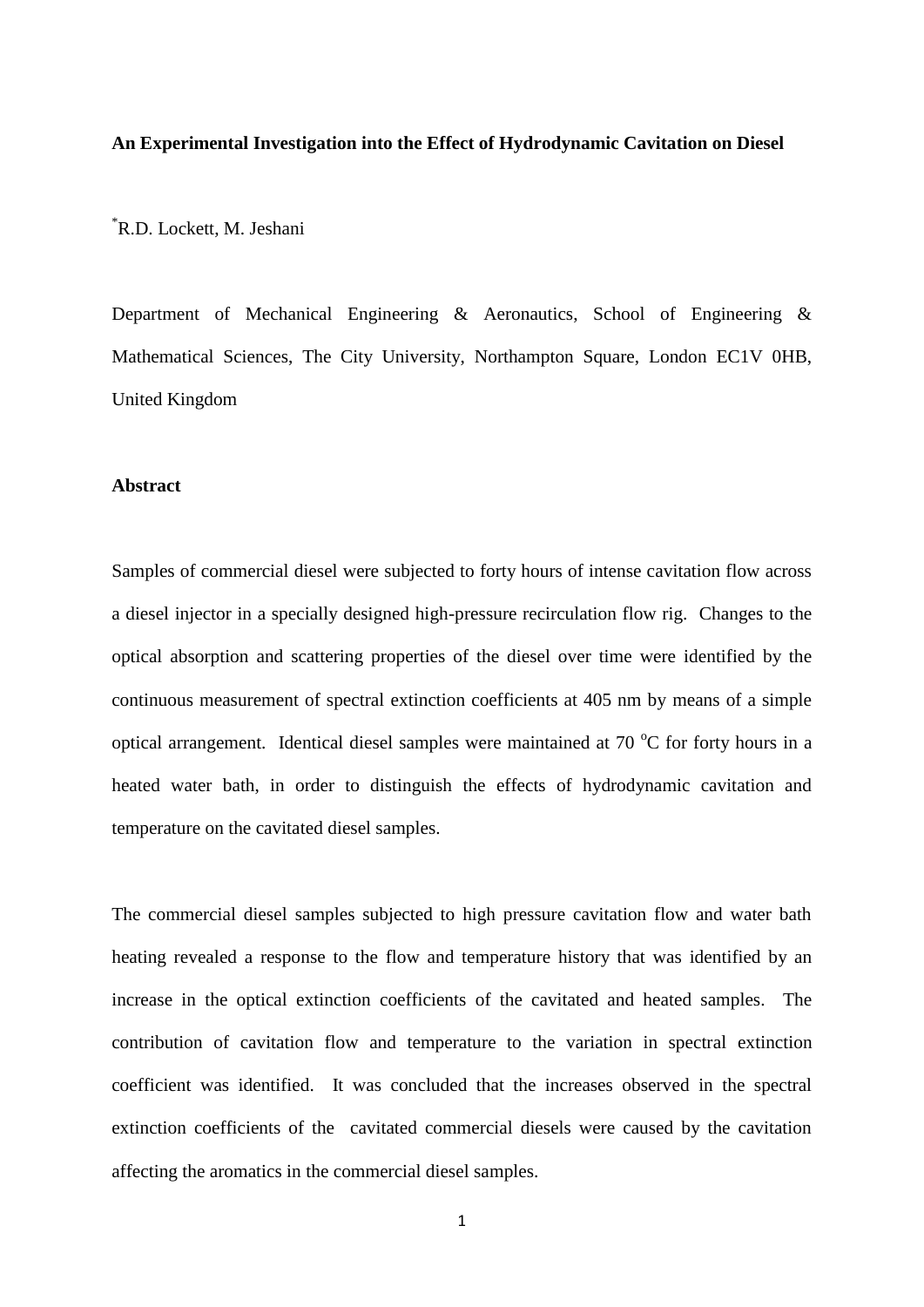\* Corresponding Author: Email: r.d.lockett@city.ac.uk

Tel. 44 (0)207 040 8812

Fax. 44 (0)207 040 8655

# **Keywords**

Diesel, cavitation, sonochemistry, hydrodynamic, pyrolysis, particulates, extinction, scattering.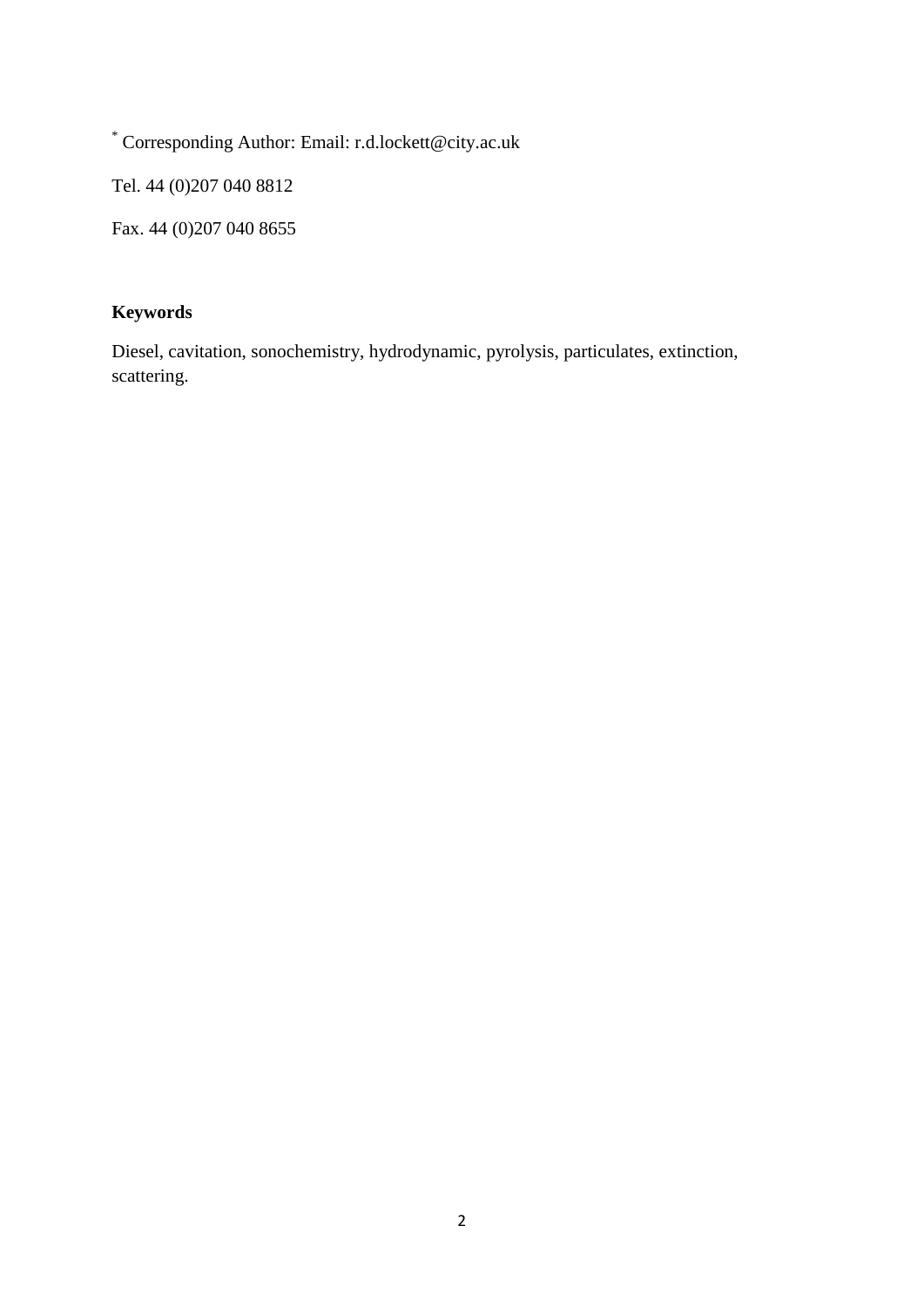#### **1. Introduction**

Modern common rail direct injection diesel engines operate through the injection of high pressure liquid diesel fuel through magnetic solenoid actuated injectors directly into the engine cylinders. The diesel fuel is supplied to the injectors at high pressure from the common rail. When the fuel is supplied to the injectors, a proportion is injected into the engine, and the balance is returned to the fuel tank. If the engine is operated at low/part load, the rail pressure may be as low as 600 bar, and up to 40 % of the high pressure diesel supplied to the common rail and the injectors may be returned to the fuel tank via the fuel return pipes in the pump, common rail, and injectors [1]. However, when the engine is operated at high load, and depending on the engine, pump and common rail selected, the rail pressure may attain pressures of 1,400 bar to 2,000 bar. At these high load operating conditions, approximately 70 % to 80 % of the diesel supplied to the common rail and the injectors is injected into the engine, with the remainder being returned to the fuel tank.

The consequence of returning a significant fraction of the fuel supplied to the injectors back to the tank is that the proportion of diesel fuel subjected to repeated high pressure pumping is a substantial fraction of the original volume. This implies that a significant proportion of the diesel fuel has been re-circulated through the high pressure pump and rail and returned to the fuel tank, prior to admission to the engine.

In connection to this, fuel-derived deposits and sediments have been observed to develop at the entrance to, and inside the nozzle holes in modern mini-sac multi-hole diesel injectors [2, 3]. Indeed, deposits along the needle and on the needle seat have also been discovered [4].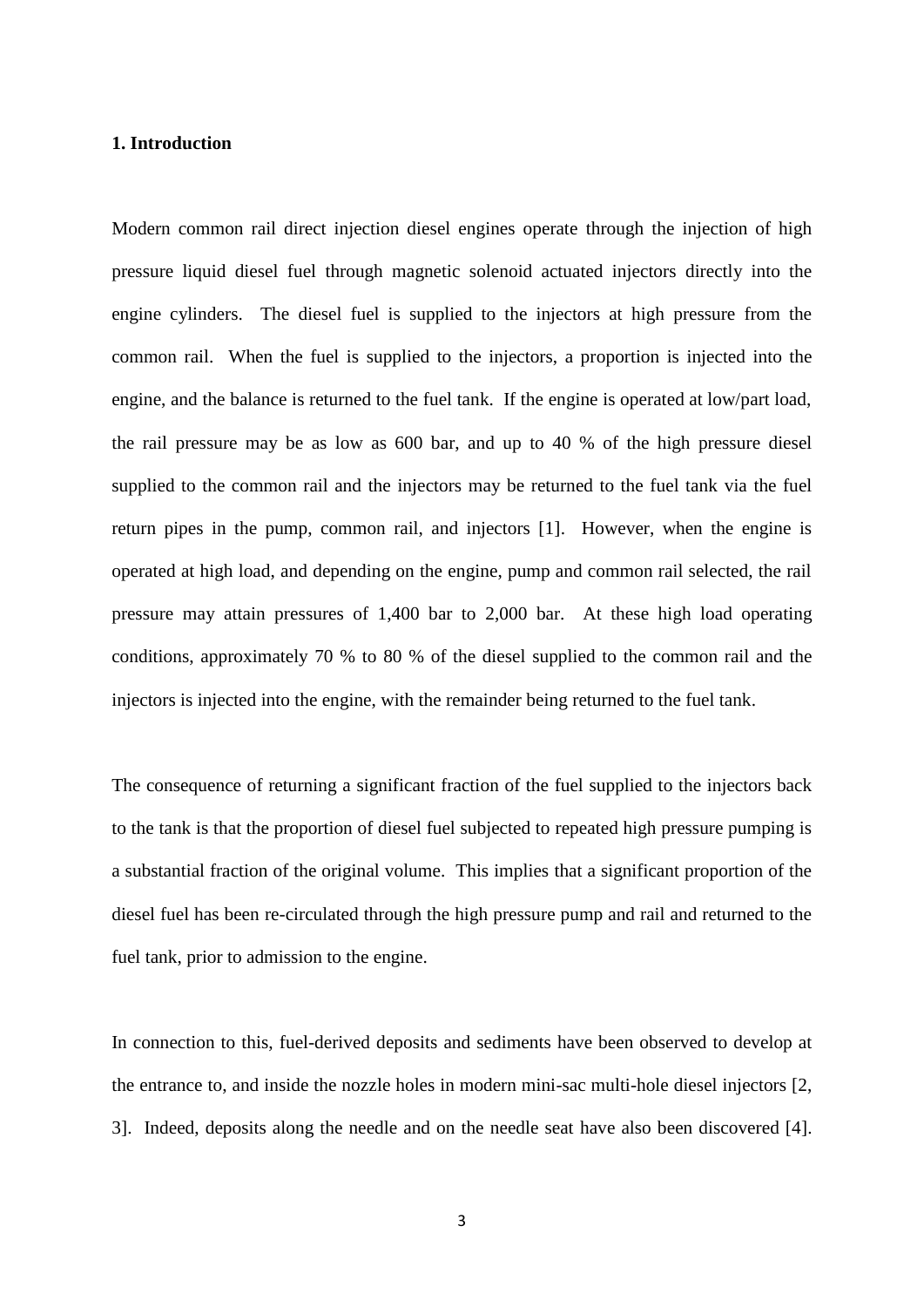These deposits are likely to have an impact on the internal flow and the external atomisation of the fuel jets emanating from the nozzle holes [5, 6].

Deposits at the exit of the injector nozzle holes may be formed through the partial oxidation and/or pyrolysis of liquid diesel located on the outer surface of the injector body, coming into contact with hot combustion gases originating in the cylinder [7, 8]. The mechanisms for deposit formation inside the nozzle holes, on the needle seat and along the needle are presently unknown.

Cavitation flow is believed to occur in high pressure diesel nozzles during diesel fuel injection, to significantly affect the structure and atomisation of the fuel jets emanating from the nozzles and entering the engine cylinders [9, 10]. Cavitation occurs when the diesel passes through or over a restriction, causing a large local pressure gradient and/or shear stress in the fluid. If the pressure gradient or shear stress in the fluid causes the local pressure to drop to less than the saturated vapour pressure at the local temperature, then the liquid may begin to boil locally, forming local pockets of diesel fuel vapour [11]. Cavitation is also thought to be capable of altering injector surfaces though local hydro-erosion and hydrogrinding [12]. In extreme circumstances, cavitation may cause injector failure [13]. It has been observed directly in a number of diesel fuel injection experiments [14 - 16].

There is anecdotal evidence that cavitation flow occurs inside automotive diesel common rail pumps during high pressure pumping [17, 18]. Hydrodynamic cavitation is likely to occur near the high pressure cylinder valves in the pump, and in the fuel return valves located in the pump, common rail, and the injectors. In addition, there is a trend within the diesel fuel injection equipment (FIE) industry towards increasing common rail pressures. Indeed, Bosch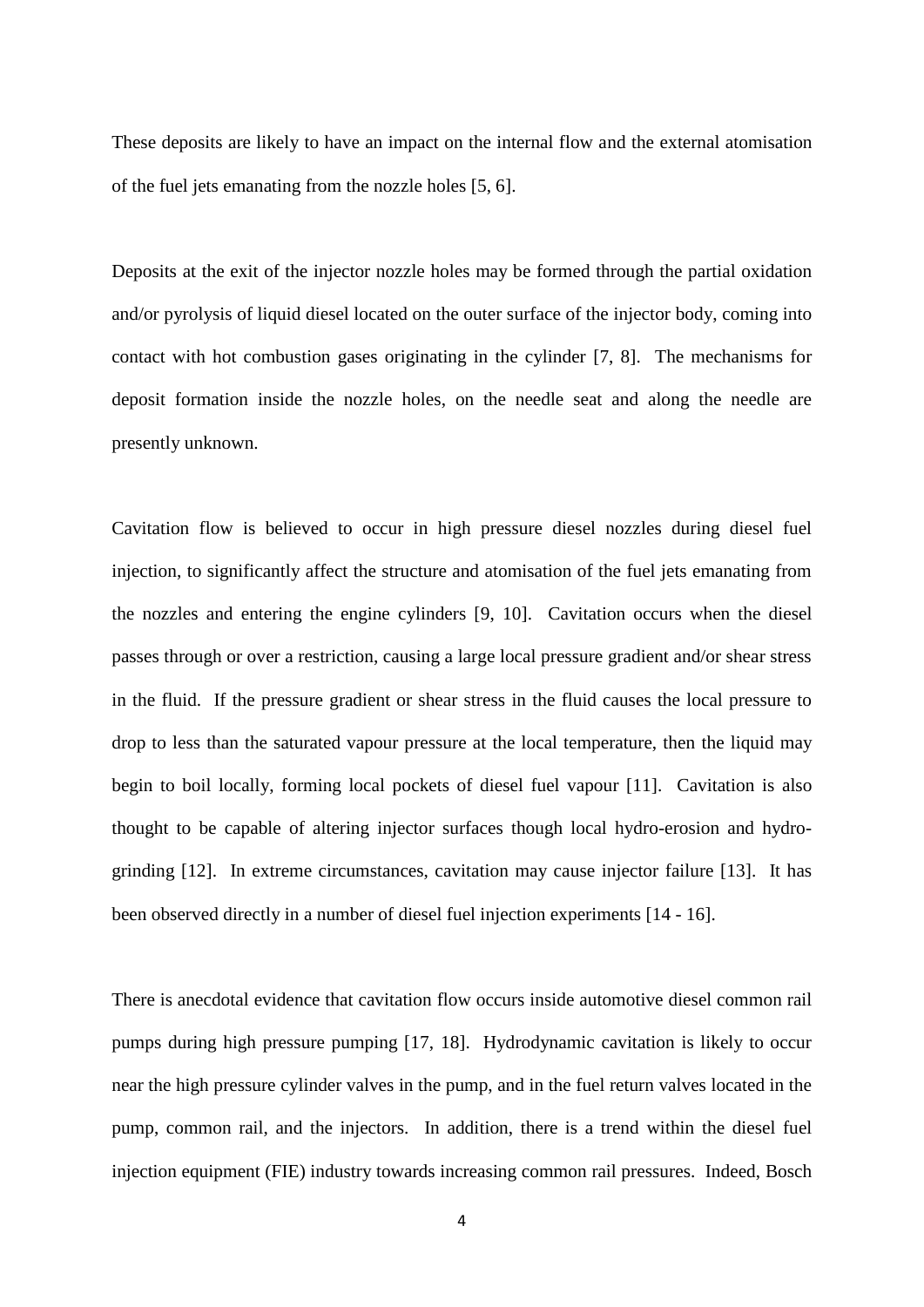has developed a 2,500 bar common rail fuel injection system [19], while both Denso and Delphi Diesel Systems have reported the development of 3,000 bar common rail diesel fuel injection systems [20, 21].

The industry trend towards larger common rail pressures may begin to affect the diesel fuel subjected to such extreme conditions, during pumping, storage and in flow. This may occur through pyrolysis and/or intense cavitation flow, causing chemical re-arrangement and decomposition. This may, in turn, lead to deposit formation (sedimentation) and ultimately, to equipment failure.

The effect of cavitation on alkanes was first investigated by Suslick *et al*. [22]. They employed high intensity ultrasound on alkane solutions, and discovered primary products of hydrogen, methane, acetylene, and smaller 1-alkenes. They suggested that the reactions in the system bore strong similarities to high temperature pyrolysis, and concluded that the principal sono-chemical process responsible was C-C bond cleavage with secondary abstractions and re-arrangements. This was considered to be the consequence of high temperature regions developing in the multi-phase solution as a result of cavitation bubble collapse.

The corresponding effects of ultrasound cavitation in diesel has been investigated by Price *et al*. [23, 24]. They employed high intensity ultrasound to irradiate a diesel fuel sample, and observed the decomposition of saturated alkanes, and identified sonically promoted polymerization reactions that led to aromatics forming insoluble sediments (gums), similar to those reported by Pedley *et al*. [25] and Kalitchin *et al*. [26] as a result of the long term storage of diesel.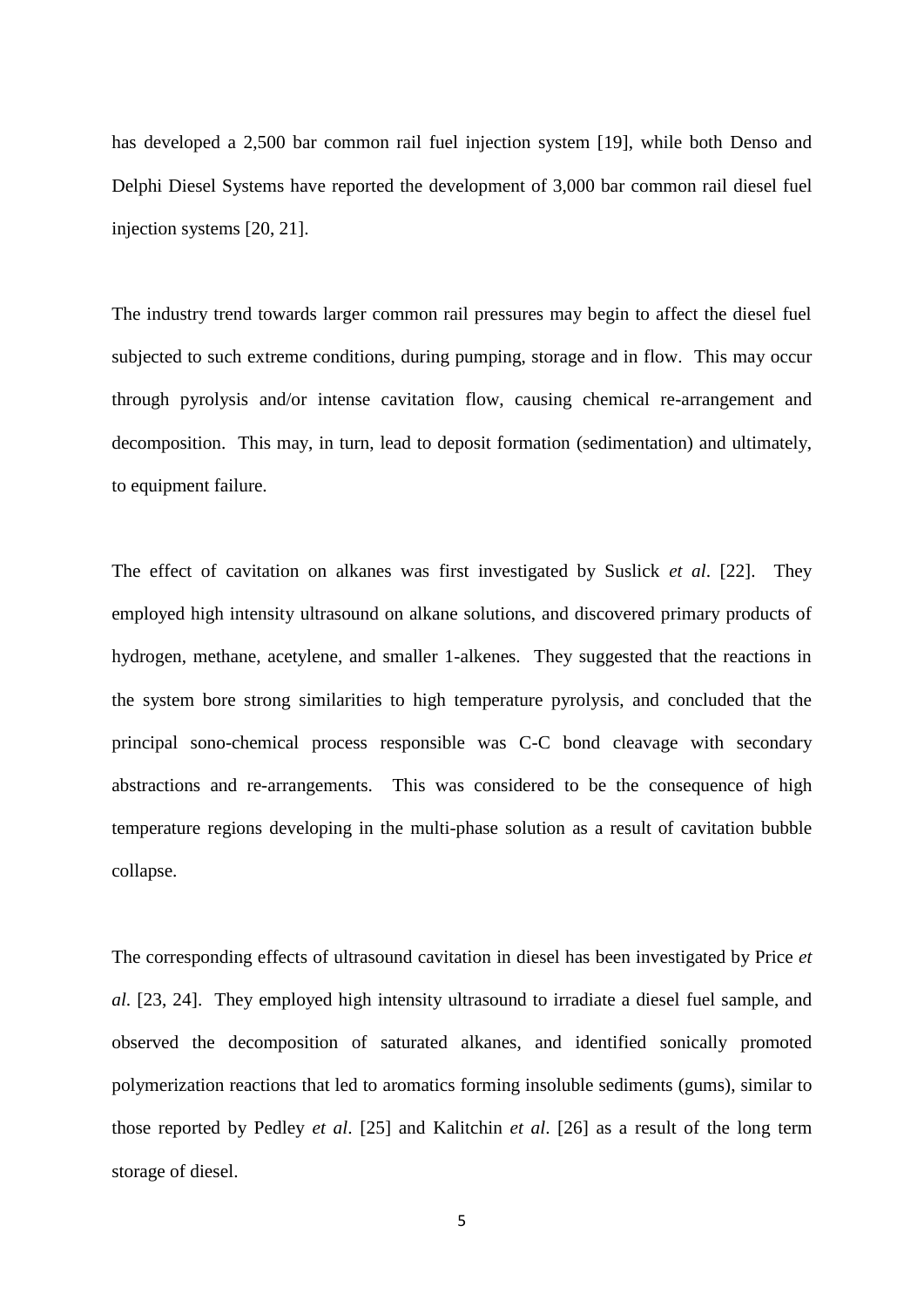These investigatory reports [22 - 24] represent a small subset of the growing number of investigatory reports into ultrasonic sono-chemistry in liquids. This is a recently developing field of chemistry, which involves theoretical, modelling and experimental research into the acceleration of reaction rates involving chemical reactions in liquid suspensions, solutions and/or pure liquids through the use of intense ultrasound [27]. It is believed that intense ultrasonic excitation of a suspension, solution or pure liquid induces the formation and collapse of many energetic micro-bubbles within the liquid, which are thought to develop very large internal vapour temperatures and pressures during bubble collapse. This process is known as ultrasonic cavitation, or ultrasound induced cavitation. The large internal vapour temperatures achieved during cavitation bubble collapse may lead to molecular decomposition and even plasma formation [28]. Indeed, Suslick *et al*. have reported internal bubble temperature measurements of up to 5,000 K occurring during ultrasonic cavitation bubble collapse [29].

These observations in ultra-sound cavitation of diesel raise the question of whether similar effects occur, and are observable in hydrodynamic cavitation of diesel. Furthermore, it is necessary to discover whether high pressure diesel common rail fuel injection equipment produce hydrodynamic cavitation internally, and whether any such cavitation induces sonochemistry effects on the diesel fuel, resulting in deposit formation (sedimentation), similar to that reported earlier.

It was therefore considered necessary to investigate the conditions that exist in high pressure pumping systems, and their effect on the physical and chemical stability of the diesel fuel (through an analysis of the variation of the physical and chemical properties and composition of the fuel).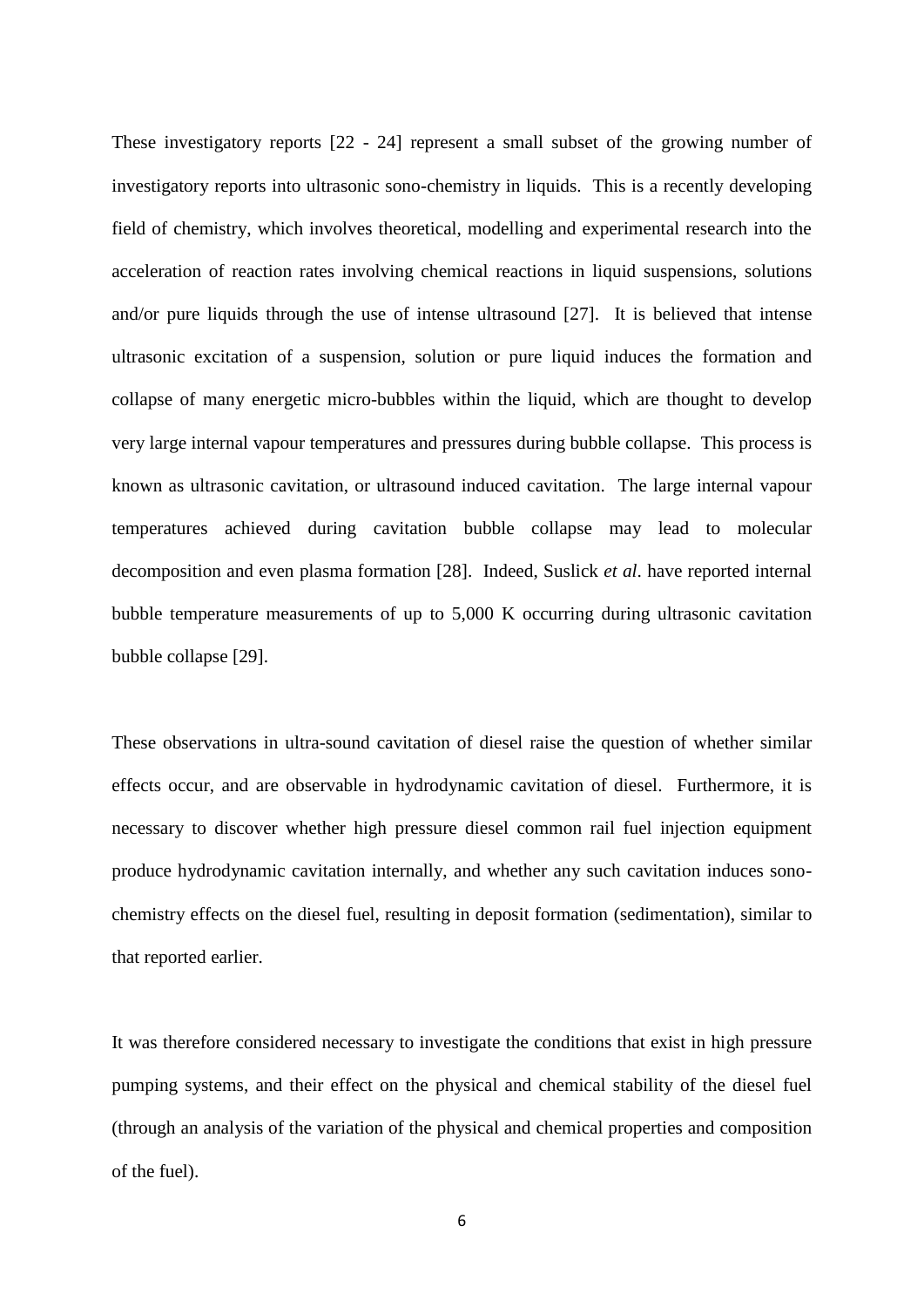The aim of this work was to establish whether hydrodynamic cavitation introduced alterations to the diesel that could be identified using a simple measurement technique. This led to the design and manufacture of a high pressure, continuous re-circulation, cavitation flow rig that produced intense hydrodynamic cavitation flow continuously, involving a moderate volume of re-circulating diesel. A simple measurement technique for the identification and determination of change in composition and rate of change of composition of the diesel sample was required to be developed.

In this regard, the measurements and observations reported in Suslick *et al.* [22] and Price *et al*. [23, 24] suggest that ultrasonic cavitation in diesel produces pyrolysis and the formation of insoluble sediments. Pyrolysis reactions in diesel necessarily result in the formation of primary soot particles (1 nm - 10 nm diameter), which are then able to aggregate to form larger soot particles (100 nm - 10  $\mu$ m), or bind to other particulates to form other sediments [30]. Both of these sets of findings and observations suggest the formation and development of soot-like particle suspensions in the diesel fuel samples. These lead to two significant hypotheses: (1) hydrodynamic cavitation of diesel will produce similar observable effects to those produced by ultrasonic cavitation (suggesting that the mechanisms for inducing the pyrolysis sono-chemistry in the diesel samples are similar), and (2) the formation of a particulate suspension in the diesel will be detectable using a simple optical extinction measurement system.

The second hypothesis led to the development of a simple optical extinction measurement system, intended to identify and determine variations in the spectral extinction coefficients of the diesel samples as a result of changes in the composition of the samples, and/or the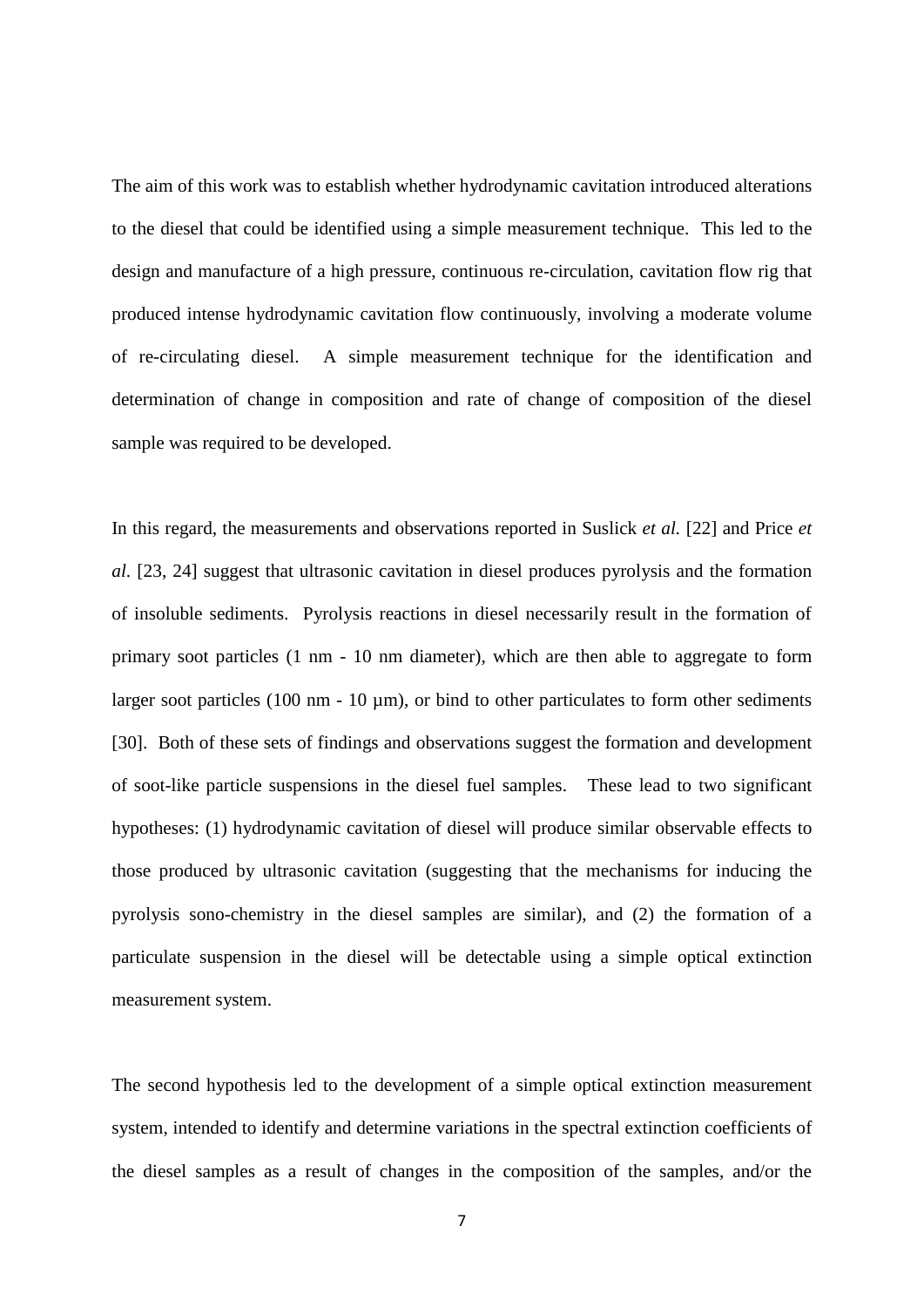formation and development of particle suspensions in the samples, arising out of cavitation induced diesel fuel pyrolysis.

The optical extinction measurement system developed and employed in these experiments was a simplification of the spectral extinction and scattering method [31, 32]. This method is used widely in the determination of particle properties in suspensions, colloids and aerosols [33, 34]. It is also employed in the determination of real and imaginary refractive indices in absorptive media [35, 36].

A number of commercial and non-commercial diesel samples were subjected to continuous cavitation flow and exposure to a hot water bath in the course of the experimental work reported here. The results obtained from four commercial diesel samples and a noncommercial, model diesel sample are reported and discussed in this paper. The four commercial diesel samples discussed here consisted of two newly bought samples, and two samples that had been stored separately in diesel storage tanks for a year. The model diesel sample tested was comprised of a paraffin blend ( $> 98$  % paraffins), containing zero aromatics.

The hot water bath was employed in order to separate out the combined effects of cavitation and the release of internal compression energy during the diesel flow through the diesel nozzle into the receiver. This was in order to identify and separate out the effects of temperature and cavitation on the diesel samples.

The paper is structured to introduce the reader to the design features and use of the experimental equipment designed and manufactured for this study. This is followed by a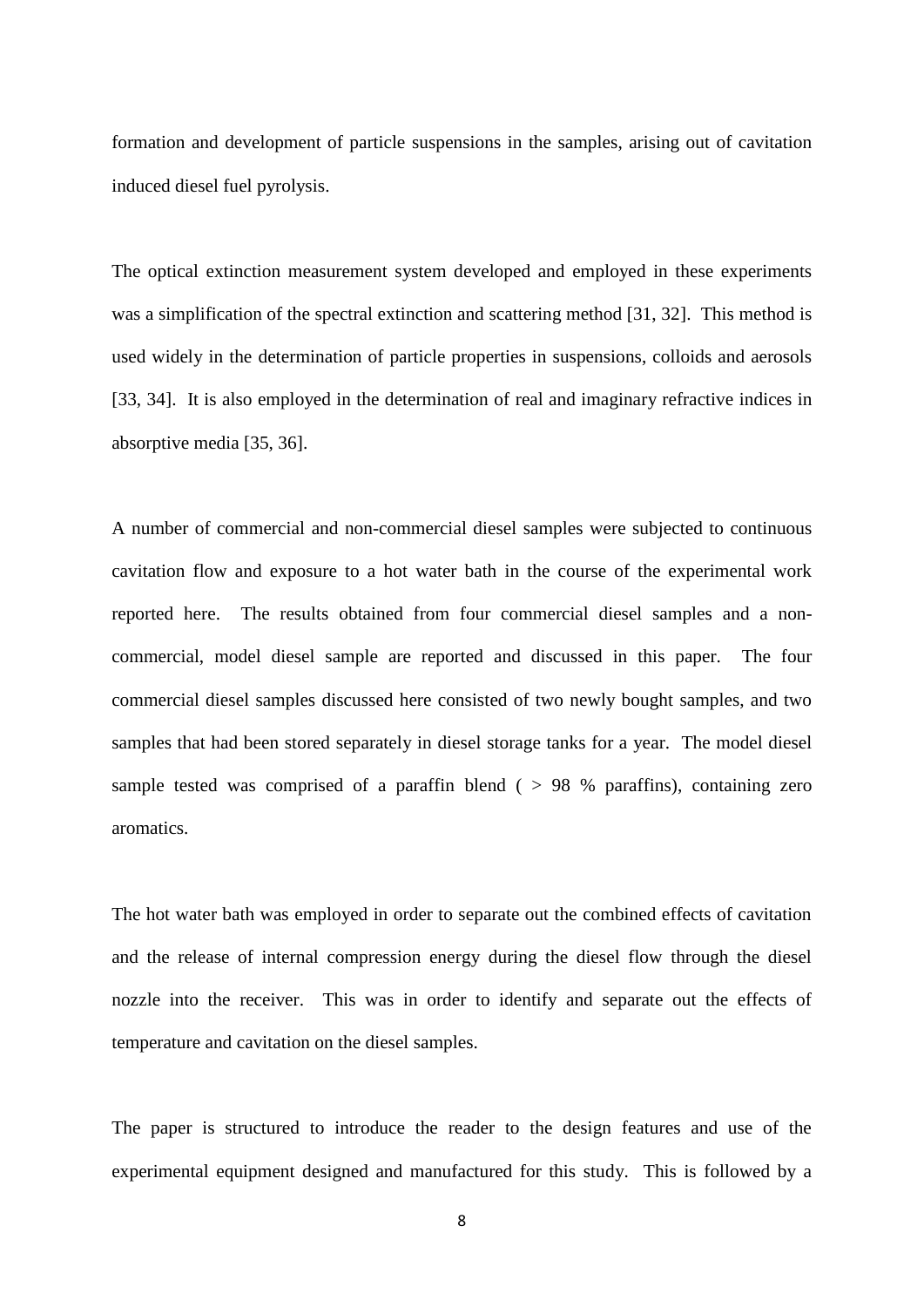detailed description of the experimental method employed in the study, together with a description of the layout and calibration of the optical extinction measurement system. This is accompanied by a presentation of the results, a discussion of the main findings, and the conclusion.

# **2. Experimental Equipment**

### **2.1 The High Pressure, Continuous Re-Circulation, Cavitation Flow Rig**

A high pressure, continuous flow rig was designed in order to ensure continuously recirculating flow of high pressure diesel fuel through a permanently open diesel injector nozzle into a low pressure receiver. A simplified schematic of the rig is shown in Figure 1. Diesel fuel was supplied from a small fuel tank to a low pressure feed pump, which fed the diesel through a 5 µm nylon fuel filter to a fixed displacement, five cylinder, high pressure pump (Dynex PF1318H-10) with a delivery pressure of 1.3 bar. The Dynex pump was connected to a 4.2 kW variable speed electric motor by a shaft, which provided the pump with the power and torque necessary to pump the diesel around the re-circulating system. The Dynex pump had a case volume of  $150 \text{ cm}^3$ , and was capable of providing flow rates of up to 3.80 l/min, at pressures of up to 630 bar, when driven by the motor at 1,800 rpm **[37]**. The diesel fuel pressure in the high pressure tubing was measured using a conventional pressure gauge. The minimum volume of diesel to be re-circulated in the cavitation flow rig was 3.5 litres.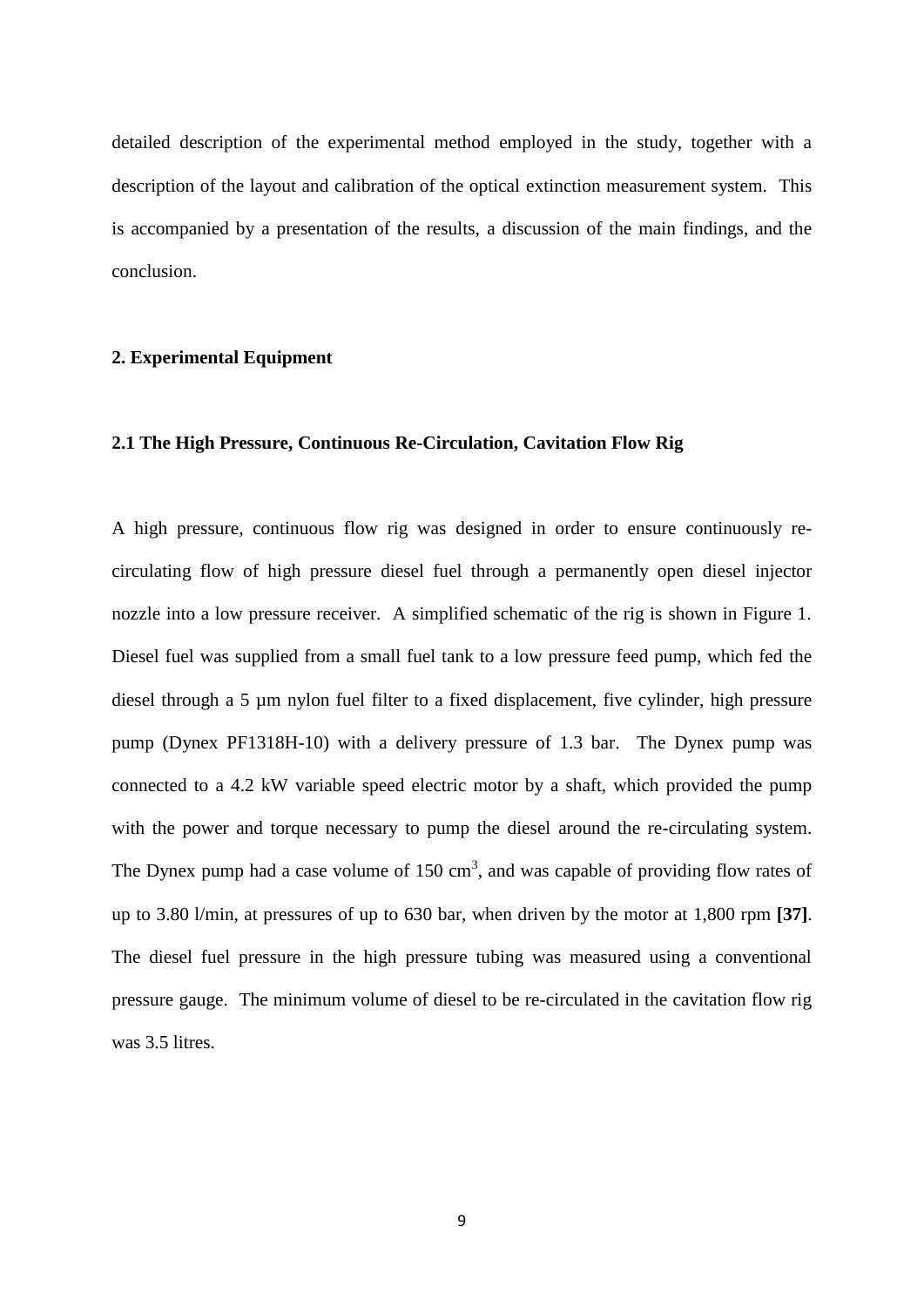

**Figure 1: Schematic of Continuous, High Pressure, Cavitation Flow Rig**

The Dynex pump continuously supplied high pressure diesel (preset to 550 bar  $\pm$  10 bar) to a permanently open 0.22 mm diameter five-hole asymmetric diesel nozzle (Bosch diesel nozzle Part Number DSLA148P591 with needle removed). The diesel injector nozzle released the diesel fuel into a 1.0 litre receiving cylinder maintained at atmospheric pressure. The continuous re-circulation of fuel through the high pressure pump and diesel nozzle caused the temperature of the diesel to rise to dangerous levels. Consequently, a temperature control system was installed in order to maintain the temperature of the diesel in the re-circulating flow rig at a safe, constant value. The temperature control system utilised a control thermocouple, a commercial temperature controller, and a heat exchanger. The control thermocouple was attached to the high pressure tubing upstream of the open diesel injector,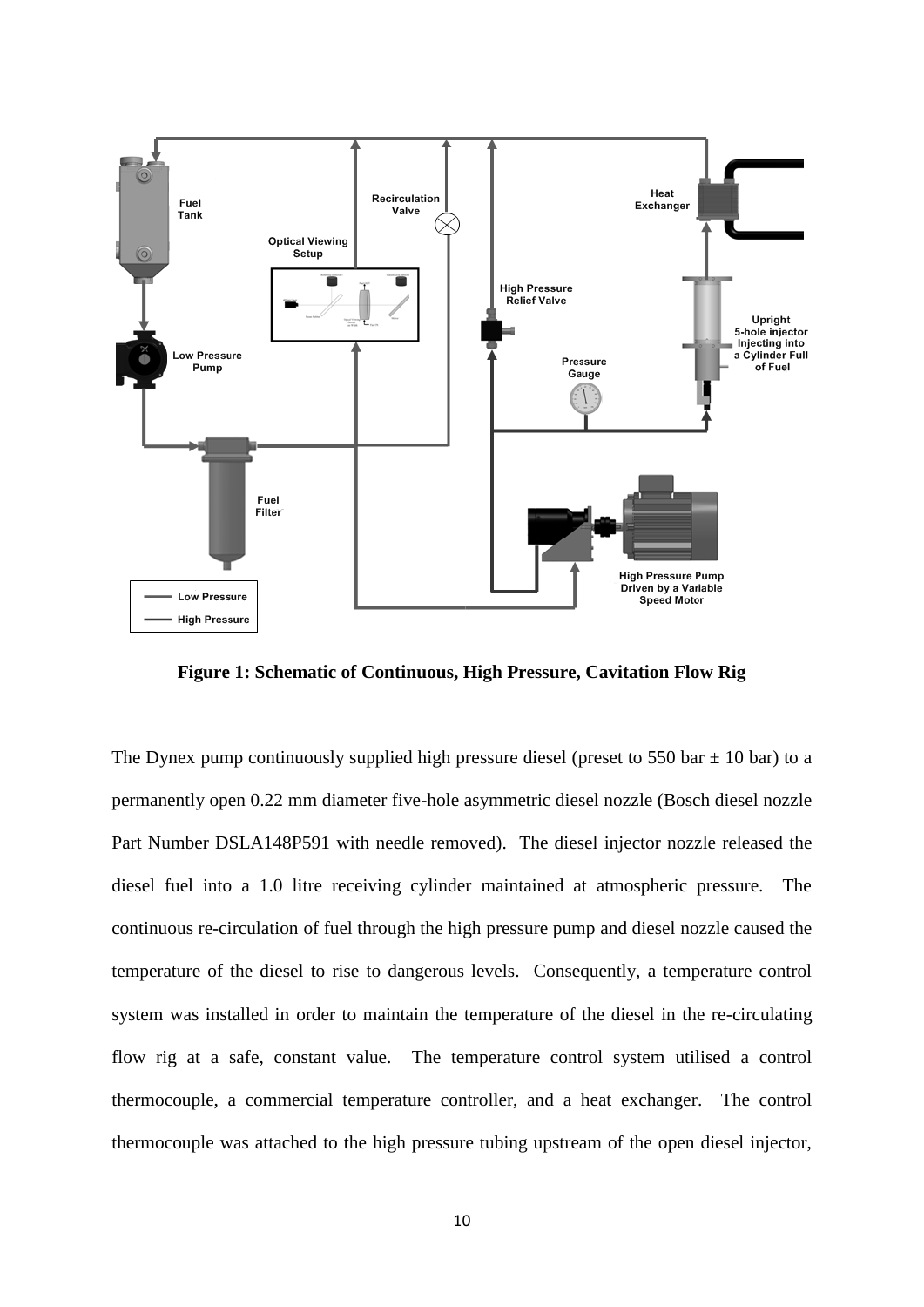and communicated the pre-expansion diesel temperature to the temperature control system. The temperature control system controlled the temperature of the diesel by controlling the water supply to a compact, helical, rectangular plate counter-flow heat exchanger, located immediately downstream of the receiver. Once the diesel had passed through the heat exchanger, it was returned to the fuel tank. Two additional thermocouples were located (1) near the entrance to the high pressure pump, and (2) on the main return pipe to the fuel tank, in order to monitor the temperature of the diesel fuel samples elsewhere in the system.

A safety pressure relief valve providing an over-pressure fuel return to the tank was installed between the high pressure pump and the diesel injector in order to relieve the pump and tubing of over-pressure conditions and/or high pressure surges. The pressure relief valve was manually set to relieve the diesel in the high pressure tubing at 630 bar and above.

#### **2.2 The Optical Extinction Measurement System**

The objective here was the development of a simple, sensitive experimental technique, to be used for the determination of the change in composition of the diesel samples subjected to recirculating cavitation flow in the high pressure rig.

This consideration led to the hypothesis that a change in the composition of the diesel fuel samples would lead to a corresponding change in the spectral extinction coefficients of the diesel samples, through the destruction of optically active molecular species comprising the diesel samples, and the formation of new optically active molecular species. The long term cavitation in the high pressure flow rig might also result in the formation of carbon-rich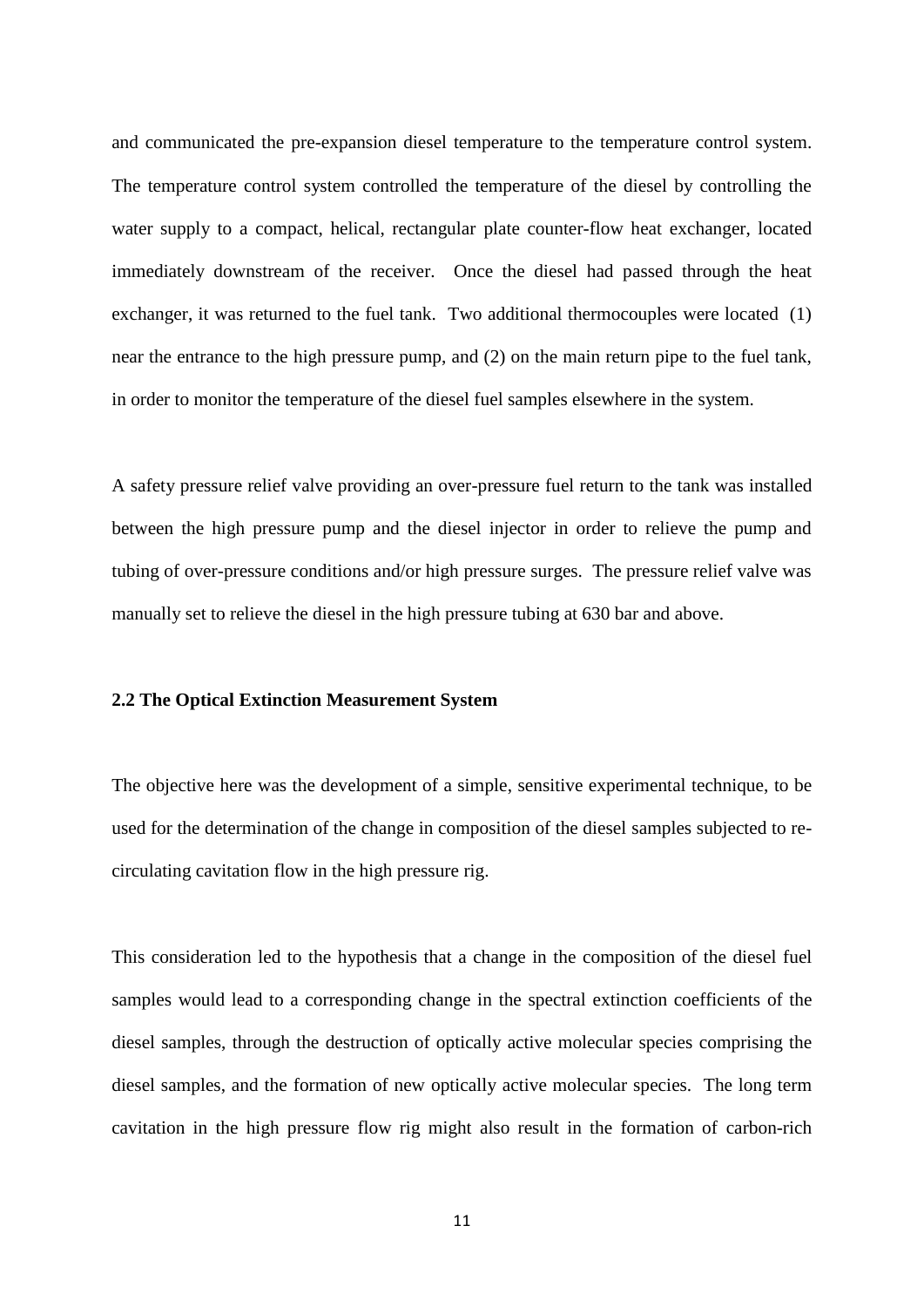particles, which would produce a corresponding increase in the spectral extinction coefficients of the diesel fuel samples.

The extinction measurement system described here is a simplification of an extinctionscattering measurement system, usually employed to determine sample refractive index, and scattering and extinction coefficients. Extinction-scattering measurement systems usually determine the extinction length and the amount of incident light scattered from the optical path by the scattering system. The extent of the absorption and scattering of the incident light is specified by the Beer-Lambert-Bouguer Law

$$
I_t(x) = I_0 e^{-\alpha x},\tag{1}
$$

where  $I_0$ , *x* and  $I_t(x)$  are the spectral flux of light incident on an absorptive sample, the distance the light travels through the sample, and the spectral flux after travelling distance *x* respectively.  $\alpha$  is termed the spectral extinction coefficient, and is comprised of the scattering coefficient  $\alpha_{sc}$  and the absorption coefficient  $\alpha_{abs}$  i.e.  $\alpha = \alpha_{sc} + \alpha_{abs}$ . The extinction coefficient *α* is related to the complex refractive index of the sample (specified by  $n = m + ik$ ) by the relation

$$
\alpha = \frac{4\pi k}{\lambda} = \frac{4\pi}{\lambda} Im(n) \tag{2}
$$

where  $\lambda$  is the wavelength of the incident light [38].

In these experiments, the overall refractive index of the diesel samples is comprised of the overall refractive index of the blend of aliphatics, aromatics and additives making up the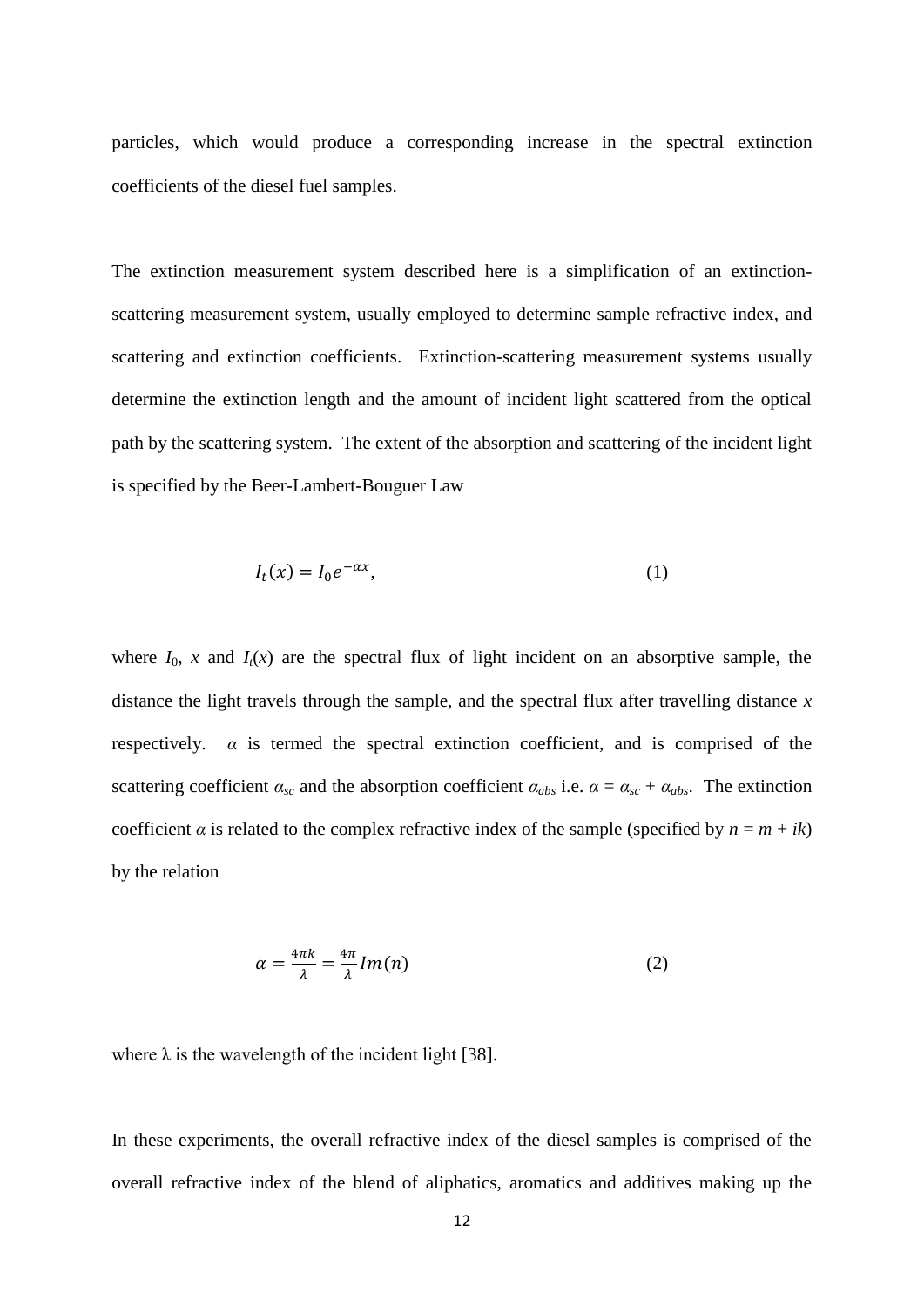liquid content, taken together with the overall refractive index of any particles in suspension. The overall extinction coefficient can be expressed in terms of a sum over the respective scattering and absorption terms

$$
\alpha = \alpha_{sc} + \alpha_{abs} = \alpha_{sc}^{(l)} + \alpha_{sc}^{(p)} + \alpha_{abs}^{(l)} + \alpha_{abs}^{(p)}
$$
(3)

where  $\alpha_{sc}^{(l)}$ ,  $\alpha_{abs}^{(l)}$ ,  $\alpha_{sc}^{(p)}$ , and  $\alpha_{abs}^{(p)}$  are the scattering and absorption coefficients for the liquid and the particle suspension respectively.

#### **2.2.1 The Optically Accessible Cell**

Continuous sampling of a fraction of the re-circulating diesel was undertaken, by connecting a sampling tube to the main diesel fuel tube connecting the fuel filter to the suction port of the high pressure Dynex pump. The sampling tube continuously supplied a small flow of diesel to an optically accessible cell, and then returned it from the cell, back to the fuel tank. A schematic of the optically accessible cell in shown in Figure 2.

The optically accessible cell consisted of a short hollow stainless steel cylinder 20 mm wide, 80 mm diameter with a wall thickness of 30 mm. A 5 mm deep, 40.1 mm diameter recess was bored into both ends of the cylinder, providing the space for 40 mm diameter windows. Six M6 bolt holes were symmetrically placed on the outer faces of the main cylinder near the outer edges, and threaded. Two stainless-steel cylindrical disc end plates containing six M6 size bolt holes were manufactured in order to locate, hold and seal the fused silica windows in place, using four polypropylene gaskets to protect and seal the windows. 5mm thick, 40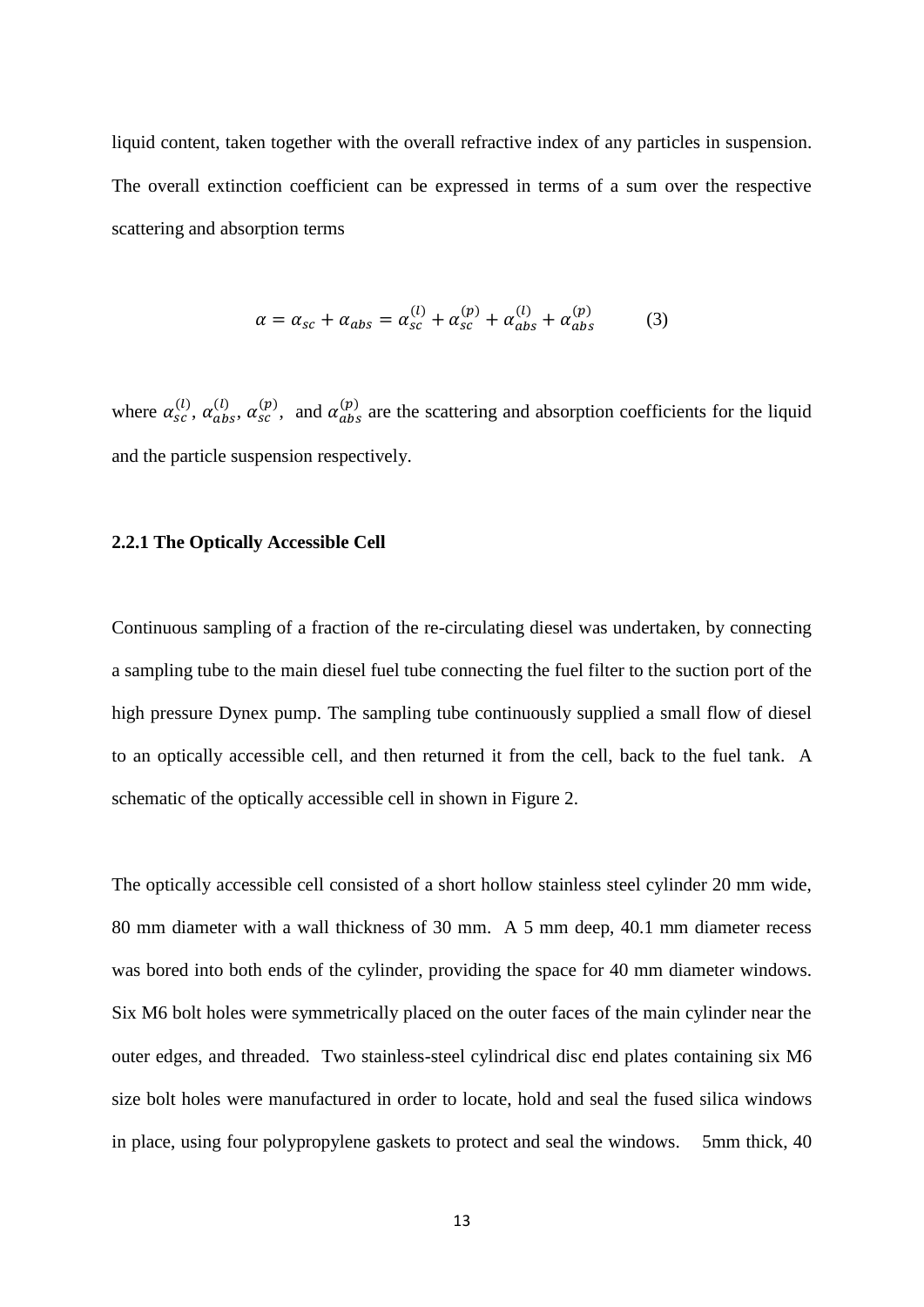mm diameter uv grade fused silica windows were then located and sealed against the gaskets, which were located against the recessed flanges of the main body of the cell. The windows were clamped to the cell by screwing down the end-plates using M6 bolts, forming a sealed volume in the centre of the cell.



**Figure 2: Schematic of Optically Accessible Cell**

Fuel access ports on opposite sides of the cylinder were radially drilled through the cylinder wall, providing flow access into the central volume. Flexible braided hoses transported the sampled diesel from the rig to the port at the bottom of the optically accessible cell. The diesel then flowed up the port, filling the 1 cm wide, 4 cm diameter cylindrical space in the cell, before flowing upwards into the return hose, returning the sampled diesel back to the fuel tank.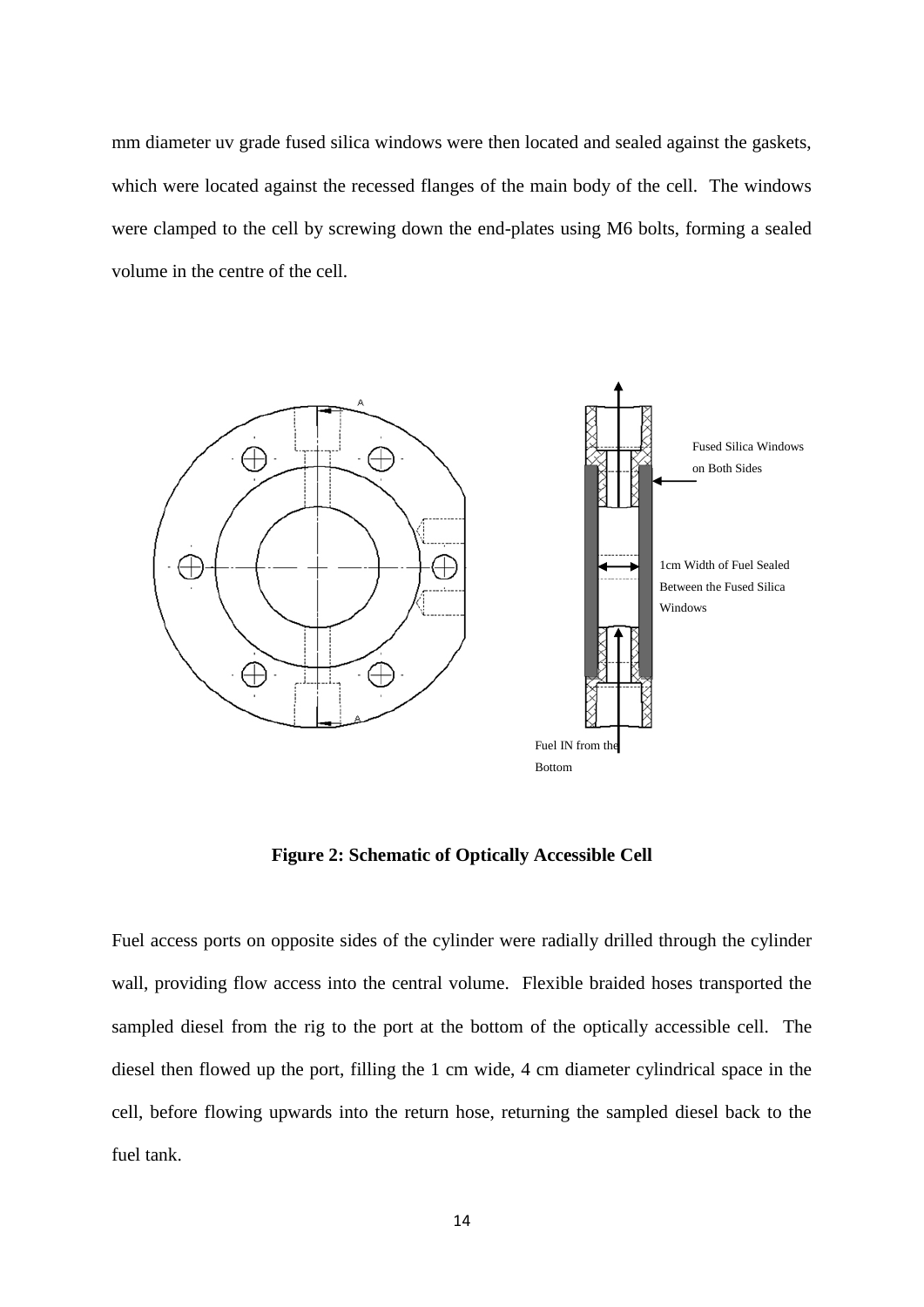#### **2.2.2 The Laser Measurement System**

A 405 nm laser beam (originating from a World Star Tech. 405 nm diode laser ) was directed through a 0.03 OD neutral density filter (50 mm x 50 mm uv grade fused silica glass sheet) placed at 45° to the incident beam, before being passed through the optically accessible cell containing the sampled diesel flowing from the rig and back to the fuel tank. The fraction of the beam reflected from the angled neutral density filter was directed onto a Laserpoint laser power detector in order to obtain a reference laser power. The main laser beam passing through the optically accessible cell was attenuated as a result of optical absorption and scattering from the 1 cm wide diesel fuel sample flowing through the cell, and scattering from the two fused silica windows. The attenuated beam leaving the cell was then directed onto a mirror, which reflected the beam onto a second Laserpoint laser power detector. Figure 3 shows the assembly of the laser, neutral density filter, optically accessible cell, mirror and laser power meters.



**Figure 3: Optical Layout for Laser Extinction Measurement in Diesel**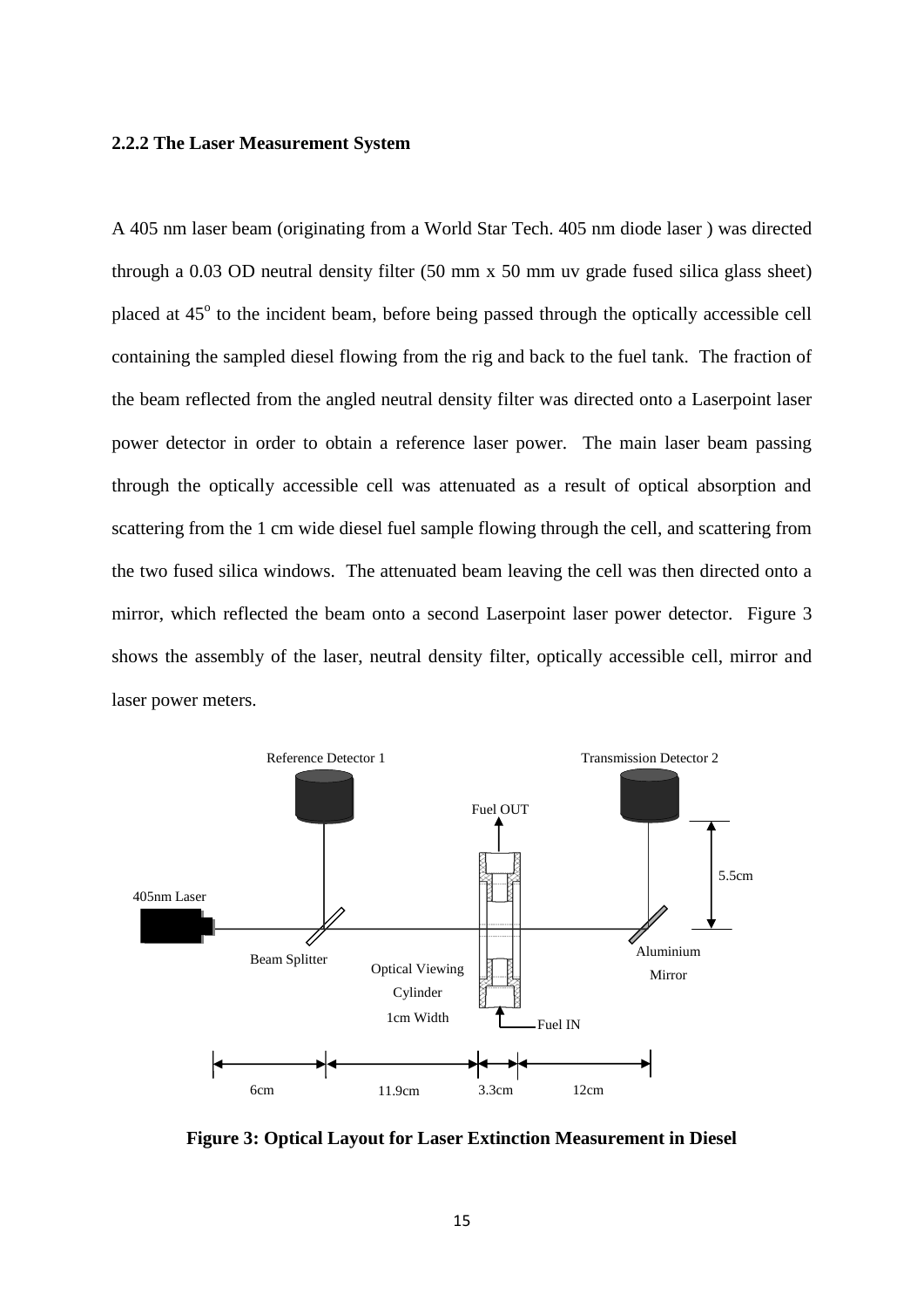Both of the Laserpoint laser power detectors utilized a USB interface to record the measured laser power on a computer using PC-Link software. The control program provided the user with the ability to calibrate the power detectors under different lighting conditions prior to measurement. The software provided a 10 x gain function in order to increase the sensitivity of the detectors, making them capable of determining laser power from 10  $\mu$ W to 200 mW in discrete intervals of 10  $\mu$ W.

#### **2.3 The Water Bath**

A 20 litre commercial tea urn was fitted with a level gauge and a K-type thermocouple. A custom built temperature control box enabled the temperature of the water filling the urn to be set and controlled with an uncertainty of  $\pm$  0.5 °C. This was achieved in a simple manner by the temperature control system, which compared the measured temperature against the set temperature, and turned the 240 V ac electrical supply to the urn element on and off, depending on the variation of the water temperature from the set temperature.

Bottle platform stands were manufactured in order to place a 2.5 litre laboratory glass bottle and a 1 litre laboratory glass bottle in the urn, in order for the diesel samples in the bottles to be fully immersed in the water, but with the bottle tops and caps maintained above the water line. The bottle caps were drilled and fitted with breathing ports and tubing, which facilitated pressure equalization and ventilation during immersion in the water bath. Figure 4 shows the urn and platform stand assembly.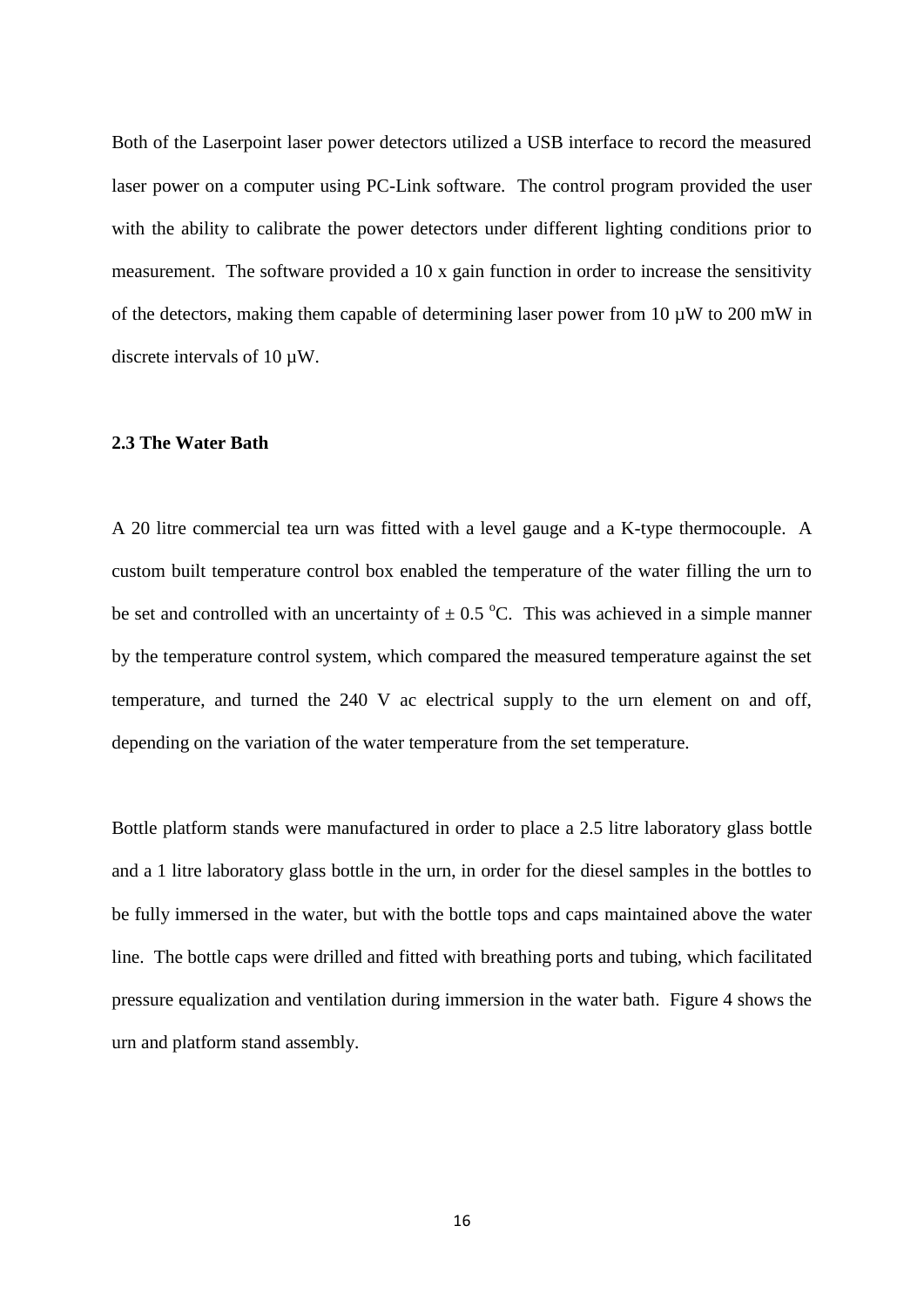

**Figure 4: Schematic of Modified Tea Urn, Platform, and Bottle Assembly**

# **3. Experimental Method**

# **3.1 Re-Circulation Flow Tests in the High Pressure Cavitation Rig**

Before a new fuel test, the high pressure flow rig was flushed twice with 3.5 litres of 95 % grade hexadecane (supplied by Alfa-Aesar), followed by filling the system with 3.7 litres of the diesel sample that was to be tested. The flushing process consisted of filling the fuel tank slowly with the flushing liquid while the low pressure feed-pump was being run. Once the receiving cylinder began to receive flushing liquid from the diesel nozzle (indicating that the lower part of the system was filled with liquid), the high pressure pump was started, and driven by the motor to produce a pressure of 300 bar. This served to fill the receiving cylinder and the heat exchanger, before returning the fuel to the main fuel tank. Once the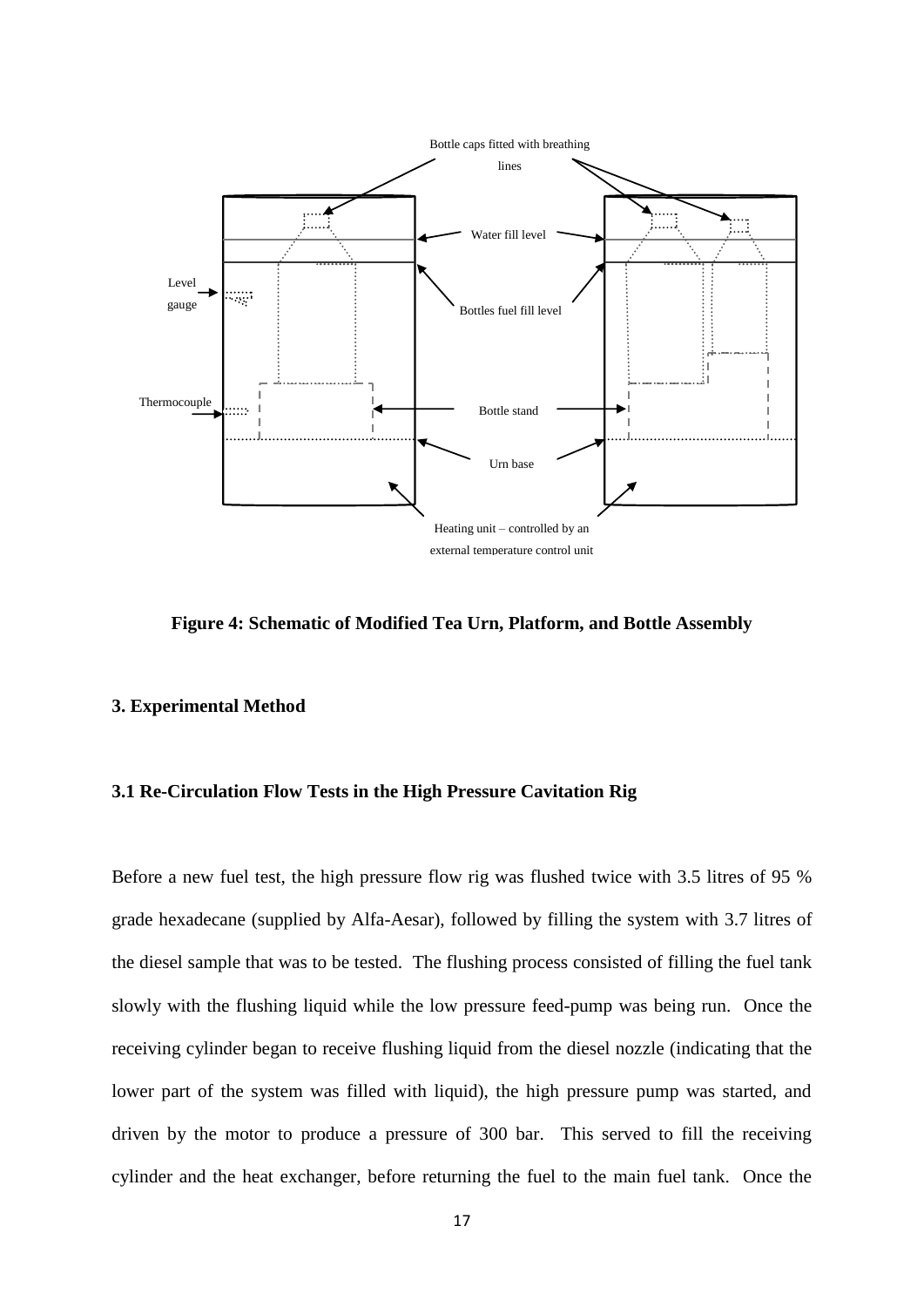components were filled, the flushing liquid was circulated around the system at 300 bar and  $50^{\circ}$ C for approximately one hour.

Between successive tests and flushes the system was drained. Four drain valves were used to drain the rig of diesel or flushing liquid. The first drain valve was attached to the base of the filter housing, and was employed to drain the tank, low pressure pump, filter, and a fraction of the high pressure pump. Approximately 2.2 litre of liquid was drained from the first drain valve. The second drain valve was located at the base of the receiving cylinder, which was employed to drain the receiving cylinder and the heat exchanger. Bottle nitrogen was employed to provide back pressure to the heat exchanger in order to ensure that the heat exchanger was fully drained. Approximately 0.5 litres of liquid was drained from the second drainage point. Liquid was then drained from the high pressure exit near the diesel nozzle, and from the low pressure entry to the high pressure pump. Approximately 0.4 litres of liquid was drained from these two points. Therefore for each fill of 3.5 litres of diesel or hexadecane flushing liquid, approximately 3.2 litres was able to be drained. This left approximately 300 ml in the system in the form of residual volume from the previous test or flush. A full test cycle consisting of two flushes and a new test fuel fill resulted in a test cycle to test cycle contamination of the order of 0.1 %.

Once the rig was filled with approximately 3.7 litres of a new test fuel (using the procedure specified earlier), it was circulated around the rig for approximately 30 minutes at low pressure. During this period the laser power detectors were calibrated for the local light level. A 200 ml pre-test sample was then drawn off from the filter drain valve, providing a reference pre-test sample for later chemical analysis.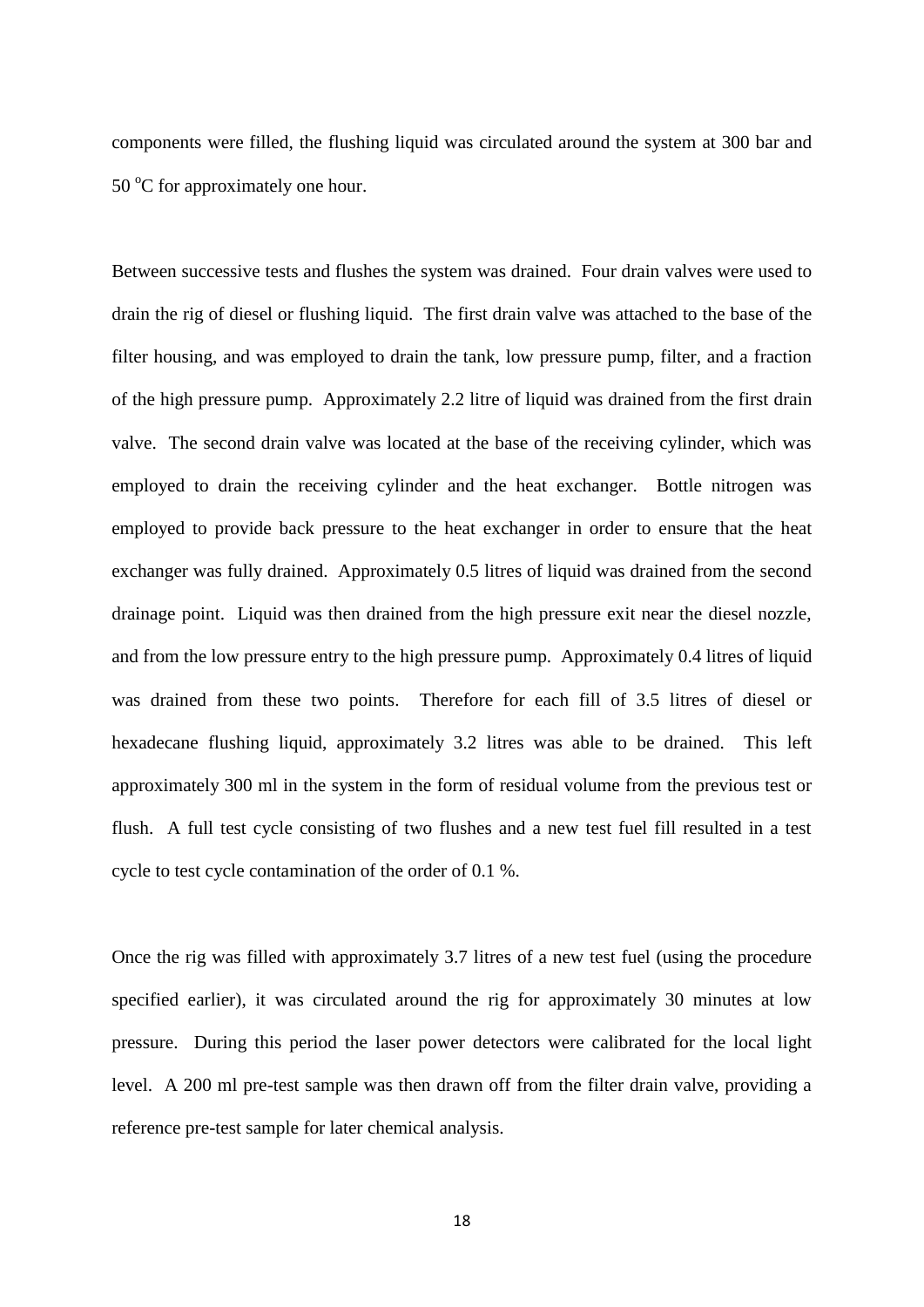The pre-injection temperature was initially set to 55  $^{\circ}$ C. The low pressure pump was then turned back on, allowing the remaining 3.5 litre test diesel sample in the rig to circulate at low pressure. The laser was turned on, and allowed to settle, before a laser power reading was taken from both detectors. The high pressure pump was then turned on, and the motor speed and the pressure upstream of the diesel nozzle slowly increased to 550 bar. The continuous release of the compression energy during diesel flow through the nozzle into the receiver resulted in a temperature rise. Once the temperature reached  $55\text{ °C}$ , one full temperature cycle was allowed, before setting the temperature control point to its test value of 70  $^{\circ}$ C. The temperature continued to rise until the set point was achieved, at which time the temperature control system began supplying cold water to the heat exchanger, maintaining the diesel pre-injection temperature at 70  $^{\circ}$ C  $\pm$  2  $^{\circ}$ C.

The compression energy transferred from the high pressure pump to the diesel fuel samples during compression resulted in a temperature rise of approximately 15  $^{\circ}$ C in the downstream high pressure diesel relative to the upstream low pressure diesel. The further dissipation of compression energy released during the expansion flow though the nozzle, the formation and development of cavitation flow in the nozzle and receiver, and the dissipation of turbulence energy resulted in a further  $25\text{ °C}$  temperature rise in the receiver. This is to be compared with a total theoretical temperature rise of 42 °C ( $\Delta T \approx \Delta p / \rho c$ , where  $\Delta T$ ,  $\Delta p$ ,  $\rho$  and  $c$  are the theoretical temperature rise, the pressure rise in the pump, the diesel fuel density, and the diesel specific heat respectively).

The diesel test sample was circulated around the system for ten hours per day, for four successive days, for a total of forty hours cavitation test time. During the cavitation flow tests, the laser detectors were sampling the reference and transmitted laser power with a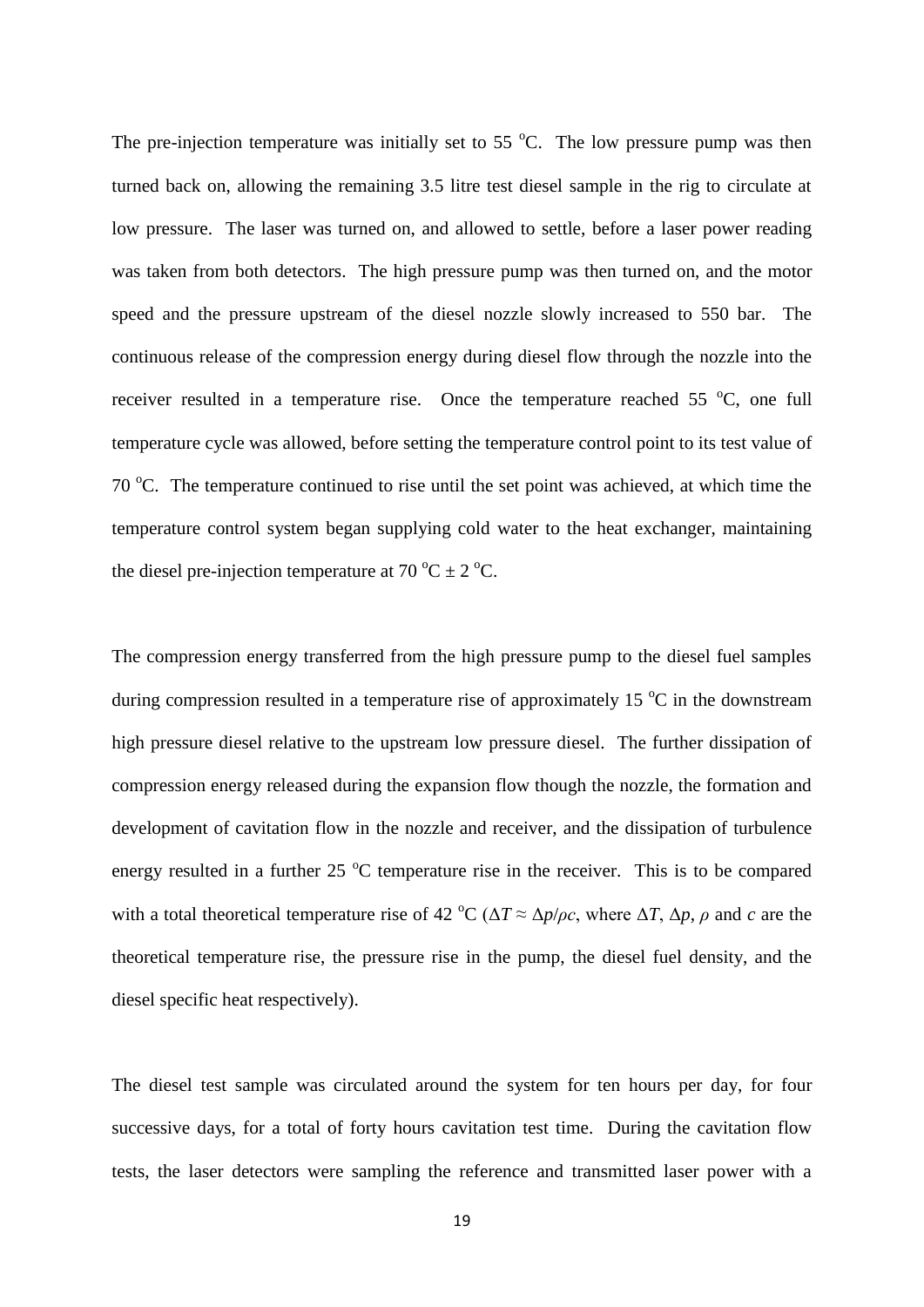sampling rate of 1 Hz. The computer control software computed a one minute average of the discrete reference and transmitted laser power measurements, and then wrote the one minute laser power averages to a text file for later analysis. The one minute laser power averages for the reference and transmitted beams were recorded continuously over the ten hour cavitation test period. At the end of the ten hour period the electric motor and pump were slowed down to a stop, and the diesel test sample allowed to cool. The following day the standard run procedure was repeated, and this was undertaken for four successive days.

Four commercial diesel samples and one model diesel sample were subjected to forty hours continuous cavitation and water bath heating tests. Two of the four commercial diesel fuel samples were stored, and then tested within three months of purchase. The other two commercial samples were stored for between twelve and fifteen months prior to testing. The model diesel sample was comprised of a blend of  $C_{10}$  to  $C_{19}$  paraffins ( > 98 %).

# **3.2 Water Bath Tests**

Before the diesel samples were immersed in the hot water bath, pre-bath laser transmission tests were undertaken. The cavitation flow rig was filled with the diesel sample to be tested, and circulated around the system and through the optically accessible cell at ambient temperature using the low pressure pump. The diode laser was turned on, and the beams directed onto the reference detector, and through the optical cell, and onto the transmission detector. The reference laser power and transmitted laser power incident on the detectors were recorded for approximately 15 minutes circulation time.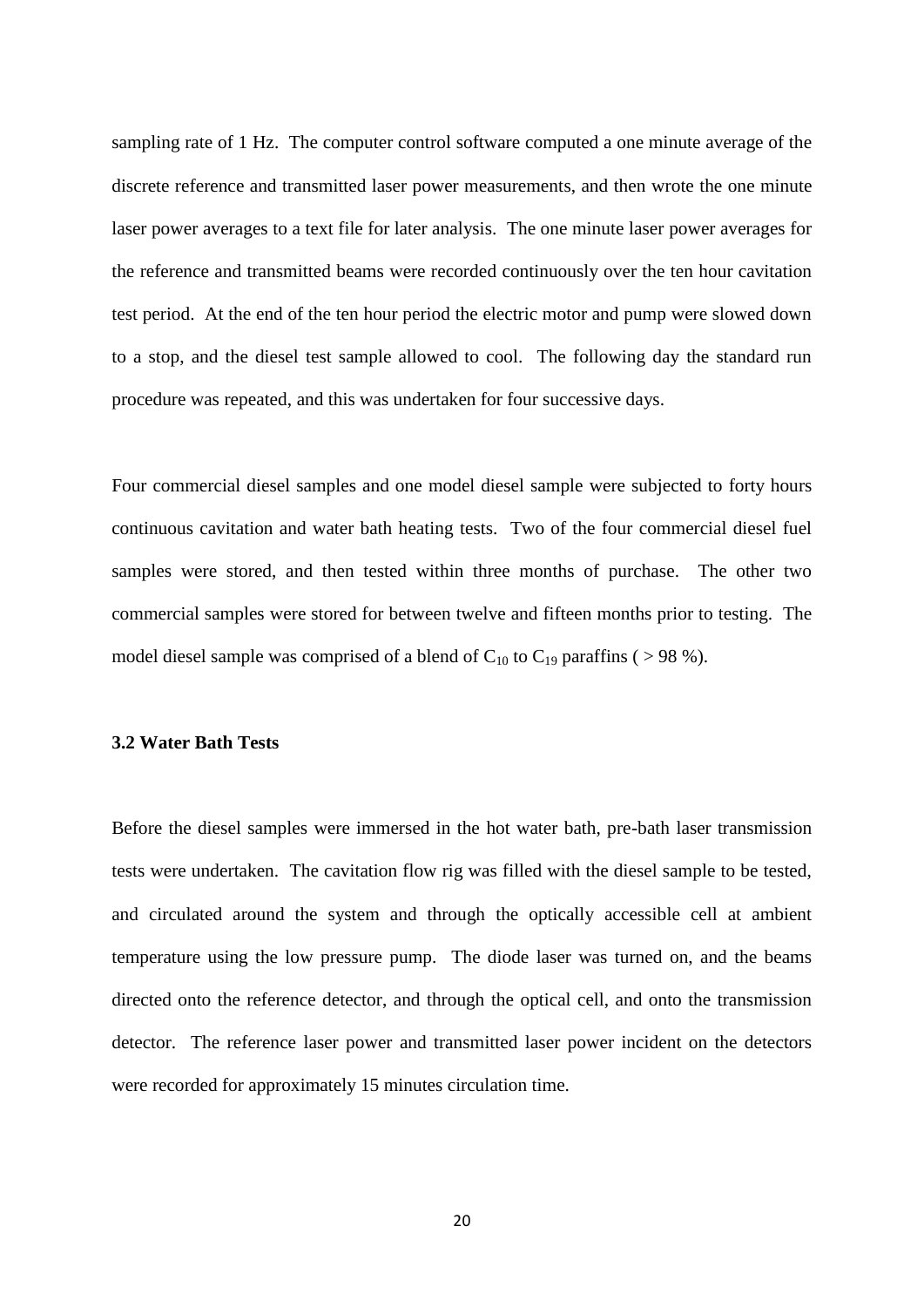Two types of water bath tests were then undertaken. The first test involved an attempt to reproduce the temperature history achieved in the cavitation flow tests. 3.5 litre of fresh diesel fuel sample were immersed in water, maintained at 70  $^{\circ}$ C, for ten hours per day for four days. The second test involved the immersion of fresh 3.5 litre diesel samples in water at  $70^{\circ}$ C for a continuous, uninterrupted period of forty hours.

After the hot water immersion tests were complete, the cavitation flow rig was filled with the post-immersion diesel samples, and circulated around the rig and through the optically accessible cell at ambient temperature. Reference and transmitted laser power was again recorded, in the same manner as identified earlier. The diode laser was turned on, and the beams directed onto the reference detector via the neutral density filter, and through the optical cell, and onto the transmission detector. The reference laser power and transmitted laser power incident on the detectors were recorded for approximately 15 minutes circulation time.

#### **3.3 Analysis and Calibration of the Laser Detection System**

#### **3.3.1 Analysis of the Spectral Extinction Coefficient**

The 405 nm laser beam transmitted through the diesel samples was subject to internal absorption and scattering. The transmitted laser power is expressed in terms of the Beer-Lambert-Bouguer Law for optical extinction

$$
I_t(x) = I_0 e^{-\alpha x},\tag{4}
$$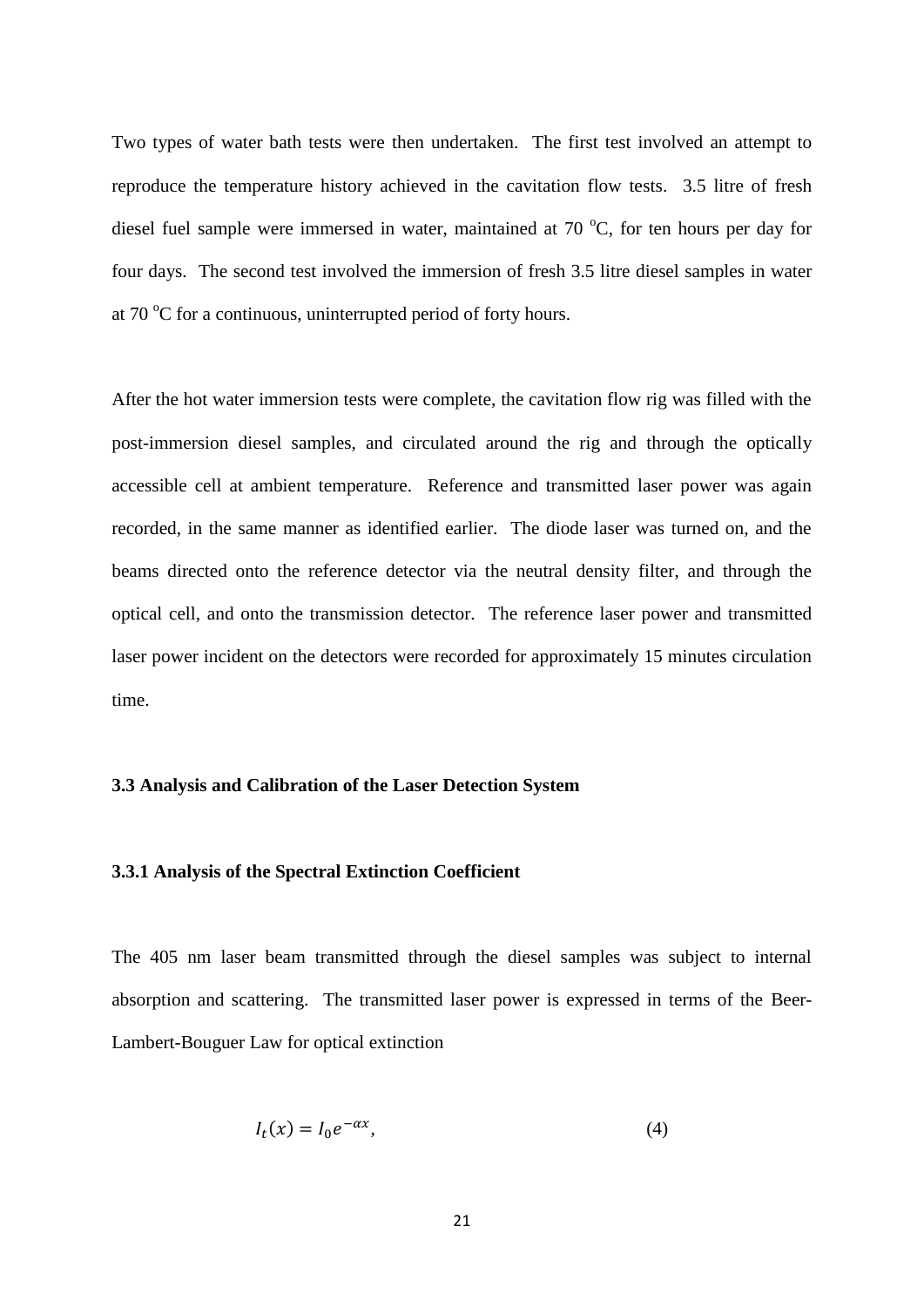where  $I_0$  is the initial laser power incident on the diesel sample, and  $I_t(x)$  is the transmitted laser power at point *x* in the sample, after having traversed a distance *x* through the sample. As identified earlier in Equation (1),  $\alpha$  is the spectral extinction coefficient, and is comprised of the spectral absorptivity  $\alpha_{\text{abs}}$ , and the spectral scattering coefficient  $\alpha_{\text{sc}}$ , i.e.  $\alpha = \alpha_{\text{abs}} + \alpha_{\text{sc}}$ .

The laser power incident on the diesel samples  $I_0$  has to pass through the reference beam filter, followed by the fused silica window into the optical cell, i.e  $I_0 = t_f t_{fs} I_{laser}$ , where  $t_f$ , *tfs* and *Ilaser* are the transmission factor through the OD0.03 neutral density filter, the transmission factor through a fused silica window, and the 405 nm diode laser power respectively. *I*<sup>0</sup> can also be expressed in terms of the laser power reflected from the neutral density filter onto the reference laser power detector *Iref* (reference detector laser power).

$$
I_0 = \frac{t_{fs}(1 - r_f)}{r_f} I_{ref}
$$
\n<sup>(5)</sup>

where  $t_f$  is as before, and  $r_f$  is the reflectivity of the OD0.03 neutral density filter, being used as a beam-splitter.

The laser power exiting the diesel samples pass through a fused silica window before being reflected from a 45<sup>°</sup> angled mirror onto the transmission laser power detector. The laser power measured with the detector is denoted by *IP*, and is related to the laser power exiting the diesel sample in the optical cell  $I_t$  by

$$
I_P = t_{fs} r_m I_t,\tag{6}
$$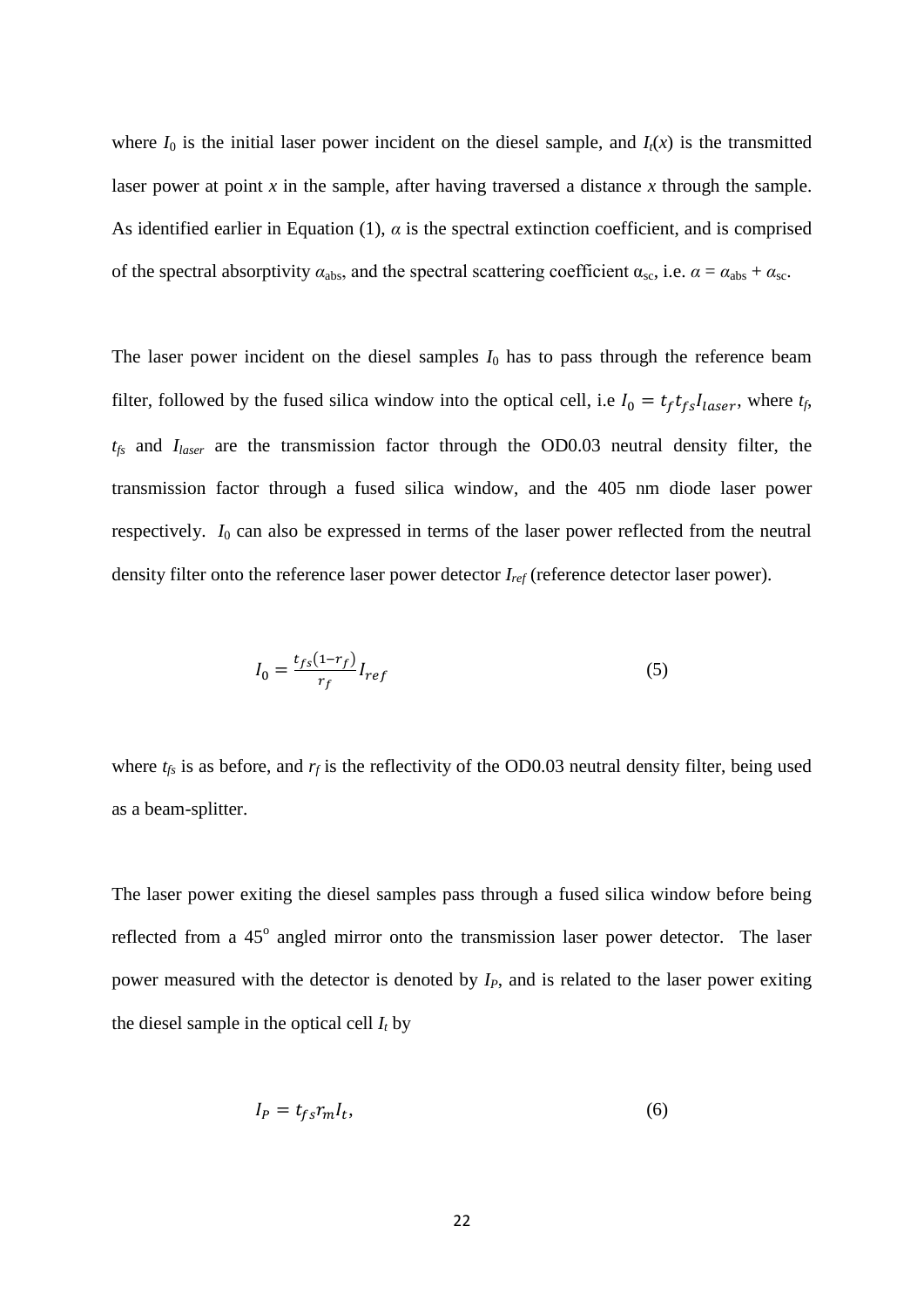where  $t_f$  is the transmission coefficient for the exit fused silica window (as defined above), and  $r_m$  is the reflectivity of the final mirror. The time-dependent spectral extinction coefficient is then derived from equation (1) to be

$$
\alpha(t) = \frac{\ln_{I_0(t)}^{I_0(t)}}{l} = \frac{\ln_{I_0(t)}^{t_{f_0}^2 r_m (1 - r_f) I_{ref}(t)}}{l}
$$
(7),

where *l* is the optical path length of the laser through the diesel in the optical cell. The optical path length in the cell was measured to be  $1.03 \text{ cm} \pm 0.01 \text{ cm}$ .

#### **3.3.2 Calibration of the Optical Extinction System**

Each optical element affecting the laser detection system was independently investigated and calibrated. The calibration of the system began with the direct measurement of the unattenuated diode laser beam power by directing the diode laser beam directly onto the transmission power meter. Average power measurements of the un-attenuated laser beam were obtained, and stored on the pc.

The first optical element to be investigated was the OD 0.03 fused silica neutral density (ND) filter placed at  $45^{\circ}$  to the incident laser beam. The optical arrangement is shown in Figure 5 below. During the cavitation flow experiment, it was employed to reflect approximately 10% of the incident diode laser beam towards the reference laser power meter, while allowing the balance of the beam to pass through the filter towards the optically accessible cell. A number of neutral density filters were employed to attenuate the beam originating from the diode laser, and were located between the diode laser and the angled neutral density filter.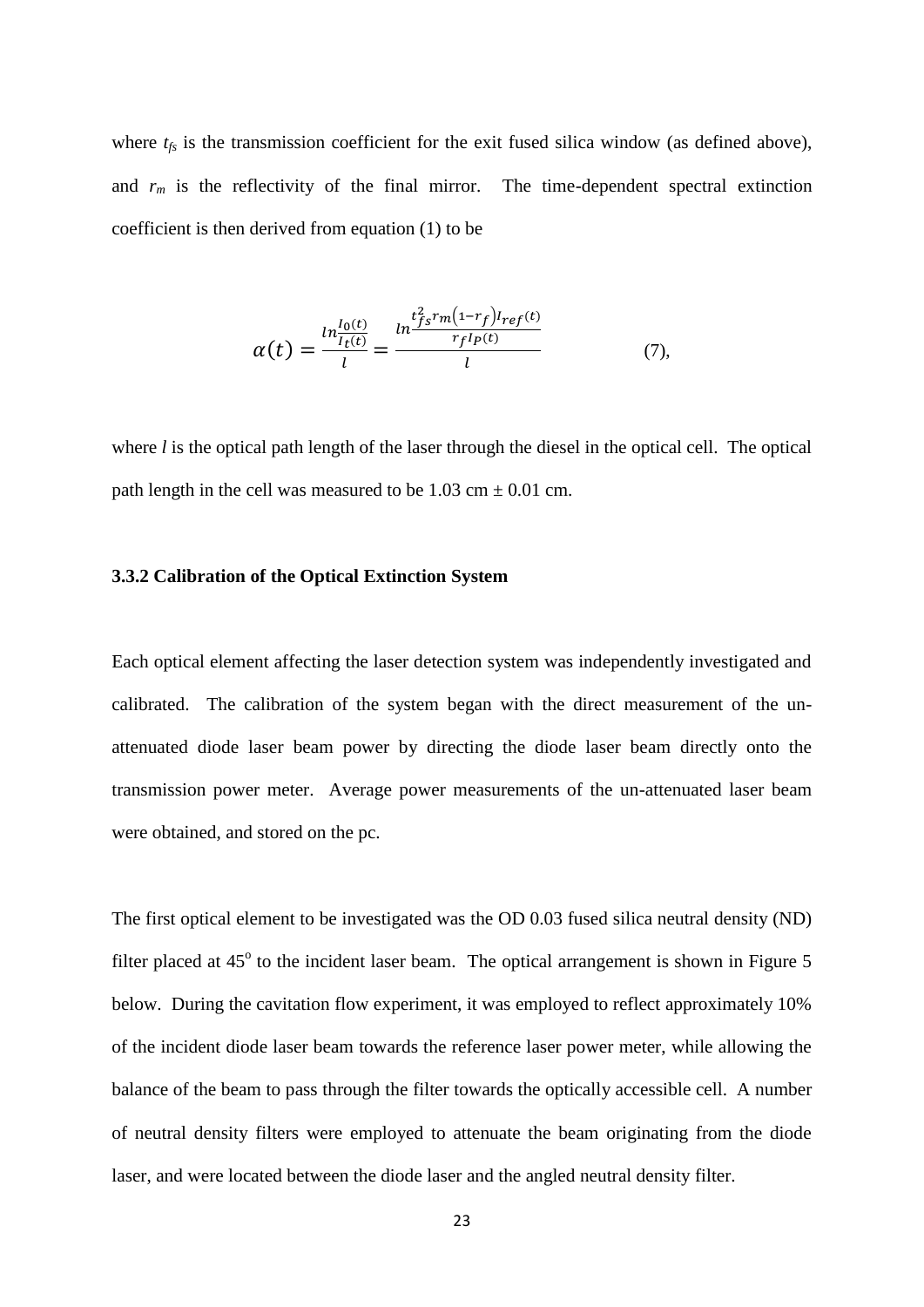

**Figure 5: Optical Layout for the Calibration of the Beam-splitter**

Nine average reflected beam power measurements were obtained from the reflected beam falling on the reference power meter (denoted by *Iref*) and transmitted beam power measurements were obtained from the transmitted beam falling on the transmission power meter (denoted by *IT2*), for three different attenuations (four including the origin). The graph is shown in Figure 6. A linear plot of  $I_{T2}$  as a function of  $I_{ref}$  including the origin produced the proportional relationship  $I_{T2} = 9.031 I_{ref}$ , with a linear correlation coefficient of  $R^2 =$ 0.9982. A comparison between the values of  $I_{T2}$  derived from the proportional relationship with the measured values produced a mean relative error of 0.8 %. This means that the neutral density filter reflected  $0.099 \pm 0.001$  of the incident laser power onto the reference detector.

The second set of optical elements to be calibrated were the fused silica windows that were employed to provide optical access to the diesel samples and to seal the optical cell. The optical transmission through the fused silica windows had to be calibrated with a transparent fluid flowing though the optical cell during the calibration measurements, with the transparent fluid having a refractive index matching those of the diesel samples. This was in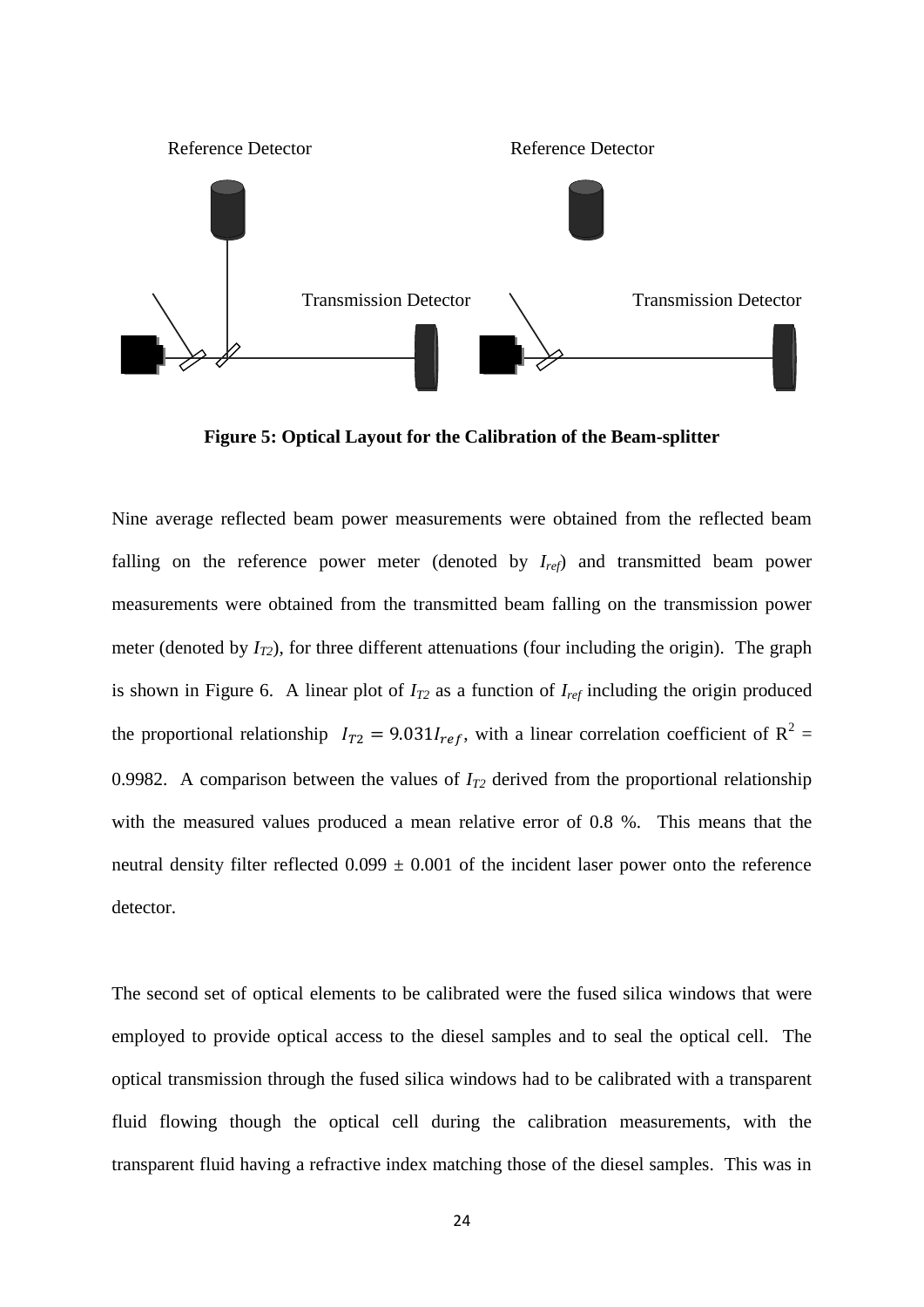order to calibrate the effect of the laser passing from the entrance fused silica window into the diesel sample, to be followed by the laser exiting the diesel, and entering the exit fused silica window.



**Figure 6: Graph of Transmitted Laser Power (mW) as a Function of Reflected Laser Power (mW)**

A  $C_{10}$  to  $C_{19}$  paraffin blend was employed as a model diesel in order to calibrate the optical transmission of the laser through the fused silica windows sealing the optically accessible cell. The paraffin blend was almost transparent to the diode laser light at 405 nm. Figure 7 shows a schematic of the experimental arrangement necessary to calibrate the transmission through the fused silica windows.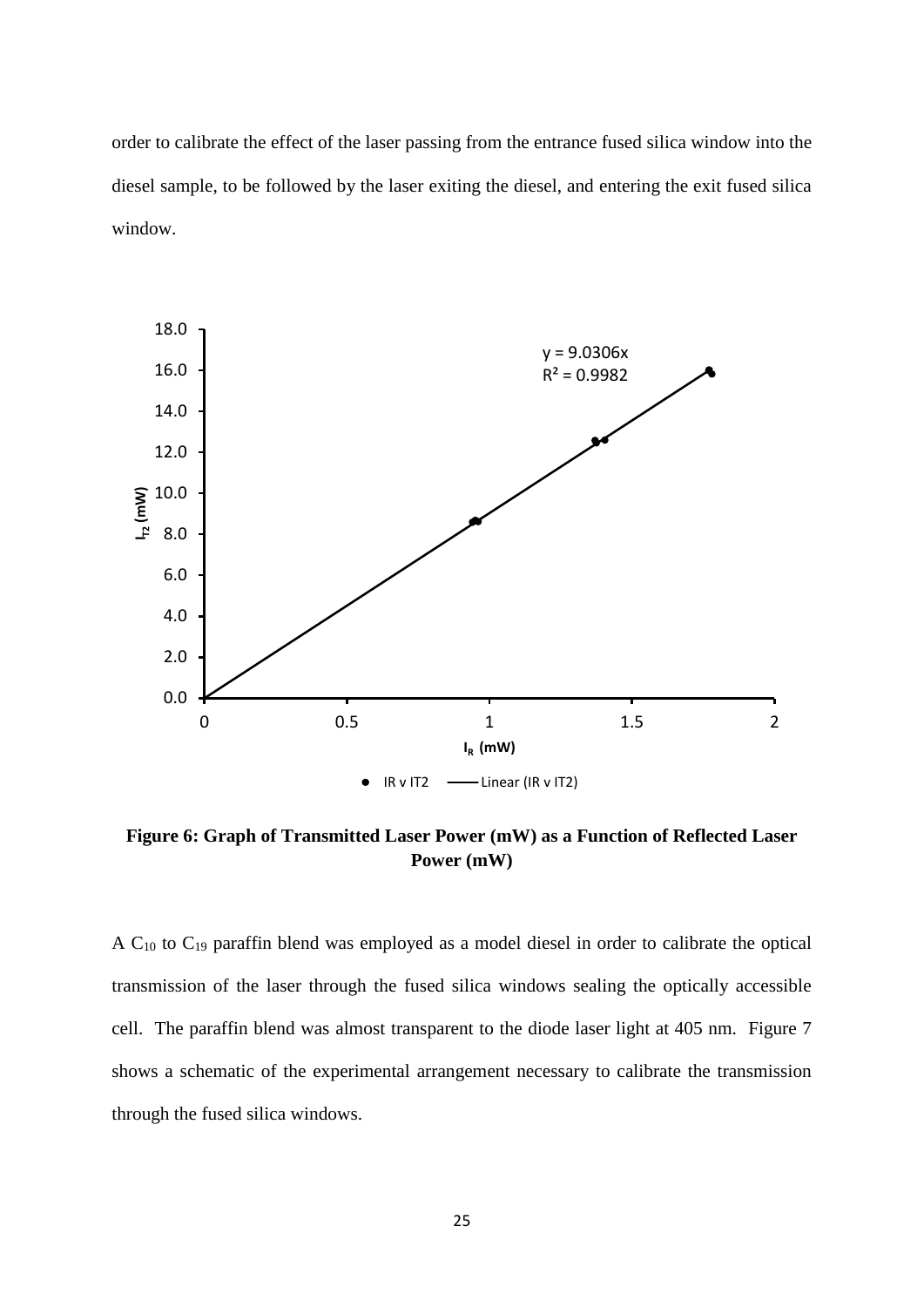

**Figure 7: Optical Layout for the Measurement of Transmission through Fused Silica Windows**

The transmission through the fused silica windows were measured using Signal Test Setup 3 and Signal Test Setup 6 in Figure 7. The beam power transmitted through the fused silica windows were compared with the beam power incident directly on the transmission detector. The transmission through the fused silica windows and the transparent paraffin blend model diesel was determined to be  $0.94 \pm 0.01$ .

The final optical element to be investigated was the final mirror that was employed to reflect the transmitted diode laser beam onto the transmission laser power meter. Twelve different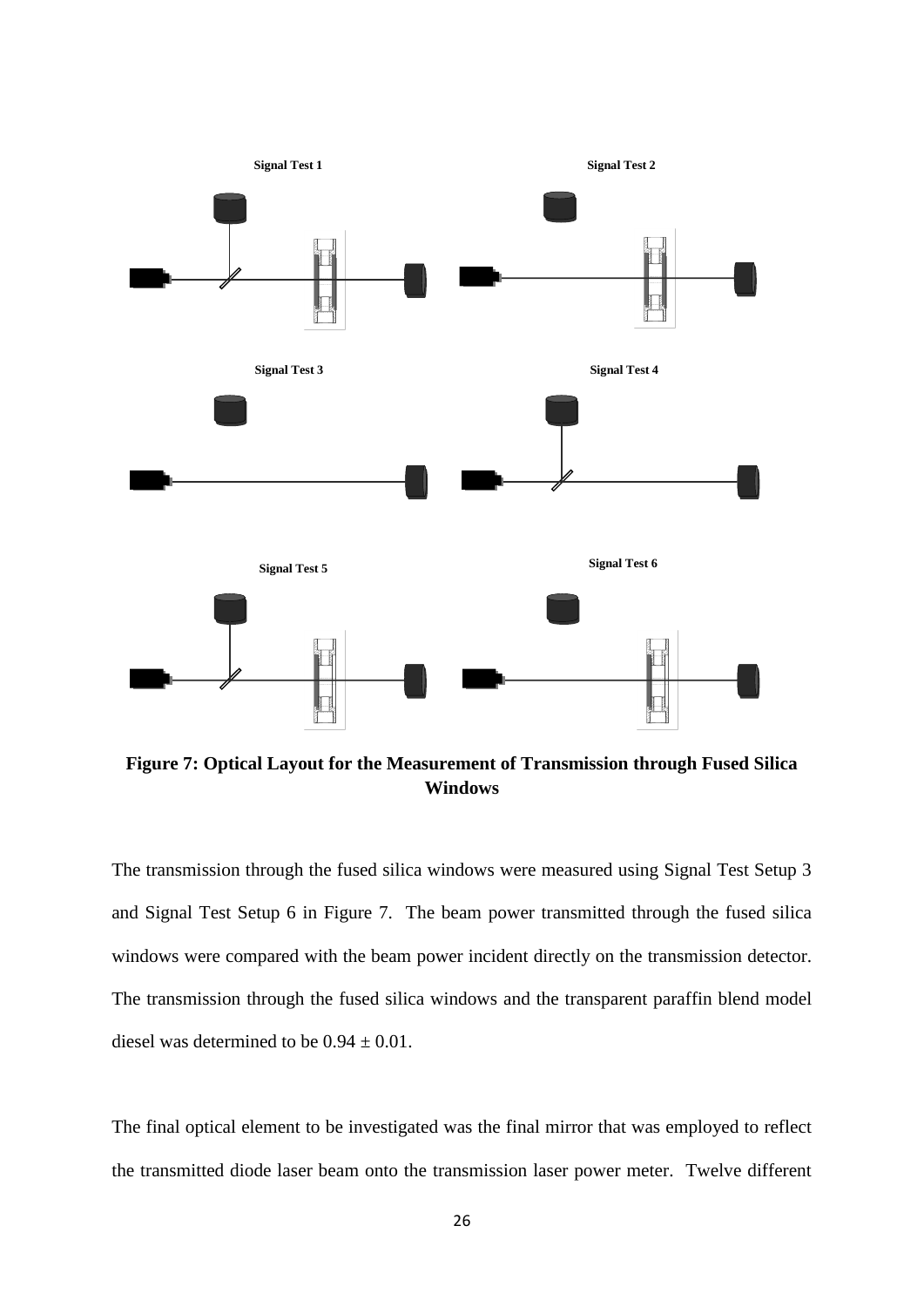values for the diode laser attenuation were employed in this calibration. The calibration was conducted using two geometries. In the first geometry, the transmission power detector was placed in the direct path of the incident laser, while in the second geometry, the mirror was placed so that the incident diode laser beam was reflected  $90^\circ$ , onto the transmission detector as shown in Figures 3 and 8.



**Figure 8: Optical Layout for the Measurement of Reflectivity of Final Mirror**

The laser power incident on the mirror was varied by employing a number of different optical elements and neutral density filters, producing a range of different attenuation factors. The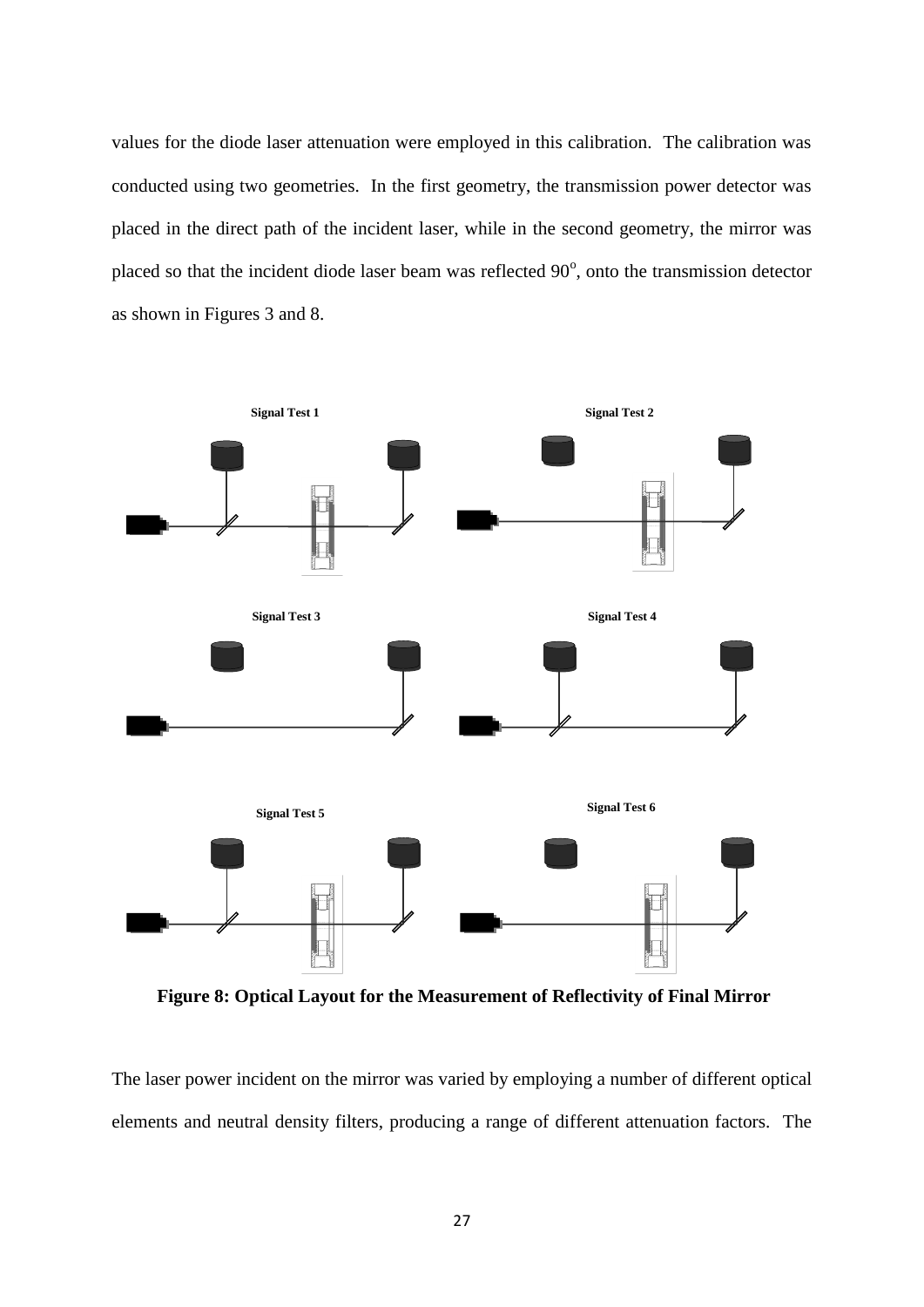graph of reflected laser power as a function of incident laser power is shown in Figure 9. The final mirror was determined to reflect  $0.871 \pm 0.007$  of the incident laser power.



**Figure 9: Graph of Reflected Beam Power (mW) from Final Mirror as a Function of Beam Power (mW)**

# **4. Data Analysis**

The one-minute averaged laser power measurements for the diesel samples that were subjected to cavitation flow tests were converted to fifteen-minute averages. The continuous fifteen-minute averaged laser transmission power data, were ratioed against the synchronous reference laser power data, producing normalised transmission power data that were independent of power fluctuations in the source 405 nm diode laser.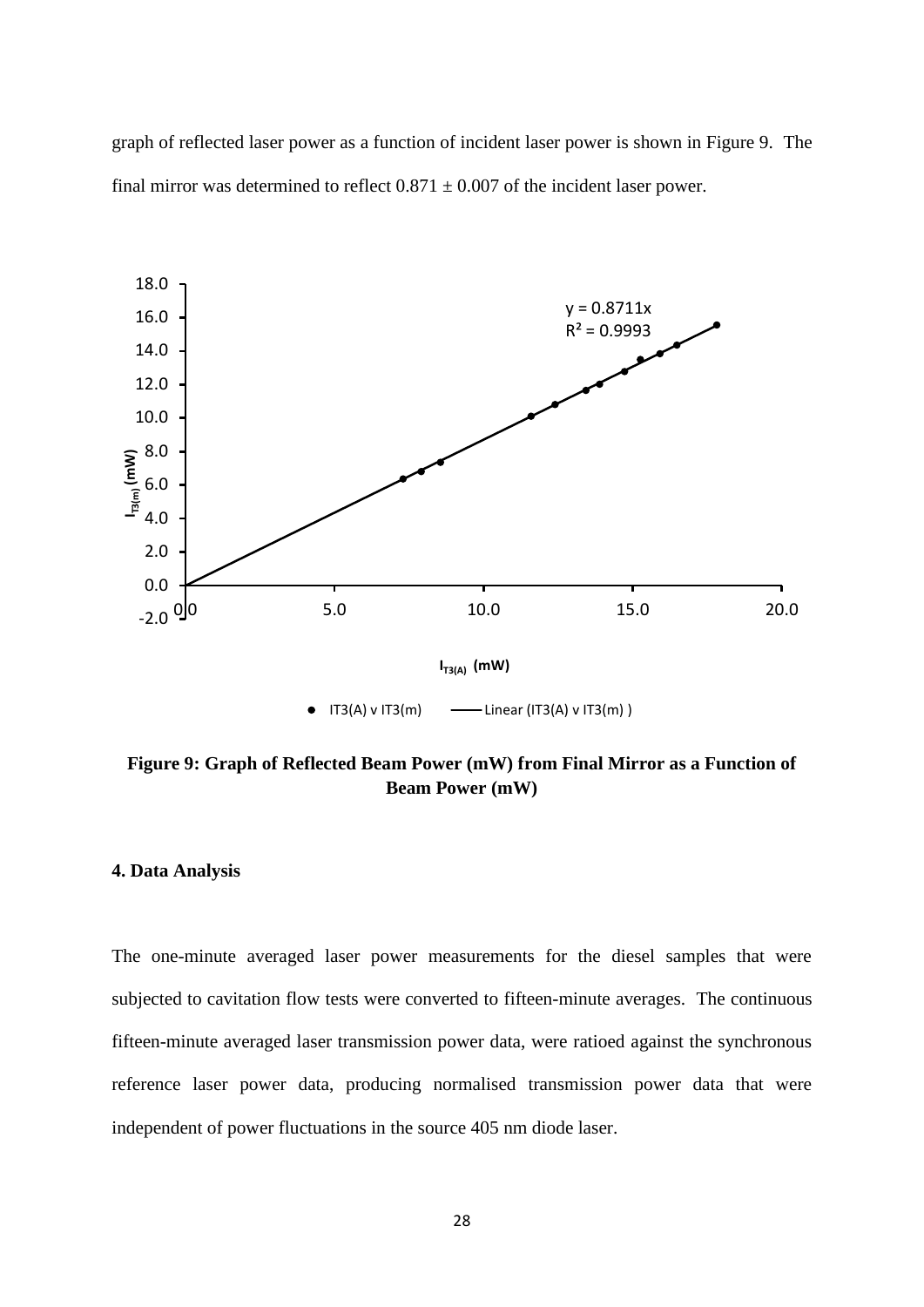Figure 10 shows a graph of five normalised transmission laser power to reference laser power profiles as a function of time during the forty hour cavitation test period. The five profiles are identified as fresh commercial diesel samples A and B, aged commercial diesel samples C and D, and the paraffinic rich model diesel sample E. Model diesel E was a blend of  $C_{10}$  to  $C_{19}$  paraffins, which was almost transparent to the 405 nm laser light. Commercial diesel samples A, B, C and D begin with different extinction coefficients, which is why the normalised values at the beginning of the cavitation tests are different.



**Figure 10: Normalised Transmitted Laser Power as a Function of Cavitation Time (hours) for Three Commercial Diesel Samples and a Paraffin-based Model Diesel.**

The time-dependent reflection and transmission laser power measurement data were then employed to determine the time-dependent spectral extinction coefficients for the four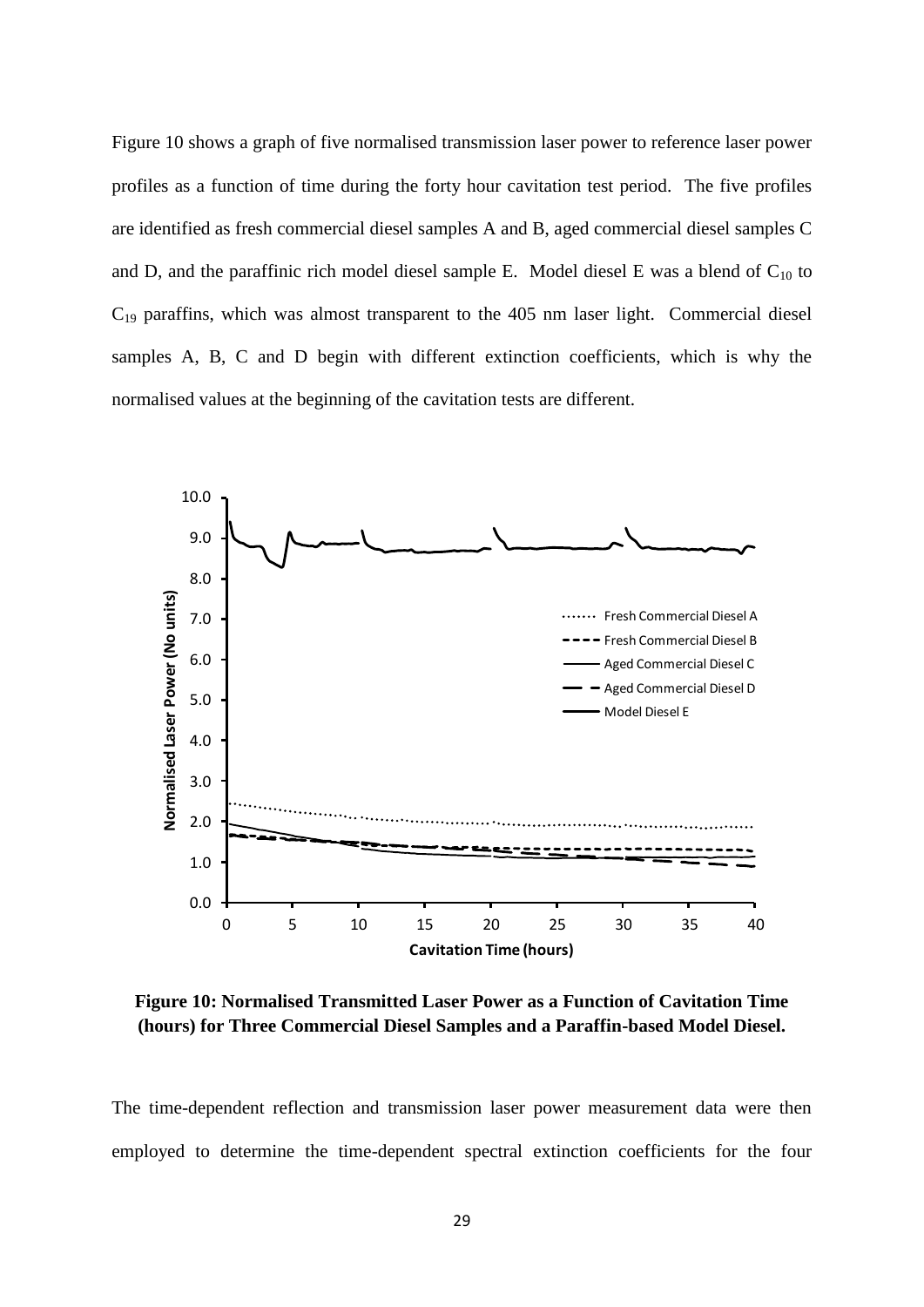commercial diesel samples, together with the samples subjected to immersion in the hot water bath. These were derived using Equation (7).

# **5. Results**

Figure 10 shows a graph of the normalised laser power transmitted through the optical cell containing a 1.03 cm thick layer of commercial or model diesel flowing upward through the cell, as a function of cavitation time (hours) for the forty hour period of the test. The initial extinction coefficient was different for the five diesel fuel samples. The paraffin based model diesel was almost transparent to the incident laser light at 405 nm. In addition, the model diesel extinction coefficient was observed to remain unchanged over the forty hour period of the cavitation flow test.

The relative variation in laser transmission through the respective diesel samples as a function of cavitation test time were determined by normalising the transmission profiles with the corresponding transmission laser power at the beginning of the cavitation tests. These normalised transmission laser power profiles are shown in Figure 11.

The time-dependent variation in the spectral extinction coefficients of the five diesel samples was determined using Equation (7). The results for the five samples were plotted together on the same graph, which is presented in Figure 12.

Figures 13 to 15 show the extinction coefficients derived from the two fresh commercial diesel samples and one of the two aged diesel samples, plotted together with the extinction coefficients derived before and after forty hours immersion in the hot water bath.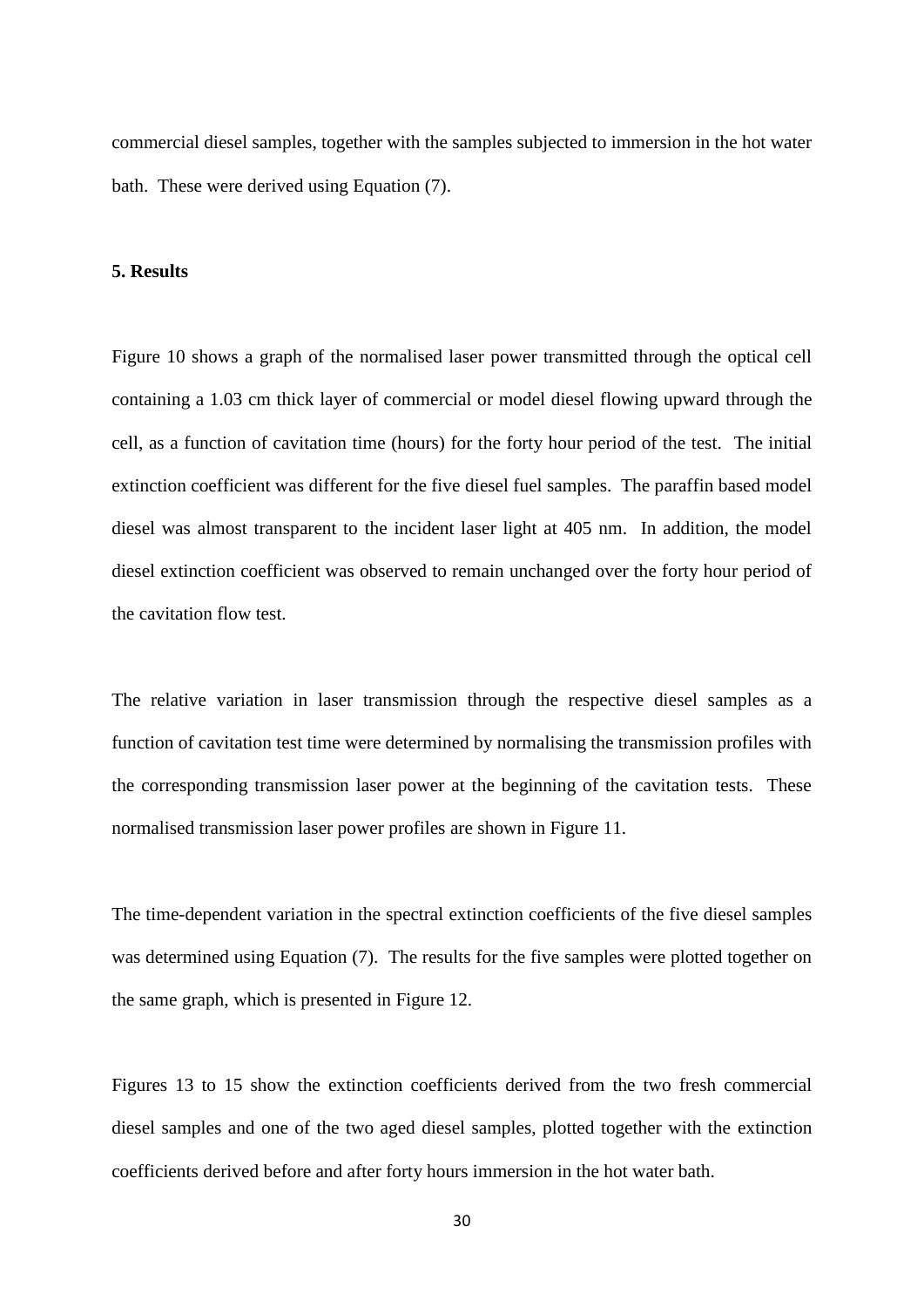

**Figure 11: Self-normalised Transmitted Laser Power as a Function of Cavitation Time (hours) for Three Commercial Diesel Samples and a Paraffin-based Model Diesel.**



**Figure 12: The Spectral Extinction Coefficient (cm-1 ) as a Function of Cavitation Time (hours) for Three Commercial Diesel Samples and a Paraffin-based Model Diesel.**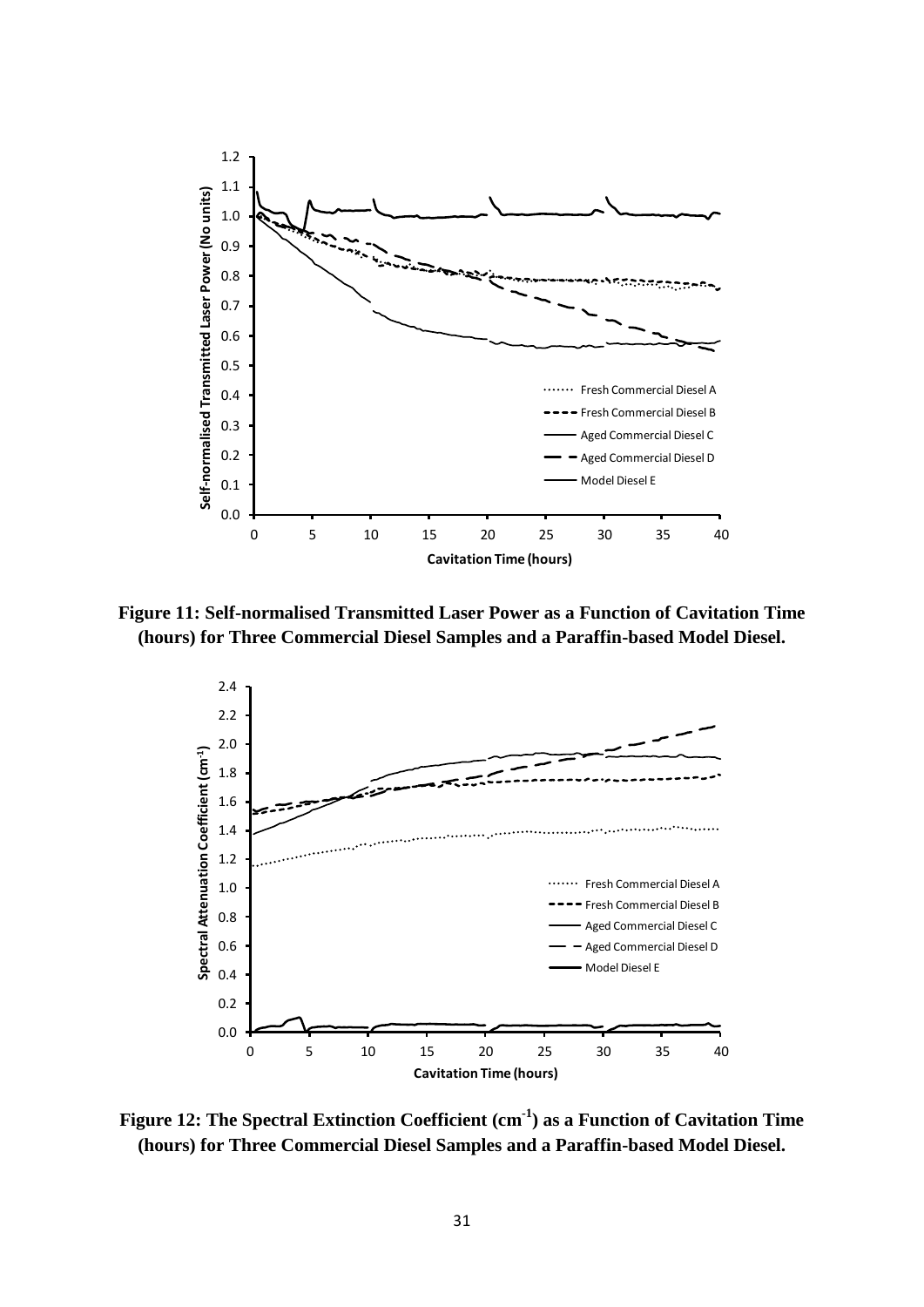

**Figure 13: Graph of the Spectral Extinction Coefficient (cm-1 ) of: (a) Cavitated Sample A, (b) Reference Sample A, and (c) Heated Sample A, as a Function of Cavitation Time (hours).** 



**Figure 14: Graph of the Spectral Extinction Coefficient (cm-1 ) of: (a) Cavitated Sample B, (b) Reference Sample B, and (c) Heated Sample B, as a Function of Cavitation Time (hours).**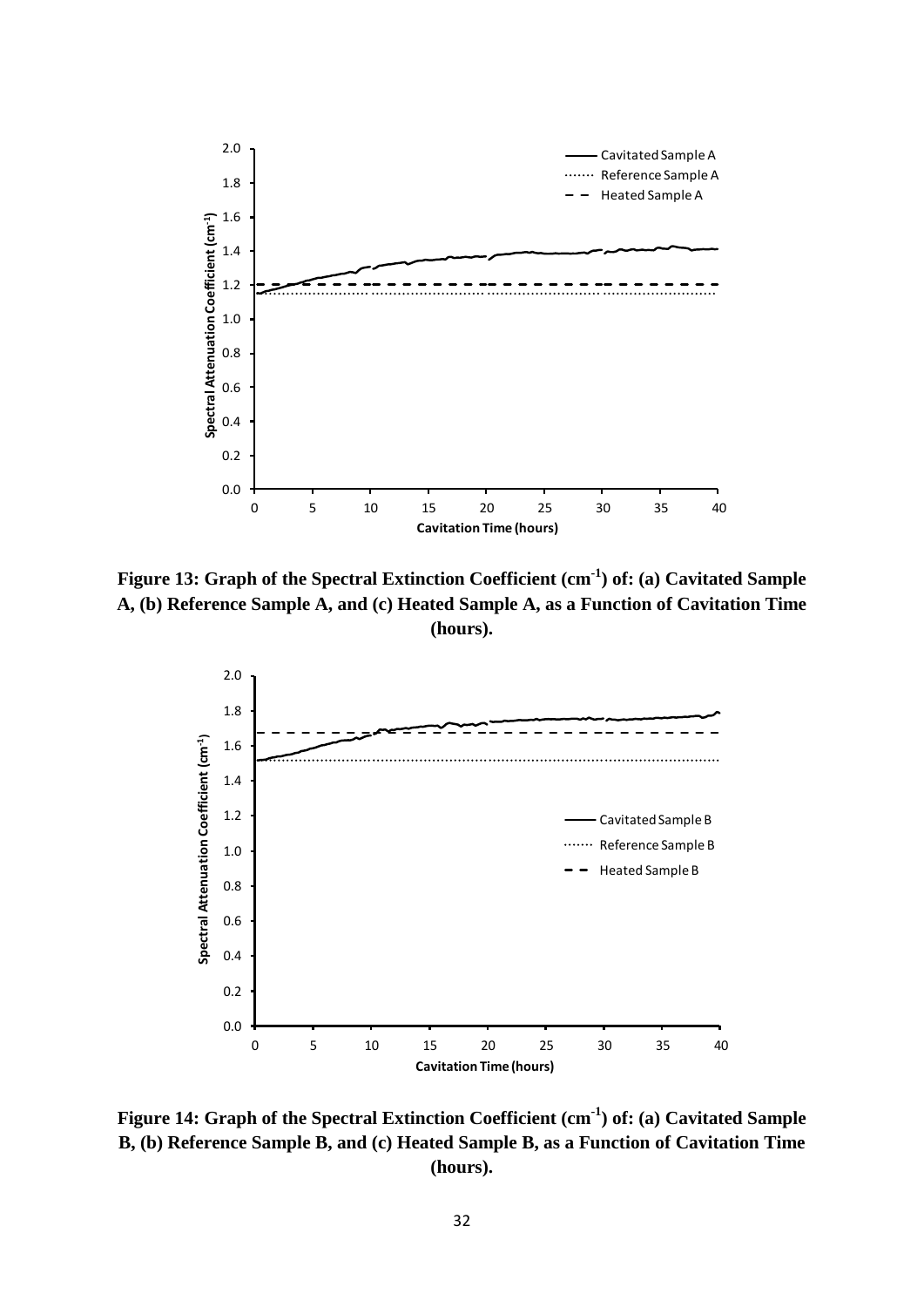

**Figure 15: Graph of the Spectral Extinction Coefficient (cm-1 ) of: (a) Cavitated Sample C, (b) Reference Sample C, and (c) Heated Sample C, as a Function of Cavitation Time (hours).**

# **6. Discussion**

# **6.1 Variations in Spectral Extinction Coefficients**

Figure 10 shows the transmitted laser power normalised by the reference laser power for two fresh commercial diesel samples, and two aged commercial diesel samples, together with a paraffin-blend model diesel, plotted against the cavitation time that the samples were subjected to. The paraffin blend model diesel is almost transparent to the 405 nm laser light, and shows negligible change in absorption over the forty hour cavitation period. In contrast to this, all of the commercial diesel samples produce a decrease in normalised laser transmission power with time during the cavitation.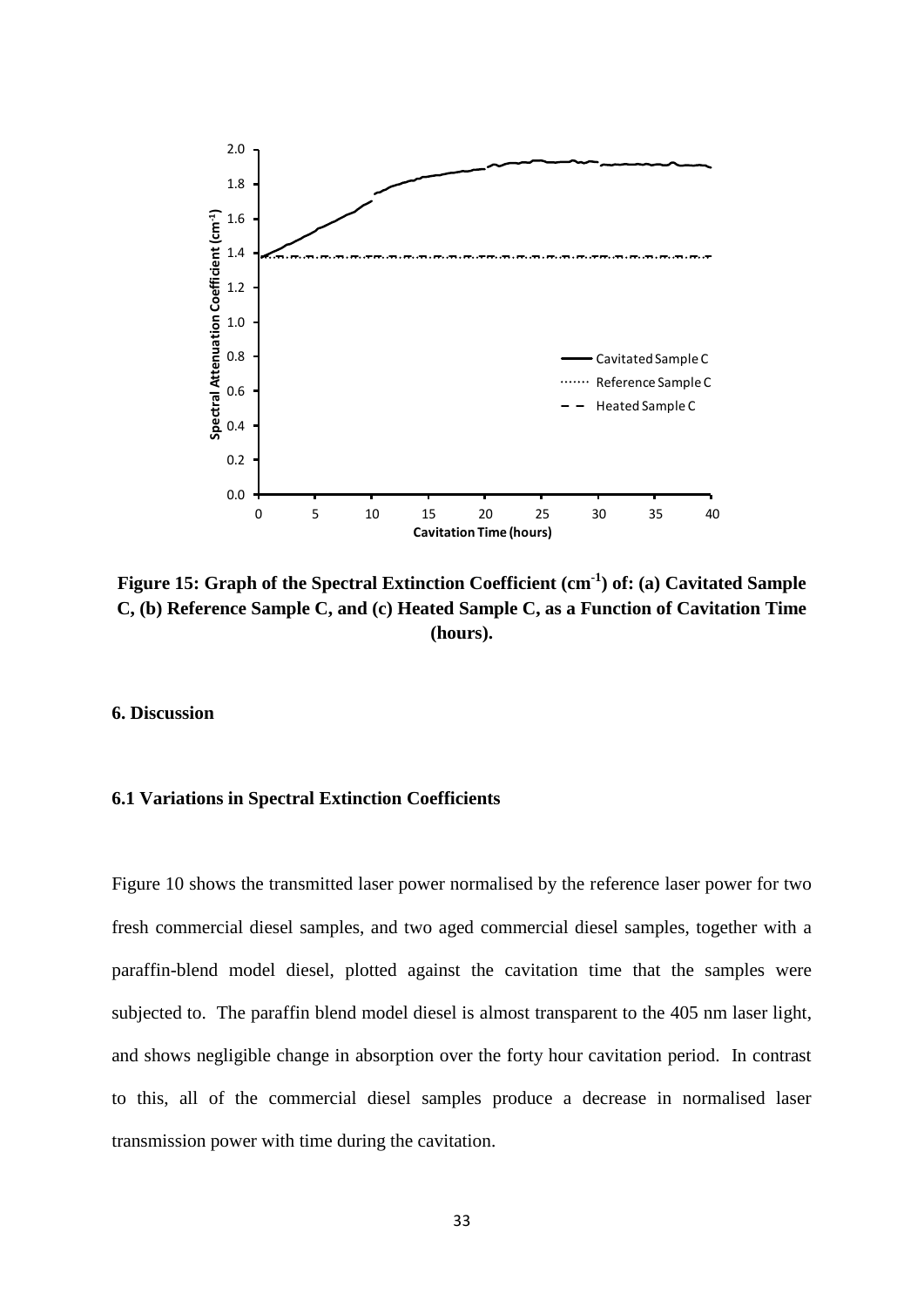The scale of the decrease in normalised transmission power can be observed in Figure 11, which shows the relative change in normalised laser transmission power through the four commercial diesel samples and the paraffin-blend model diesel sample. The paraffin-blend model diesel produces very little change in the normalised transmitted laser power over the forty hour cavitation period. By contrast, the two fresh commercial diesel samples produce a very similar relative decrease in normalised transmitted laser power, decreasing approximately 22 % from the initial value over the forty hour period. The aged samples were observed to produce an even greater decrease in transmitted laser power, decreasing approximately 40% from the initial value after the forty hour cavitation period. It is important to note however, that the aged samples produced very different laser transmission histories. Aged diesel sample C produced a profile which decreased rapidly after cavitation began, and levelled out in the middle to late period. In contrast, aged diesel sample D produced a linearly decreasing transmission profile.

Equation (7) was employed to calculate the spectral extinction coefficients for all of the diesel samples as a function of the cavitation time. The results of these calculations are shown in Figure 12. The paraffin-blend model diesel was revealed to have an unchanged 405 nm spectral extinction coefficient of 0.05 cm<sup>-1</sup>  $\pm$  0.03 cm<sup>-1</sup> during the cavitation period. Fresh commercial diesel sample A began with an initial 405 nm spectral extinction coefficient of 1.15 cm<sup>-1</sup>  $\pm$  0.02 cm<sup>-1</sup>, increasing to 1.42 cm<sup>-1</sup>  $\pm$  0.02 cm<sup>-1</sup> at the end of the forty hour cavitation period. Fresh commercial diesel sample B began with an initial spectral extinction coefficient of 1.52 cm<sup>-1</sup>  $\pm$  0.02 cm<sup>-1</sup>, increasing to 1.79 cm<sup>-1</sup>  $\pm$  0.02 cm<sup>-1</sup> over the forty hour cavitation period. Aged commercial diesel samples C and D began with initial spectral extinction coefficients of 1.38 cm<sup>-1</sup>  $\pm$  0.02 cm<sup>-1</sup> and 1.53 cm<sup>-1</sup>  $\pm$  0.02 cm<sup>-1</sup>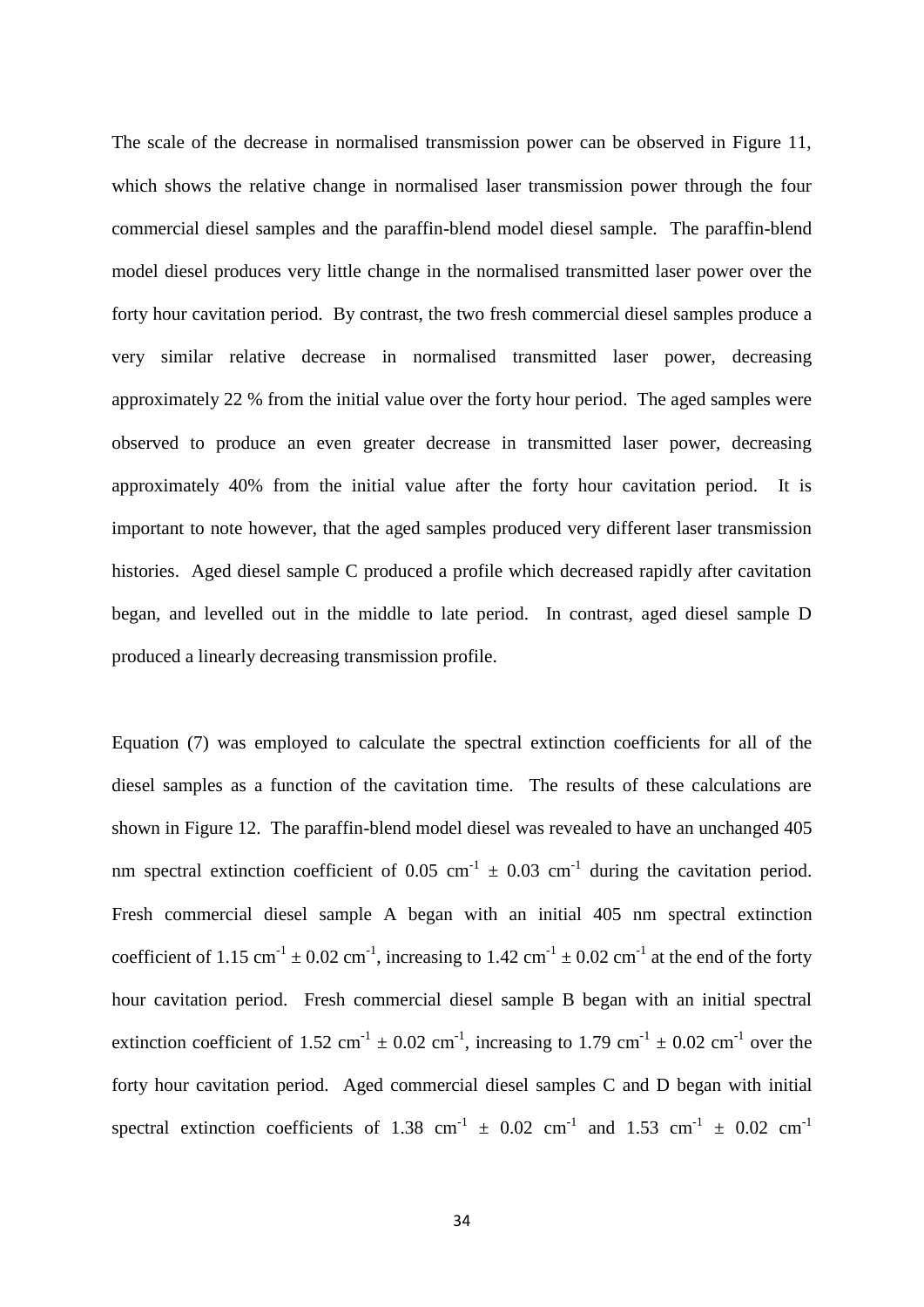respectively, increasing to 1.90 cm<sup>-1</sup>  $\pm$  0.02 cm<sup>-1</sup> and 2.13 cm<sup>-1</sup>  $\pm$  0.02 cm<sup>-1</sup> respectively over the forty hour cavitation period.

Three of the four commercial diesel samples (fresh samples A and B, and aged sample C) were subjected to discontinuous heating in a modified water urn at 70  $^{\circ}$ C  $\pm$  1  $^{\circ}$ C for forty hours, mimicking the forty hour cavitation period. This was done in order to separate out the effects of temperature and cavitation flow in changing the spectral extinction coefficients over the forty hour cavitation period.

Figure 13 shows the graph of the variation of spectral extinction coefficient with cavitation time for fresh diesel sample A, together with the corresponding spectral extinction coefficients for sample A obtained before and after forty hours discontinuous immersion in the water bath. The discontinuous immersion of sample A in the water bath for forty hours produces a 4.5 % change in the spectral extinction coefficient, compared with the 24 % increase that occurred as a result of the forty hours cavitation flow. This means that the cavitation flow is responsible for a 19.5 % increase in the spectral extinction coefficient over the forty hour cavitation period.

Figure 14 shows the graph of the variation of spectral extinction coefficient with cavitation time for fresh diesel sample B, together with the corresponding spectral extinction coefficients for sample B obtained before and after forty hours discontinuous immersion in the water bath. The discontinuous immersion of sample B in the water bath for forty hours produces a 10.5 % change in the spectral extinction coefficient, compared with the 18 % increase that occurred as a result of the forty hours cavitation flow. This means that the cavitation flow is responsible for an 7.5 % increase in the spectral extinction coefficient over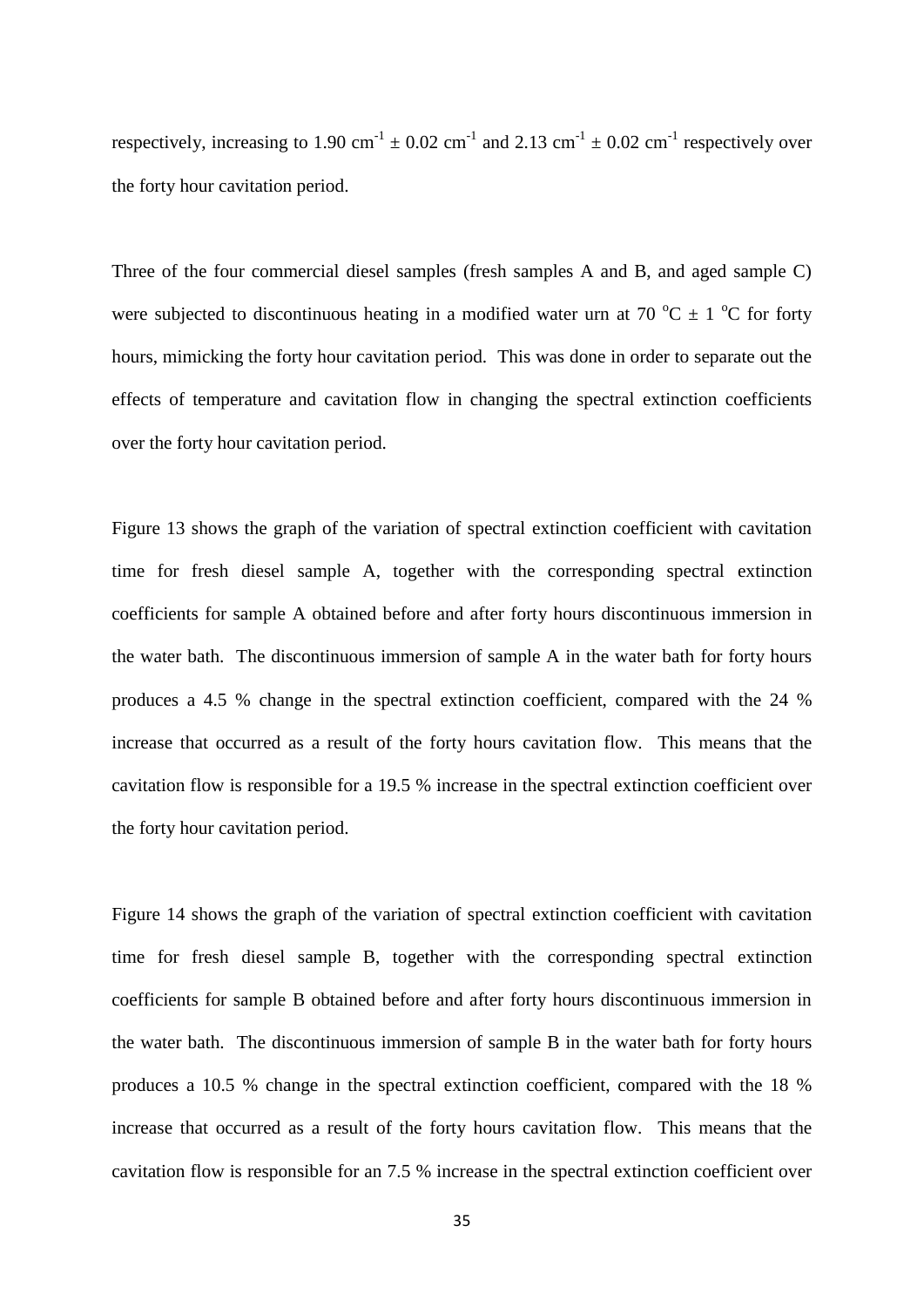the forty hour cavitation period. A comparison of the respective effects of the immersion of fresh diesel samples A and B in the water bath shows that temperature produced a more significant change in the spectral extinction coefficient for sample B relative to sample A.

Figure 15 shows the graph of the variation of spectral extinction coefficient with cavitation time for aged diesel sample C, together with the corresponding spectral extinction coefficients for sample C obtained before and after forty hours discontinuous immersion in the water bath. The discontinuous immersion of sample C in the water bath for forty hours produces a 0.8 % change in the spectral extinction coefficient, compared with the 40.5 % increase that occurred as a result of the forty hours cavitation flow. This means that the cavitation flow is responsible for a 38 % increase in the spectral extinction coefficient over the forty hour cavitation period. It appears that the immersion of aged diesel sample C in the water bath had very little effect on the spectral extinction coefficient.

The composition of modern crude-oil derived diesel is approximately 72 % paraffins, 22 % mono-aromatics, 3 % di-aromatics, and 1 % tri-aromatics [39]. Considering that the paraffinic-rich model diesel was comprised principally of  $C_{10}$  to  $C_{19}$  paraffins ( > 98 %), and that the forty hour cavitation period had no measureable effect on the 405 nm spectral extinction coefficient, suggests that any chemical changes to the composition of the model diesel during cavitation had no measureable effect on its overall spectral extinction coefficient.

This conclusion leads to the suggestion that the observed variations in the 405 nm spectral extinction coefficients as a function of cavitation time for the fresh and aged commercial diesel samples have been caused by changes to the aromatic content in the commercial diesel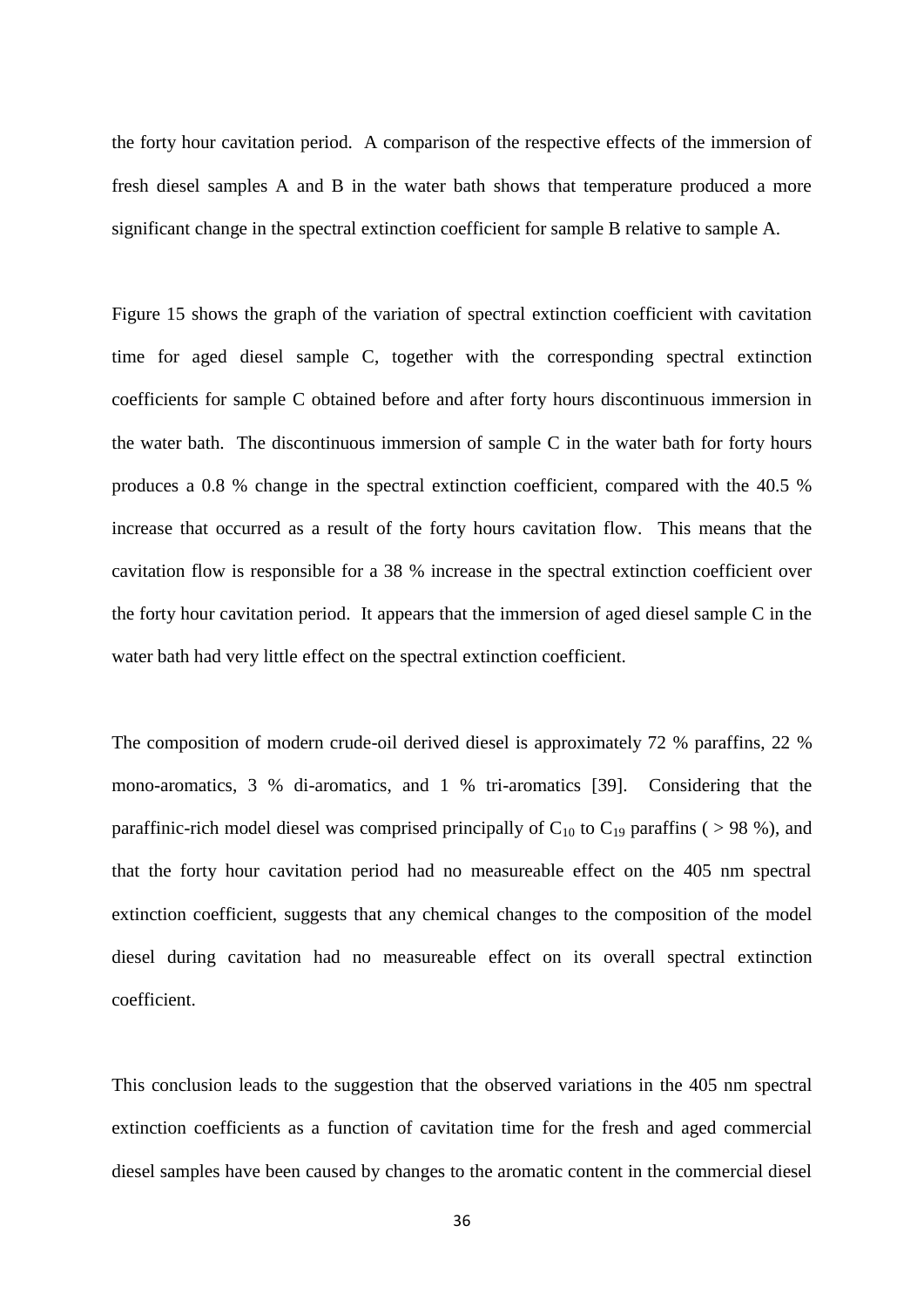samples. Noting the propensity for simple aromatics to form complex polycyclic aromatic hydrocarbons (PAHs), leading to the formation of small soot-like particles suggests the hypothesis that the increase in spectral extinction coefficients with cavitation time for the commercial diesels was caused by the aromatics comprising the diesel undergoing pyrolysislike reactions during cavitation to form a particle suspension, hence increasing the optical extinction coefficients of the cavitated samples.

This hypothesis would also explain why the aged diesel samples both produced larger relative variations in their respective spectral extinction coefficients than those produced from the fresh diesel samples. The aged diesel samples would have been more susceptible to aromatic pyrolysis to form particles than the fresh commercial diesel samples, due to their reduced fuel stability as a result of long-term storage [25, 26].

A note of caution is necessary. The increases in spectral extinction coefficients are common to all of the commercial diesel fuel samples subjected to cavitation flow. However, all of the commercial diesel fuel samples tested will have contained an unknown concentration and composition of additives, surfactants and detergents (normally less than 1% vol/vol), which would have had an unpredictable effect on the spectral extinction coefficients of the tested diesel fuel samples. However, the consistent increase in spectral extinction coefficients common to all of the samples tested suggests that sono-chemical alterations to the fuel components common to the commercial diesel samples were responsible. These common fuel components present in all of the commercial diesel samples were dominated by the mono-aromatics.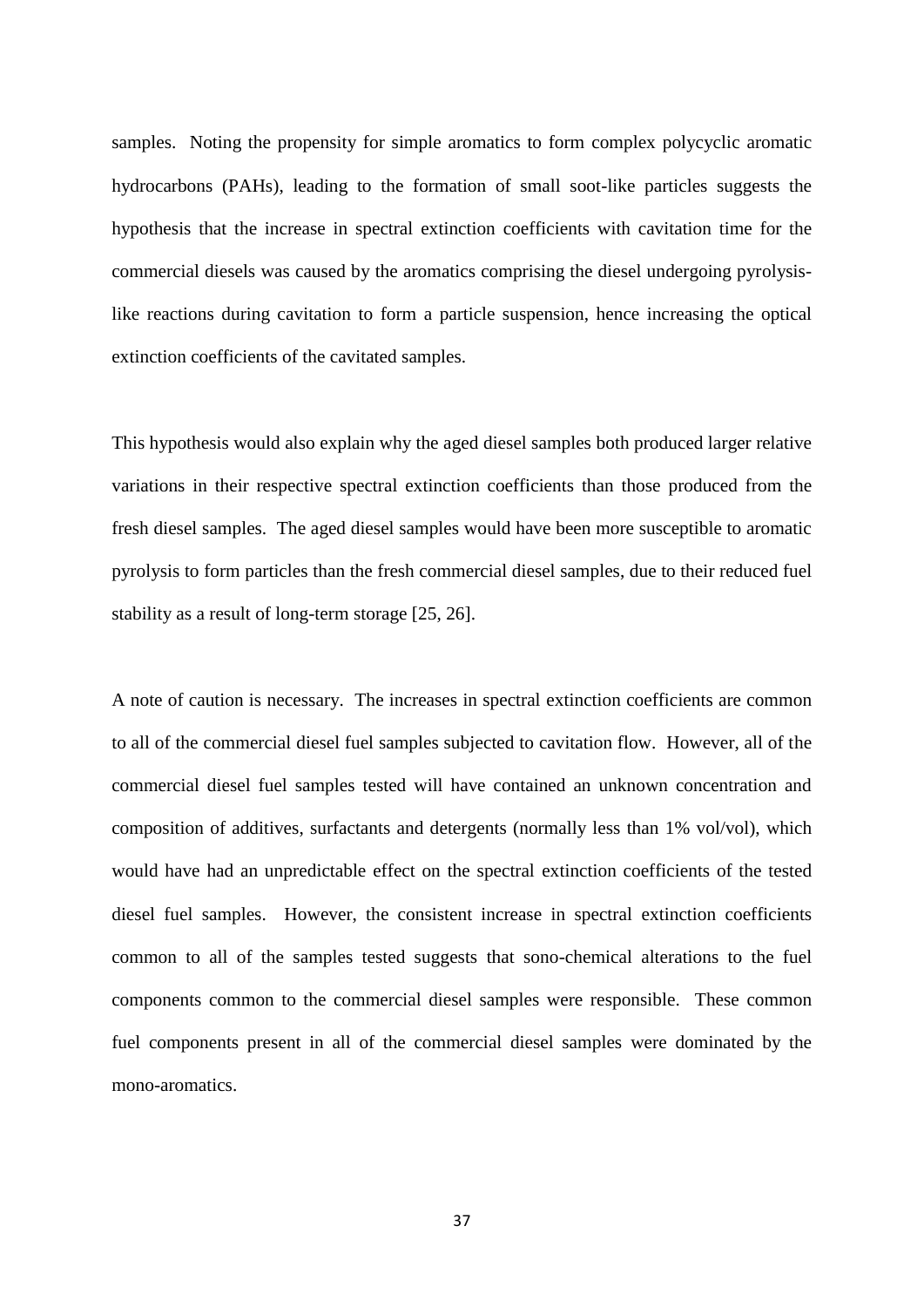#### **6.2 Particulate Formation and Volumetric Flow Rate**

The volumetric flow rate of the diesel fuel samples through the cavitation flow rig was estimated to be approximately 3.2 l/min  $\pm$  0.3 l/min, when the rig was operated at 550 bar pressure and 1,500 rpm, with the diesel temperature maintained at  $70^{\circ}$ C. This estimate was derived from the predicted mass flow rate based on the Bernoulli velocity, together with an estimated discharge coefficient of  $0.77 \pm 0.05$  (which is typical of diesel nozzles at approximately 550 bar pressure [1]). This estimated fuel volume flow rate was also consistent with the specification flow rate curve supplied for the Dynex PF1318H-10 pump [37].

The cavitation flow rig supported a fuel sample volume of 3.5 litres. A volumetric flow rate of 3.2 l/min circulated the entire 3.5 l volume of the diesel fuel samples in approximately 1.1 minutes, leading to a fuel sample cavitation recycling rate of approximately  $55 \pm 5$ cycles/hour, and approximately  $2,200 \pm 200$  complete cavitation cycles over forty hours. In comparison, a modern passenger car common rail diesel pump is capable of supporting a volumetric flow rate of approximately 1.4 l/min continuously at 550 bar rail pressure, a volumetric flow rate of approximately 0.8 l/min continuously at 1,650 bar rail pressure [1], and an instantaneous volumetric flow rate of approximately 30 l/min during discrete fuel injection into an engine (based on an approximate maximum of  $0.6 \text{ cm}^3$  injected fuel volume per injection cycle).

If the mean diesel fuel return rate from the pump, common rail and injectors back to the tank is estimated to be approximately 35 % of the fuel supplied from the common rail, then the volumetric flow rate of high pressure diesel fuel returned to the tank may be as much as 0.3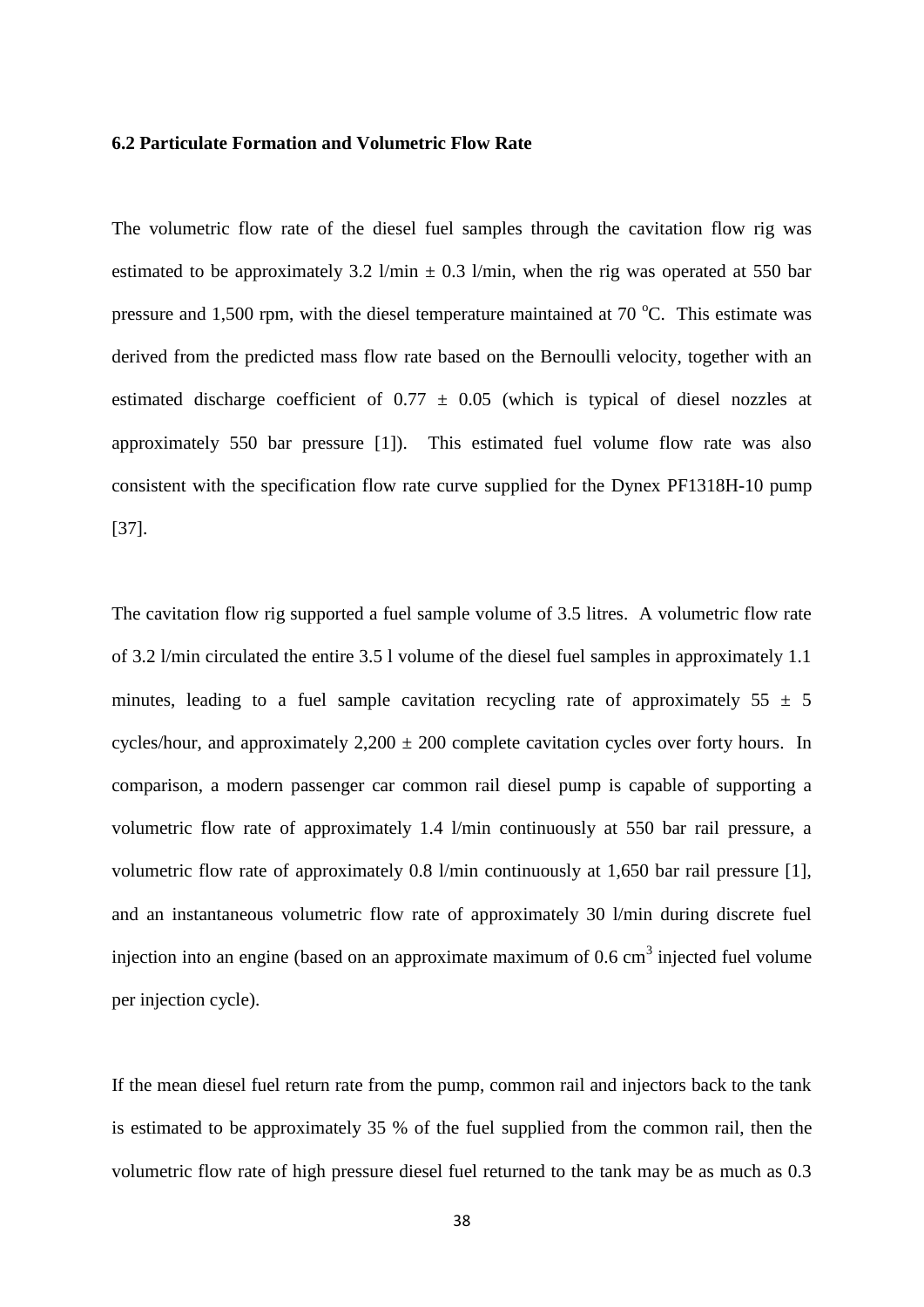l/min. The results presented here suggest that deposits and/or sediments produced by cavitation occurring inside the pump and at the entrance to the injectors may be observable after the pump has pumped approximately 20,000 litres of diesel fuel. This corresponds to a mean passenger vehicle mileage of approximately 200,000 km. However, there is additional evidence to suggest that the rate of formation of particulates as a result of cavitation pyrolysis is proportional to the square of the rail pressure [1]. This means that fuel deposits and/or sediments may be detectable in the fuel injection equipment after approximately 5,000 litres of fuel has been pumped to mean rail pressures of approximately 1,100 bar (corresponding to a vehicle mileage of approximately 40,000 km).

In contrast to this, a typical large, transportation truck (30 ton - 40 ton carrying capacity), employing a six-/eight-cylinder 12 litre/16 litre engine, capable of 450 kW to 550 kW of brake power output, has a typical fuel consumption of 30 l/100 km to 35 l/100 km. The common rail pumps used in these engines are believed to be capable of supplying diesel to the engine at an approximate rate of 4.5 l/min continuously at 2,000 bar rail pressure. This suggests that the fuel return rate may be as much as 1.5 l/ min back to the tank, assuming a mean fuel return of approximately 30 % to 35 %.

As before, the engine may begin to show the effects of high pressure pumping cavitation after pumping approximately 20,000 litres of diesel fuel. This corresponds to an average heavy goods vehicle distance of approximately 45,000 km to 50,000 km. However, taking the suggested dependence of the particulate formation rate on common rail pressure into account, suggests that fuel deposits and/or sediments may be detectable in the fuel injection equipment after the high pressure pumping of approximately 5,000 litres of diesel (corresponding to a vehicle mileage of approximately 11,000 km to 12,000 km).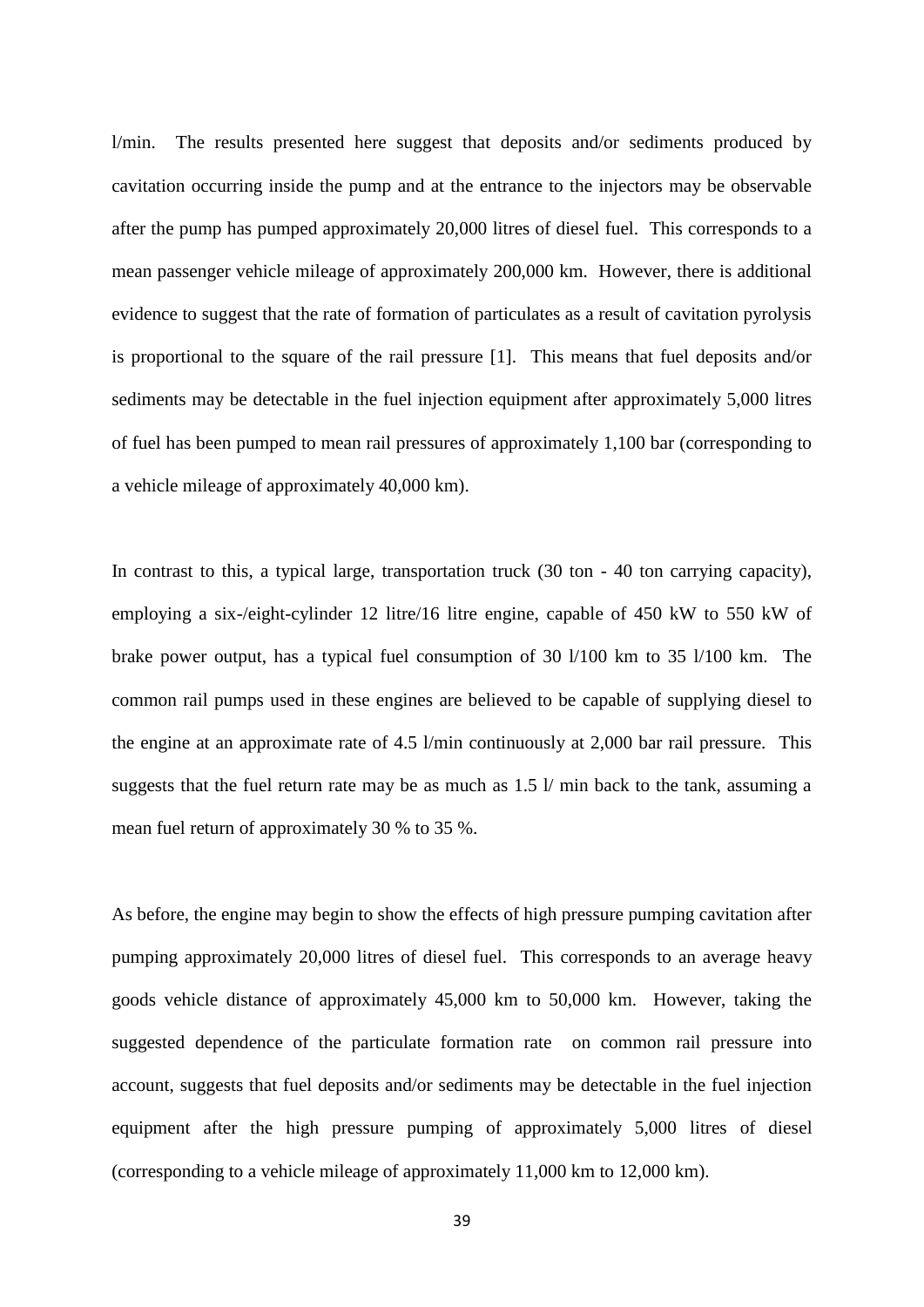#### **7. Conclusion**

A novel recirculation, continuous cavitation flow rig has been designed and manufactured in order to test the effect of high pressure cavitation flow on the chemical stability of diesel fuels. The change in composition and/or stability of the fuel was determined through the continuous measurement of the spectral extinction coefficients of the cavitated diesel samples at 405 nm as a function of the cavitation time.

A commercial tea urn was modified in order to immerse diesel samples in heated water, in order to mimic the temperature history of the diesel samples in the cavitation flow rig. This was done in order to separate the effect of temperature from the effect of cavitation on the diesel samples.

Five diesel samples were tested in the cavitation flow rig and immersion in the water bath. These samples consisted of two fresh commercial diesels that were subjected to cavitation flow testing within three months of purchase, two aged commercial diesel samples that were stored in a fuel store for twelve to fifteen months, and then subjected to cavitation flow testing and immersion in the water bath, and a model diesel comprised of a  $C_{12}$  to  $C_{19}$  paraffin blend.

The model diesel produced almost no variation in spectral extinction coefficient, and hence almost no variation in spectral absorption and scattering during and after the forty hour cavitation period. This suggests that any variation that occurred in the composition of the model diesel sample during cavitation had a negligible effect on the spectral extinction coefficient of the model diesel sample.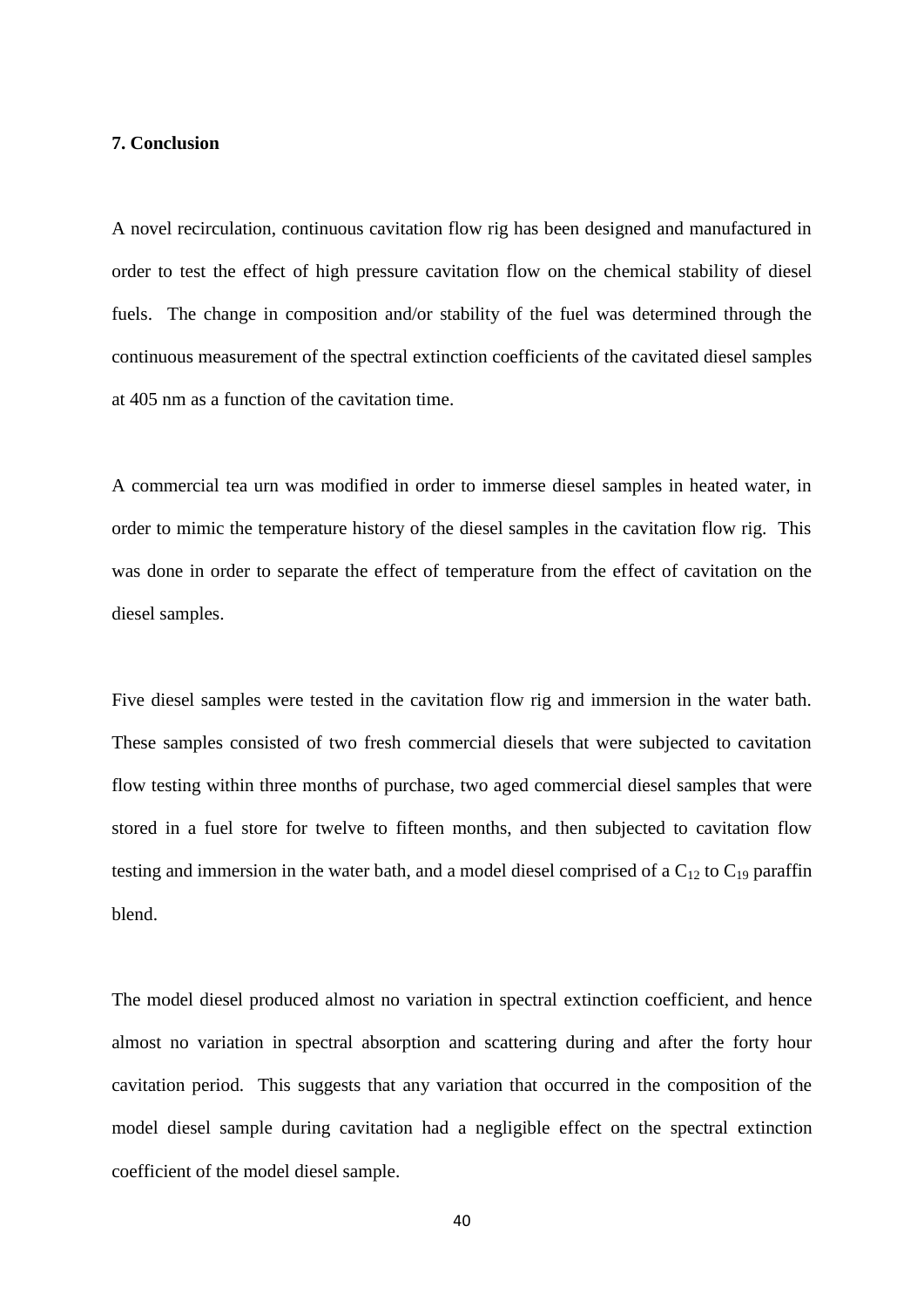In contrast, the fresh commercial diesel samples were observed to undergo a continuous increase in spectral extinction coefficients during cavitation flow, leading to a 20 % to 25 % increase in spectral extinction over forty hours. The aged commercial diesel samples were observed to undergo an even greater increase in spectral extinction during the cavitation period, leading to a 40 % to 50 % increase in spectral extinction coefficient after forty hours cavitation.

Approximately 80 % of the increase in the spectral extinction coefficient of fresh commercial diesel sample A was attributed to the effect of cavitation, and the balance (20 %) was attributed to the effect of temperature. In contrast, approximately 45% of the increase in the spectral extinction coefficient of fresh commercial diesel sample B was attributed to the effect of cavitation, and the balance (55 %) was attributed to the effect of temperature. Approximately 99 % of the increase in the spectral extinction coefficient of aged commercial diesel sample C was attributed to the effect of cavitation, and the balance (1 %) attributed to the effect of temperature.

A comparison of the composition of the paraffin-rich model diesel, together with the absence of variation in spectral extinction during cavitation, with the composition of the commercial diesels and the consistent increase in the spectral extinction coefficients of these samples during cavitation, leads to the conclusion that the cavitation affected the aromatics in the commercial diesels. It is likely that the aromatics were undergoing pyrolysis-like reactions during cavitation to form complex polycyclic aromatic hydrocarbons (PAHs), and even small particles in suspension. This hypothesis would explain the relative increase in the spectral extinction produced by the aged diesel samples (C and D) when compared with that produced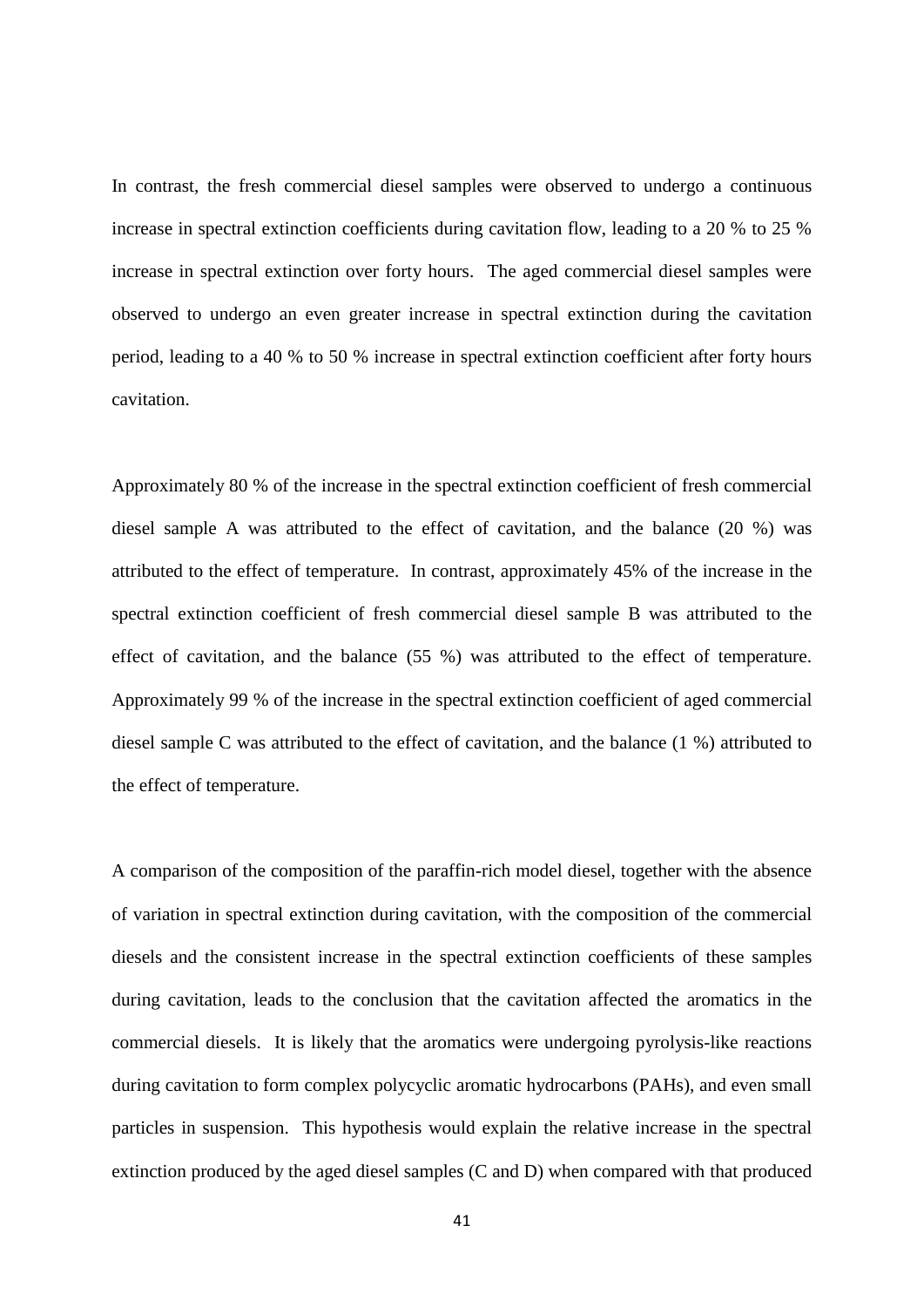by the fresh commercial diesel samples (A and B), in terms of the reduced chemical stability of the aged samples when compared with the fresh samples.

# **References**

1. R.D. Lockett, M. Jeshani, to be published (2013).

2. G. Lepperhof, M. Houben, Mechanisms of Deposit Formation in Internal Combustion Engines and Heat Exchangers, SAE Technical Paper 931032 (1993) doi:10.4271/931032.

3. J. Tang, S. Pischinger, M. Lamping, T. Korfer, M. Tutur, D. Tomazic, Coking Phenomena in Nozzle Orifices of DI-Diesel Engines, SAE International Journal of Fuels and Lubricants 2:1 (2009) 259 - 272. doi:10:4271/2009-01-0837.

4. J. Ullman, M. Geduldig, H. Stutzenberger, R. Caprotti, G. Balfour, Investigation into the Formation and Prevention of Internal Diesel Injector Deposits, SAE Technical Paper 2008- 01-0926 (2008).

5. S. Pehan, M.S. Jerman, M. Kegl, B. Kegl, Biodiesel influence on tribology characteristics of a diesel engine, Fuel 88:6 (2009) 970 - 979.

6. R. Caprotti, A. Breakspear, O. Graupner, T. Klaua, O. Kohnen, Diesel Injector Deposits Potential in Future Fuelling Systems, SAE Technical Paper 2006-01-3359 (2006).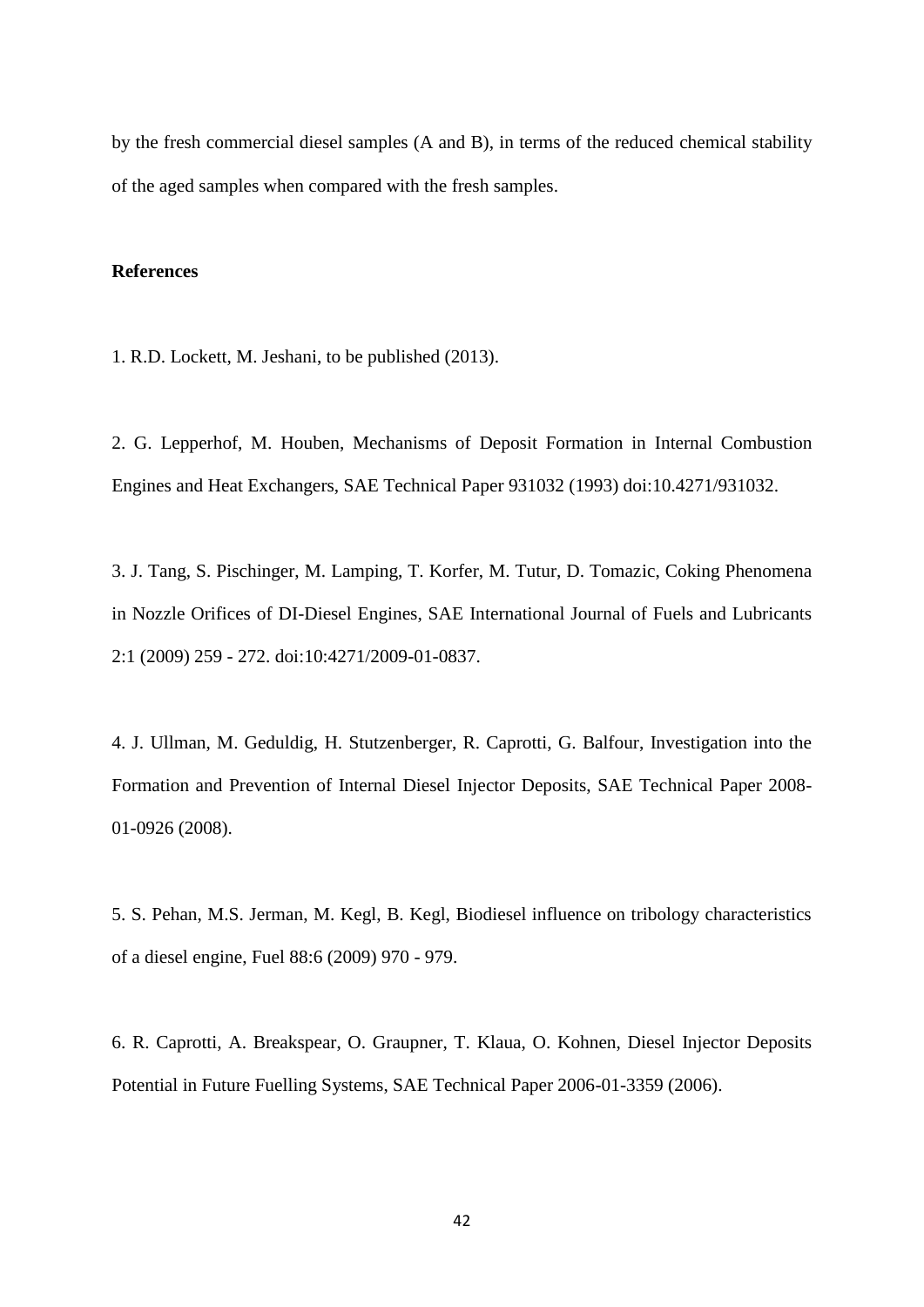7. Y.M. Arafin, T. Furuhata, M. Saito, M. Arai, Diesel and bio-diesel fuel deposits on a hot surface, Fuel 87: 8-9 (2008) 1601 - 1609.

8. Y.M. Arafin, M. Arai, The effect of hot surface temperature on diesel fuel deposit formation, Fuel 89:5 (2010) 934 - 942.

9. C. Soteriou, R. Andrews, M. Smith, Direct injection diesel sprays and the effect of cavitation and hydraulic flip on atomization, SAE paper 950080 (1995).

10. F. Payri, V. Bermudez, R. Payri, F.J. Salvador, The influence of cavitation on the internal flow and the spray characteristics in diesel injection nozzles. Fuel 83 (2004) 419 – 431.

11. A. Andriotis, M. Gavaises, C. Arcoumanis, Vortex flow and cavitation in diesel injector nozzles, Journal of Fluid Mechanics 610 (2008) 195–215.

12. Badock C, Wirth R, Tropea C. The influence of hydro grinding on cavitation inside a diesel injection nozzle and primary break-up under unsteady pressure conditions. In: Proceedings of the ILASS-EUROPE. Toulouse, France; 1999.

13. A. Osman, Failure of a diesel engine injector nozzle by cavitation damage, Engineering Failure Analysis 13:7 (2006) 1126 – 1133.

14. H. Roth, M. Gavaises, C. Arcoumanis, Cavitation initiation, its development, and link with flow turbulence in diesel injector nozzles. SAE paper 2002-01-0214 (2002).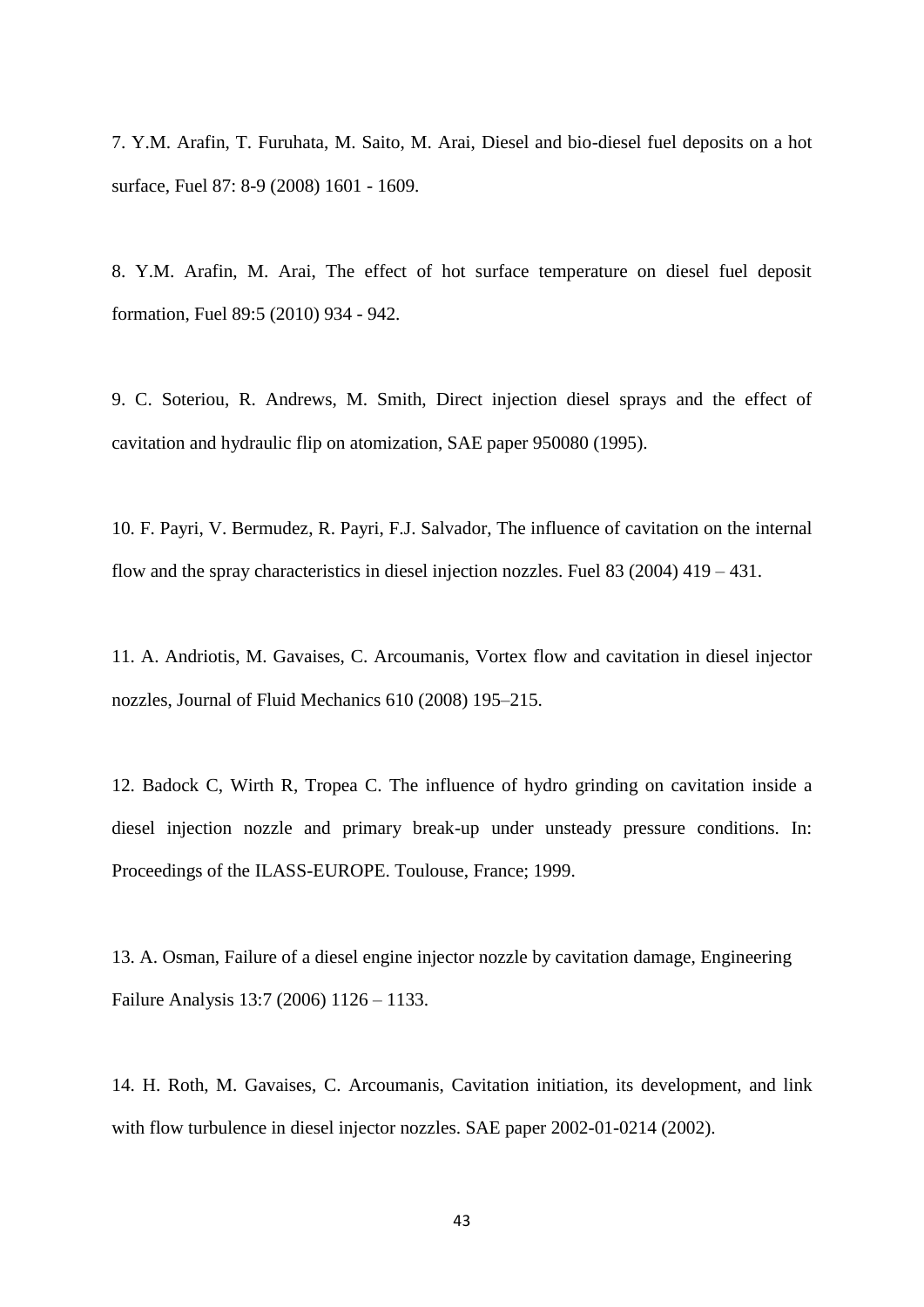15. H. Roth, Experimental and computational investigation of cavitation in diesel injector nozzles, PhD thesis, Imperial College, London, UK, (2004).

16. R.D. Lockett, L. Liverani, D. Thaker, M. Jeshani, N.P. Tait, The characterisation of diesel nozzle flow using high speed imaging of elastic light scattering, Fuel 106 (2013) 605 - 616.

17. Y. He, Z. Zhao, J. Liu, H. Du, M.Li, Y. Zong, Two-phase flow of liquid-gas in diesel fuel injection system and their effect on engine performances, Journal of Thermal Sciences 10:3, (2001) 223 - 227.

18. R. Price, D. Doyle, Private Communication, Shell Global Solutions (2012).

19. Diesel Systems: Common Rail Systems CRSN3 with 2,000 to 2,500 bar, Robert Bosch GmbH Diesel Systems, http://www.boschkraftfahrzeugtechnik.de/media/db\_application/downloads/pdf/antrieb/en\_3/DS\_Sheet\_CRSN 3\_with\_2\_000\_to\_2\_500\_bar\_20120730~3.pdf

20. Y. Shinohara, K. Takeuchi, O.E. Herrmann, H.J. Laumen, 3000 bar Common Rail System, MTZ Worldwide Magazine 72:1, ISSN 2192-9114, Springer Automotive Media (2011) 4 - 9. DOI: 10.1365/s38313-011-0002-8

21. M. Graham, N. Keeler, J. Kewley, Ultra-high pressure common rail systems, IMechE Conf. Injection Systems for IC Engines, London, ISBN 9781843345619 (2009) 231 - 243.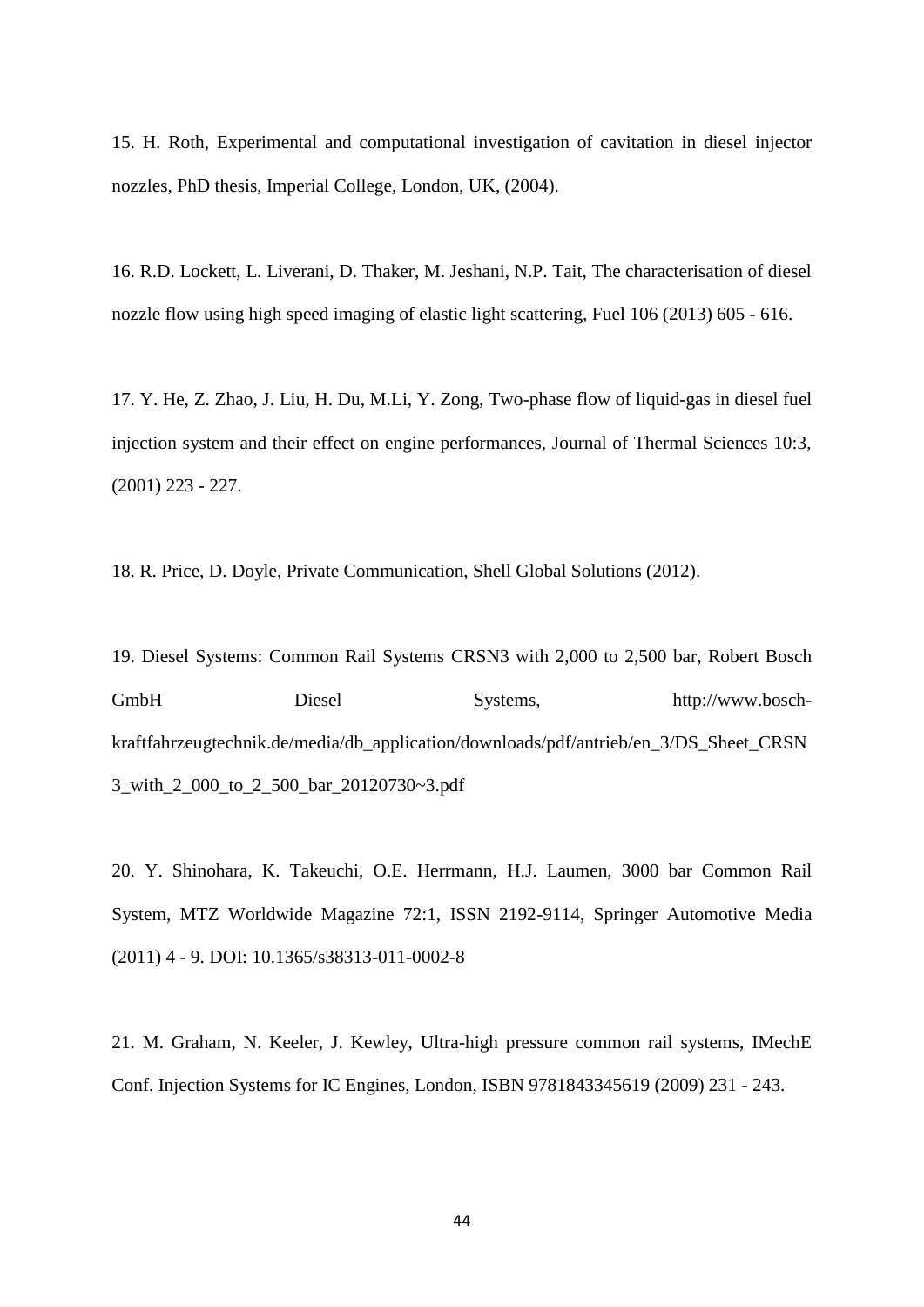22. K.S. Suslick, J.J. Gawienowski, P.F. Schubert, H.H. Wang, Alkane sonochemistry, Journal of Physical Chemistry 87: 13 (1983) 2299 - 2301.

23. G.J. Price, M. McCollom, The effect of high-intensity ultrasound on diesel fuels, Ultrasonics Sonochemistry 2: 2 (1995) S67 - S70.

24. G.J. Price, M. McCollom, Use of high-intensity ultrasound as a potential test method for diesel fuel stability, Fuel 74: 9 (1995) 1394 - 1397.

25. J.F. Pedley, R.W. Wiley, R.A. Hancock, Storage stability of petroleum-derived diesel fuel 3: Identification of compounds involved in sediment formation, Fuel 67:8 (1988) 1124 - 1130.

26. Z.D. Kalitchin, S.K. Ivanov, M.I. Boneva, P.T. Georgiev, A. Ivanov, K. Kanariev, Chemical stability of diesel fuels and sediment formation therein: 1. Evaluation of the chemical stability of diesel fuels by following the kinetics of sediment formation, Fuel 71: 4 (1992) 437 - 442.

27. Ultrasonics Sonochemistry, Elsevier Journals, ISSN 1350-4177, Reed-Elsevier.

28. D.J. Flannigan, K.S. Suslick, Plasma formation and temperature measurement during single-bubble cavitation, Nature 434 (2005) 52 - 55.

29. K.S. Suslick, D.J. Flannigan, Inside a Collapsing Bubble: Sonoluminescence and the Conditions During Cavitation, Annual Reviews of Physical Chemistry 59 (2008) 659 - 683.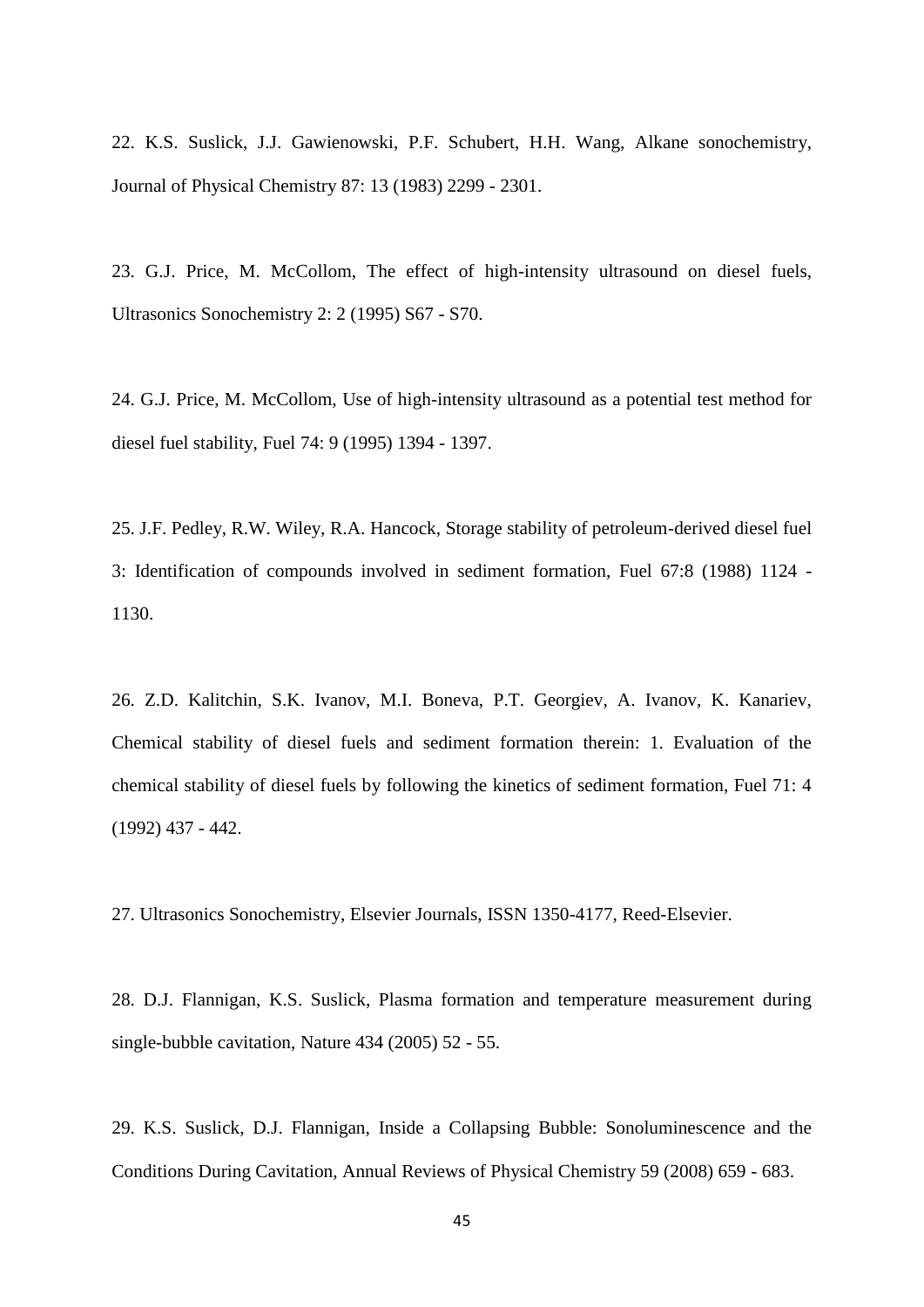30. H. Richter, J.B. Howard, Formation of polycyclic aromatic hydrocarbons and their growth to soot - a review of chemical reaction pathways, Progress in Energy and Combustion Science 26 (2000) 565 - 608.

31. A.R. Jones, Light scattering for particle characterization, Progress in Energy and Combustion Science 25 (1999) 1 - 53.

32. I.T. Horvath, M.R. Vetrano, Development of the Multi Wavelength Light Extinction Technique for the Characterization of Nanoparticles - Data Inversion, 9th national Congress on Theoretical and Applied Mechanics, Brussels, May 2012.

33. L.B. Scaffardi, N. Pelligri, O. de Sanctis, J.O. Tocho, Sizing gold nanoparticles by optical extinction spectroscopy, Nanotechnology 16:1 (2005) 158.

34. G. Yamamoto, M. Tanaka, Determination of aerosol size distribution from spectral attenuation measurements, Applied Optics 8:2 (1969) 447 - 453.

35. F.E. Hoge, Laser measurement of the spectral extinction coefficients of fluorescent, highly absorbing liquids, Applied Optics 21:10 (1982) 1725 - 1729.

36. W. Leupacher, A. Penzkofer, Refractive-index measurement of absorbing condensed media, Applied Optics 23:10 (1984) 1554 - 1558.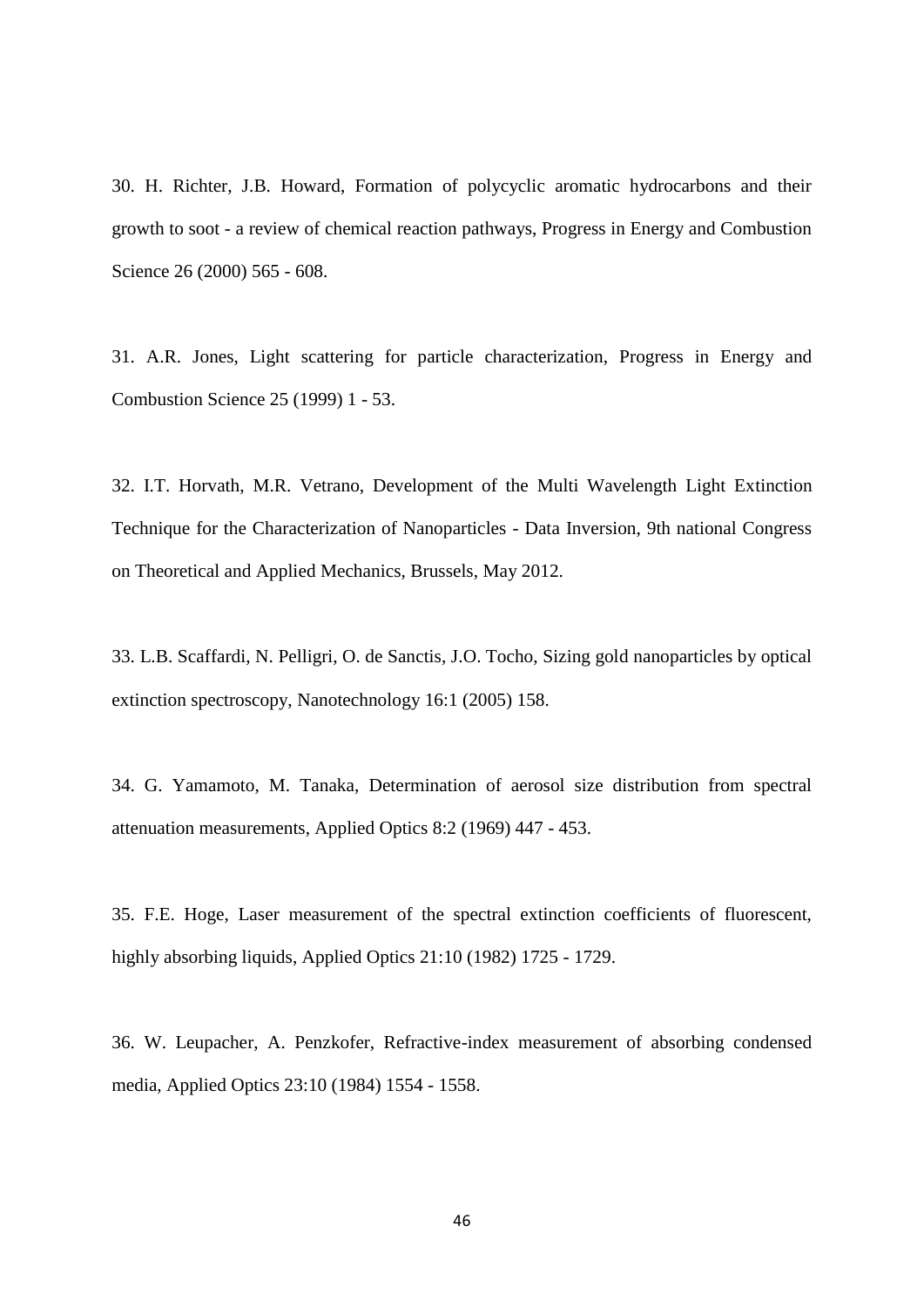37. Dynex Engineering Specifications, Checkball Piston Pumps, PF1300 Series, <http://www.dynexhydraulics.com/dynexpf1300specs.pdf>

38. C.F. Bohren, D.R. Huffman, Absorption and Scattering of Light by Small Particles, Wiley-VCH Verlag GmbH & Company (2004) ISBN 0-471-29340-7.

39. J. Erwin, Assay of Diesel Fuel Components Properties and Performance, Symposium on Processing and Product Selectivity of Synthetic Fuels, Division of Fuel Chemistry, American Chemical Society, Washington DC, USA, 23 - 28 August, 1992.

# **Acknowledgements**

The authors would like to acknowledge Shell Global Solutions for partial financial support for this work. They would also like to thank Mr G. Clow, and Mr. J. Ford for their technical support and assistance.